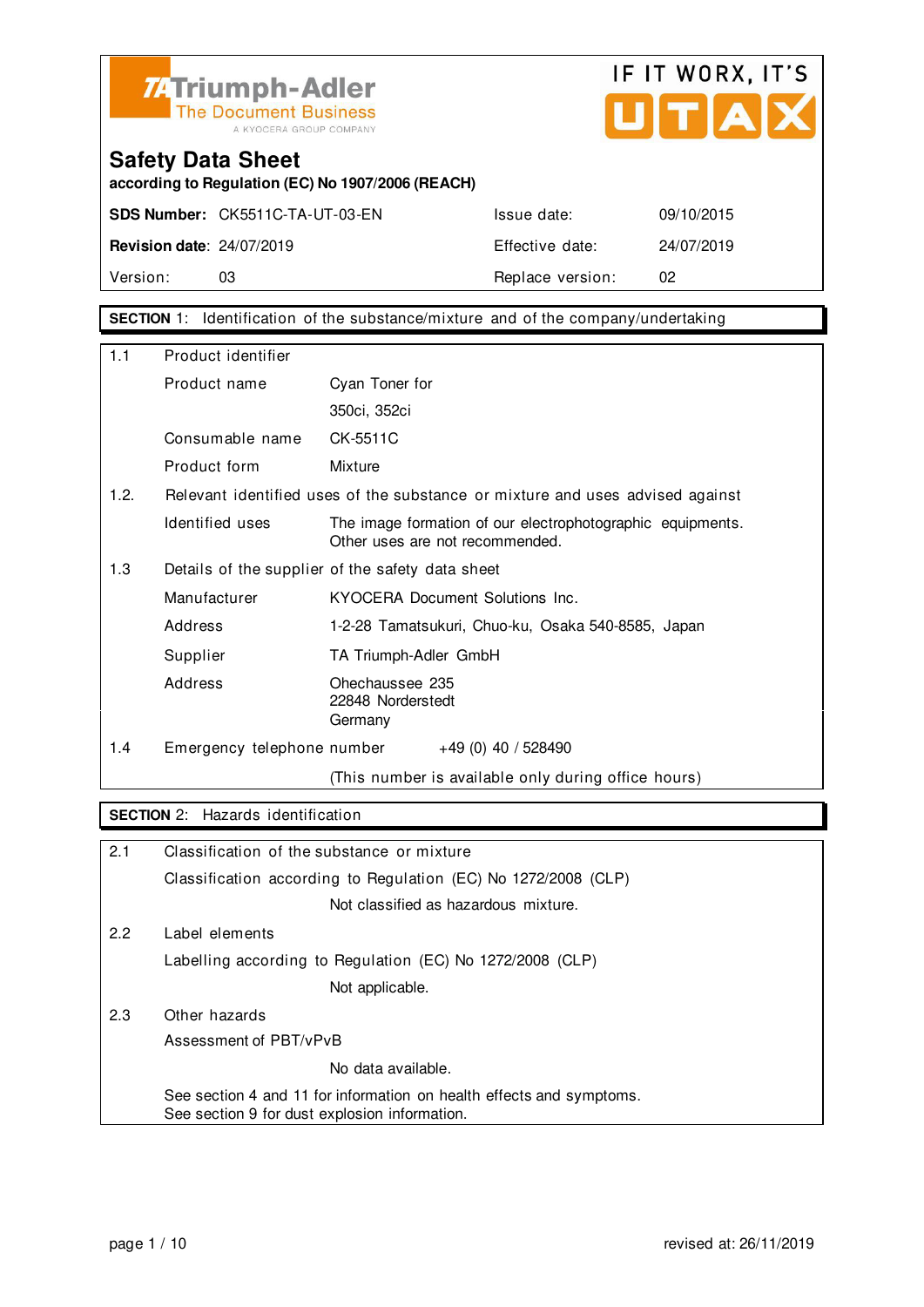| <b>ZATriumph-Adler</b><br>The Document Business |
|-------------------------------------------------|
| A KYOCERA GROUP COMPANY                         |



**according to Regulation (EC) No 1907/2006 (REACH)**

|                                  | <b>SDS Number: CK5511C-TA-UT-03-EN</b> | Issue date:      | 09/10/2015 |
|----------------------------------|----------------------------------------|------------------|------------|
| <b>Revision date: 24/07/2019</b> |                                        | Effective date:  | 24/07/2019 |
| Version:                         | 03                                     | Replace version: |            |

### **SECTION** 3: Composition/information on ingredients

| 3.2 | <b>Mixtures</b>                                                                                                |                                                                        |                                                         |                                                                                               |  |
|-----|----------------------------------------------------------------------------------------------------------------|------------------------------------------------------------------------|---------------------------------------------------------|-----------------------------------------------------------------------------------------------|--|
|     | Chemical name                                                                                                  |                                                                        | CAS-No                                                  | [Weight %]                                                                                    |  |
|     | Polyester resin (2 kinds)<br>Organic pigment<br>amorphous Silica<br>Titanium dioxide                           |                                                                        | confidential<br>confidential<br>7631-86-9<br>13463-67-7 | 75-85<br>$1 - 5$<br>$1 - 5$<br>< 1                                                            |  |
|     | Information of ingredients                                                                                     |                                                                        |                                                         | (1) Substance, which present a health or environmental hazard within the meaning of CLP:      |  |
|     |                                                                                                                | None.                                                                  |                                                         |                                                                                               |  |
|     |                                                                                                                | (2) Substance, which are assigned Community workplace exposure limits: |                                                         |                                                                                               |  |
|     |                                                                                                                | None.                                                                  |                                                         |                                                                                               |  |
|     | REACH:                                                                                                         |                                                                        |                                                         | (3) Substance, which are PBT or vPvB in accordance with the criteria set out in Annex XIII of |  |
|     |                                                                                                                | None.                                                                  |                                                         |                                                                                               |  |
|     | (4) Substance, which are included in the list established in accordance with Article 59(1) of<br>REACH (SVHC): |                                                                        |                                                         |                                                                                               |  |
|     | None.                                                                                                          |                                                                        |                                                         |                                                                                               |  |
|     | See section 16 for the full text of the H statements declared above.                                           |                                                                        |                                                         |                                                                                               |  |
|     | SECTION 4: First aid measures                                                                                  |                                                                        |                                                         |                                                                                               |  |
| 4.1 |                                                                                                                | Description of first aid measures                                      |                                                         |                                                                                               |  |
|     | Inhalation:                                                                                                    | doctor in case of such symptoms as coughing.                           |                                                         | Remove from exposure to fresh air and gargle with plenty of water. Consult a                  |  |
|     | Skin contact:                                                                                                  | Wash with soap and water.                                              |                                                         |                                                                                               |  |
|     | Eye contact:                                                                                                   | Flush with water immediately and see a doctor if irritating.           |                                                         |                                                                                               |  |
|     | Ingestion:                                                                                                     | treatment if necessary.                                                |                                                         | Rinse out the mouth. Drink one or two glasses of water to dilute. Seek medical                |  |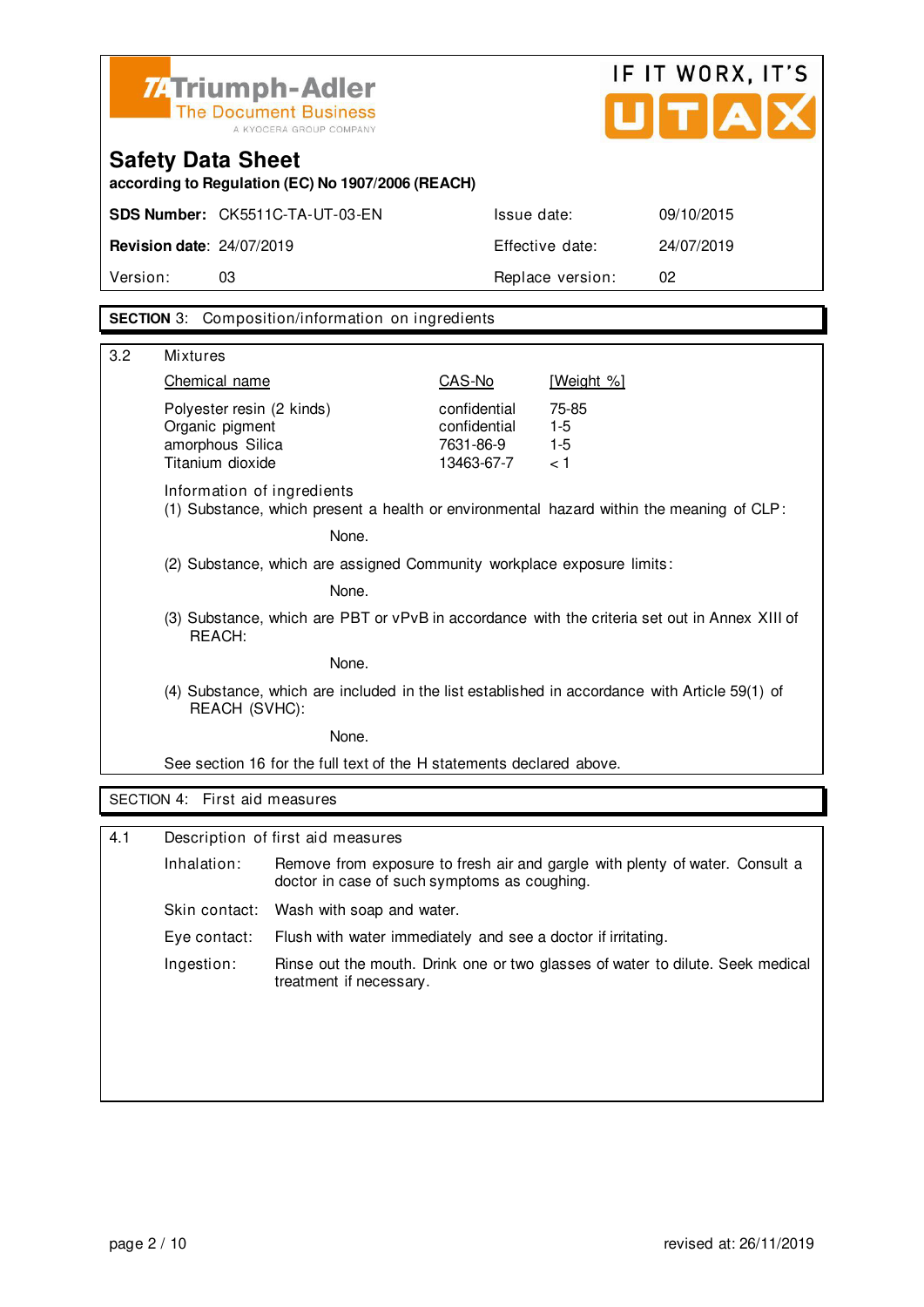



**according to Regulation (EC) No 1907/2006 (REACH)**

|                                  | <b>SDS Number: CK5511C-TA-UT-03-EN</b> | Issue date:      | 09/10/2015 |
|----------------------------------|----------------------------------------|------------------|------------|
| <b>Revision date: 24/07/2019</b> |                                        | Effective date:  | 24/07/2019 |
| Version:                         | 03                                     | Replace version: | 02         |

| 4.2                   |                                                                            | Most important symptoms and effects, both acute and delayed                                                                                                  |  |
|-----------------------|----------------------------------------------------------------------------|--------------------------------------------------------------------------------------------------------------------------------------------------------------|--|
|                       | Potential health effects and symptoms                                      |                                                                                                                                                              |  |
| Inhalation:<br>dusts. |                                                                            | Prolonged inhalation of excessive dusts may cause lung damage. Use of this<br>product as intended does not result in prolonged inhalation of excessive toner |  |
|                       | Skin contact:                                                              | Unlikely to cause skin irritation.                                                                                                                           |  |
|                       | Eve contact:                                                               | May cause transient eye irritation.                                                                                                                          |  |
|                       | Ingestion:                                                                 | Use of this product as intended does not result in ingestion.                                                                                                |  |
| 4.3                   | Indication of any immediate medical attention and special treatment needed |                                                                                                                                                              |  |
|                       | No additional information available.                                       |                                                                                                                                                              |  |
|                       |                                                                            |                                                                                                                                                              |  |

#### SECTION 5: Firefighting measures

5.1 Extinguishing media

Suitable extinguishing media

Water spray, foam, powder, CO<sub>2</sub> or dry chemical

Unsuitable extinguishing media

None specified.

5.2 Special hazards arising from the substance or mixture

Hazardous combustion products: Carbon dioxide, Carbon monoxide

5.3 Advice for firefighters

 Pay attention not to blow away dust. Drain water off around and decrease the atmosphere temperature to extinguish the fire.

Protection equipment for firefighters

None specified.

SECTION 6: Accidental release measures

| 6.1 | Personal precautions, protective equipment and emergency procedures                                                                        |  |  |
|-----|--------------------------------------------------------------------------------------------------------------------------------------------|--|--|
|     | Avoid inhalation, ingestion, eye and skin contact in case of accidental release.<br>Avoid formation of dust. Provide adequate ventilation. |  |  |
| 6.2 | Environmental precautions                                                                                                                  |  |  |
|     | Do not allow to enter into surface water or drains.                                                                                        |  |  |
| 6.3 | Methods and material for containment and cleaning up                                                                                       |  |  |
|     | Gather the released powder not to blow away and wipe up with a wet cloth.                                                                  |  |  |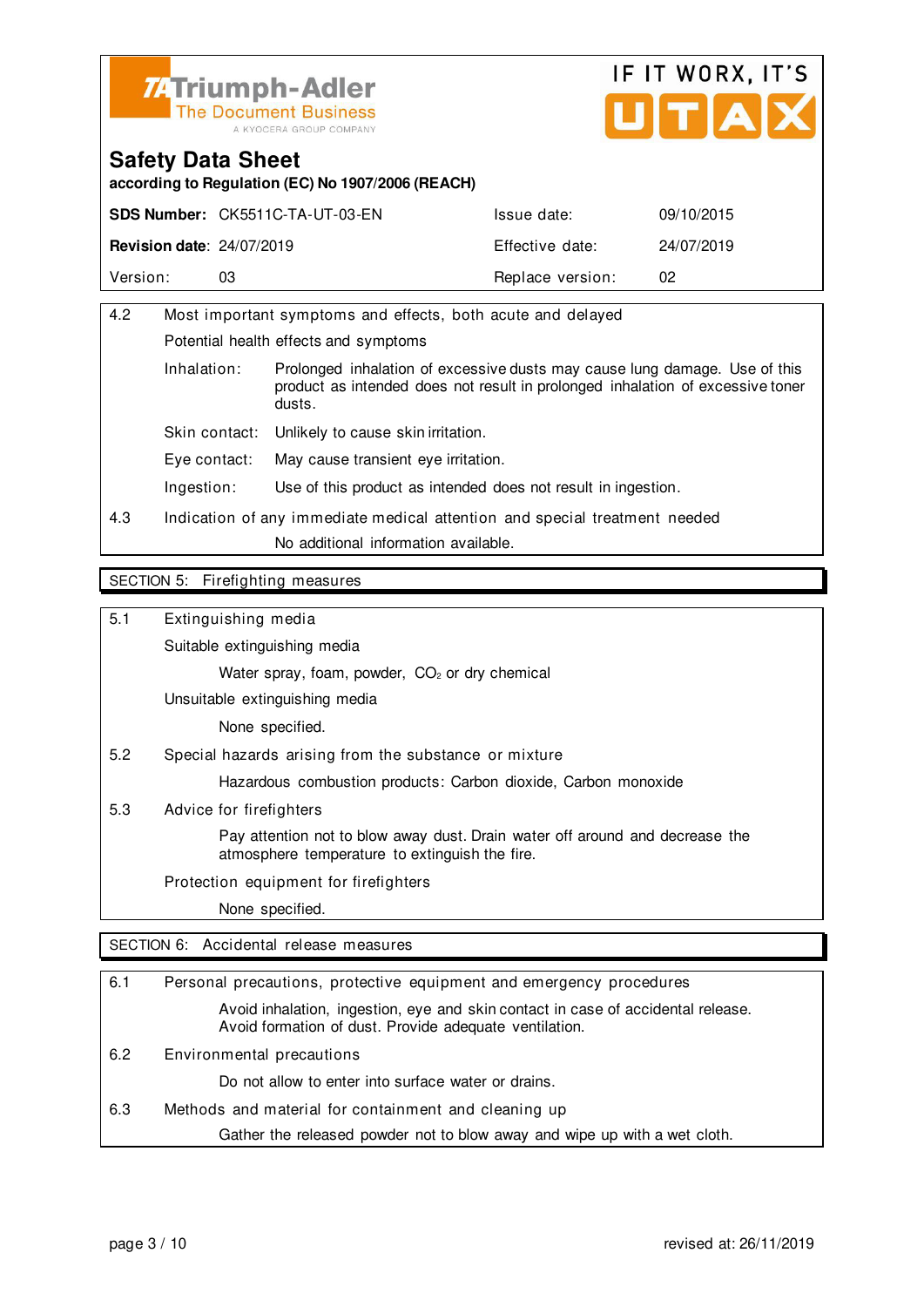



**according to Regulation (EC) No 1907/2006 (REACH)**

**SDS Number:** CK5511C-TA-UT-03-EN Issue date: 09/10/2015

**Revision date**: 24/07/2019 Effective date: 24/07/2019

Version: 03 **Replace version:** 02

### 6.4 Reference to other sections See section 13 for disposal information.

### SECTION 7: Handling and storage

### 7.1 Precautions for safe handling

 Do not attempt to force open or destroy the toner container or unit. See installation guide of this product.

7.2 Conditions for safe storage, including any incompatibilities

 Keep the toner container or unit tightly closed and store in a cool, dry and dark place. Keeping away from fire. Keep out of the reach of children.

7.3 Specific end use(s)

No additional information available.

### SECTION 8: Exposure controls/personal protection

### 8.1 Control parameters

US ACGIH Threshold Limit Values (TWA)

Particles: 10 mg/m<sup>3</sup> (Inhalable particles) 3 mg/m<sup>3</sup> (Respirable particles) Titanium dioxide: 10 mg/m³

US OSHA PEL (TWA)

Particles: 15 mg/m<sup>3</sup> (Total dust) 5 mg/m<sup>3</sup> (Respirable fraction)

Amorphous silica: 80 mg/m $3\%$ SiO<sub>2</sub> Titanium dioxide: 15 mg/m $3$  (Total dust)

EU Occupational exposure limits: Directive (EC) 2000/39, (EC) 2006/15 und (EU) 2009/161

Not listed.

### 8.2 Exposure controls

Appropriate engineering controls

 Special ventilator is not required under normal intended use. Use in a well-ventilated area.

Personal protective equipment

 Respiratory protection, eye protection, hand protection, skin and body protection are not required under normal intended use.

### Environmental exposure controls

No additional information available.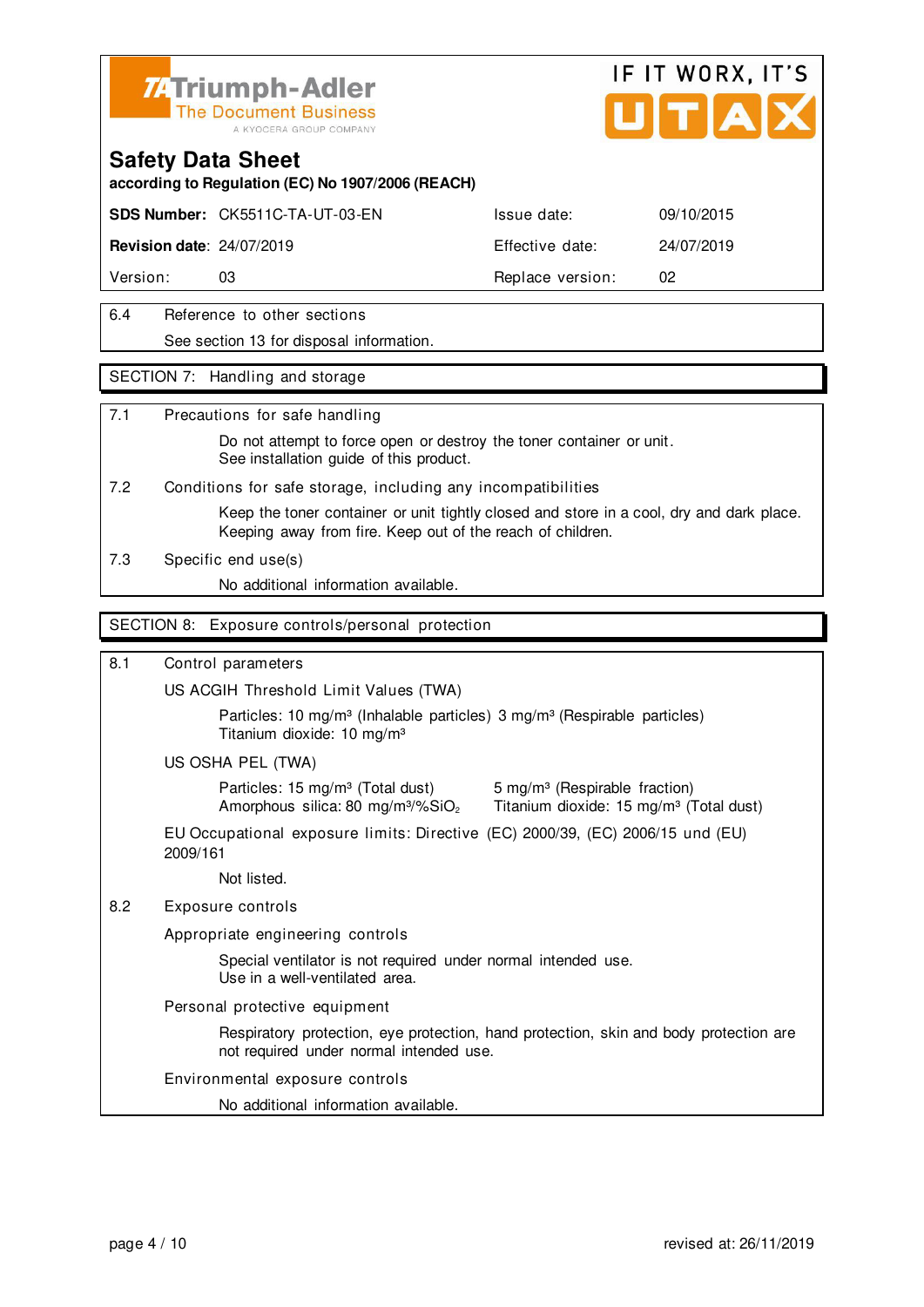



**according to Regulation (EC) No 1907/2006 (REACH)**

**SDS Number:** CK5511C-TA-UT-03-EN Issue date: 09/10/2015 **Revision date**: 24/07/2019 Effective date: 24/07/2019

Version: 03 **Replace version:** 02

### SECTION 9: Physical and chemical properties

| 9.1<br>Information on basic physical and chemical properties |                            |
|--------------------------------------------------------------|----------------------------|
| Appearance                                                   |                            |
| <b>Physical state</b>                                        | Solid (fine powder)        |
| Colour                                                       | Cyan                       |
| Odour                                                        | Odourless                  |
| Odour threshold                                              | No data available.         |
| pH                                                           | No data available.         |
| Melting range [°C]                                           | 100-120 (Toner)            |
| Boiling point [°C]                                           | No data available.         |
| Flash point [°C]                                             | No data available.         |
| Evaporation rate                                             | No data available.         |
| Flammability (solid, gas)                                    | No data available.         |
| Upper flammability or explosive limit                        | No data available.         |
| Lower flammability or explosive limit                        | No data available.         |
| Vapour pressure                                              | No data available.         |
| Vapour density                                               | No data available.         |
| Relative density [g/m <sup>3</sup> ]                         | 1.2-1.4 (Toner)            |
| Solubility (ies)                                             | almost insoluble in water. |
| Partition coefficient: n-octanol/water                       | No data available.         |
| Auto-ignition temperature [°C]                               | No data available.         |
| Decomposition temperature [°C]                               | No data available.         |
| Viscosity                                                    | No data available.         |
| Explosive properties                                         | No data available.         |
| Oxidizing properties                                         | No data available.         |

### 9.2 Other information

 Dust explosion is improbable under normal intended use. Experimental explosiveness of toner is classified into the same rank such kind of powder as flour, dry milk and resin powder according to the pressure rising speed.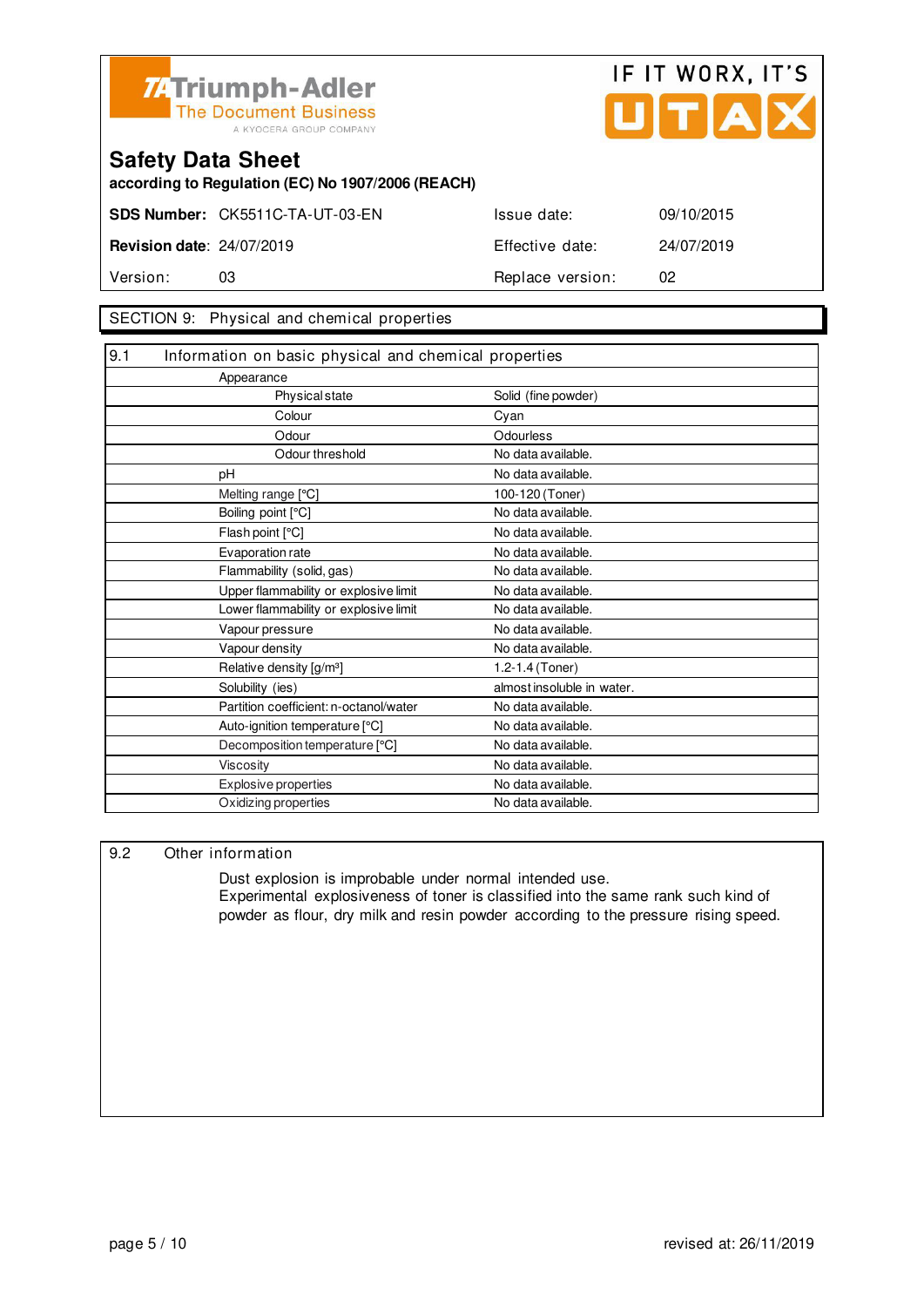

## IF IT WORX, IT'S Ů TIAI

## **Safety Data Sheet**

**according to Regulation (EC) No 1907/2006 (REACH)**

**SDS Number:** CK5511C-TA-UT-03-EN Issue date: 09/10/2015

**Revision date**: 24/07/2019 Effective date: 24/07/2019 Version: 03 03 Replace version: 02

SECTION 10: Stability and reactivity

| 10.1 | Reactivity                                                         |
|------|--------------------------------------------------------------------|
|      | No data available.                                                 |
| 10.2 | Chemical stability                                                 |
|      | This product is stable under normal conditions of use and storage. |
| 10.3 | Possibility of hazardous reactions                                 |
|      | Hazardous reactions will not occur.                                |
| 10.4 | Conditions to avoid                                                |
|      | None specified.                                                    |
| 10.5 | Incompatible materials                                             |
|      | None specified.                                                    |
| 10.6 | Hazardous decomposition products                                   |
|      | Hazardous decomposition products are not to be produced.           |

### SECTION 11: Toxicological information

| 11.1           | Information on toxicological effects<br>Based on available data, the classification criteria listed below are not met. |                                     |  |
|----------------|------------------------------------------------------------------------------------------------------------------------|-------------------------------------|--|
|                |                                                                                                                        |                                     |  |
| Acute toxicity |                                                                                                                        |                                     |  |
|                | Oral $(LD_{50})$                                                                                                       | $>$ 2000 mg/kg (rat)* (Toner)       |  |
|                | Dermal $(LD_{50})$                                                                                                     | No data available. (Toner)          |  |
|                | Inhalation $(LC_{50}(4hr))$                                                                                            | $>5.0$ mg/l (rat)* (Toner)          |  |
|                | Skin corrosion/irritation                                                                                              |                                     |  |
|                | Acute skin irritation                                                                                                  | Non-irritant (rabbit)* (Toner)      |  |
|                | Serious eye damage/irritation                                                                                          |                                     |  |
|                | Acute eye irritation                                                                                                   | Minimal irritant (rabbit)*. (Toner) |  |
|                | Respiratory or skin sensitization                                                                                      |                                     |  |
|                | Skin sensitization                                                                                                     | Non-sensitizer (mouse)* (Toner)     |  |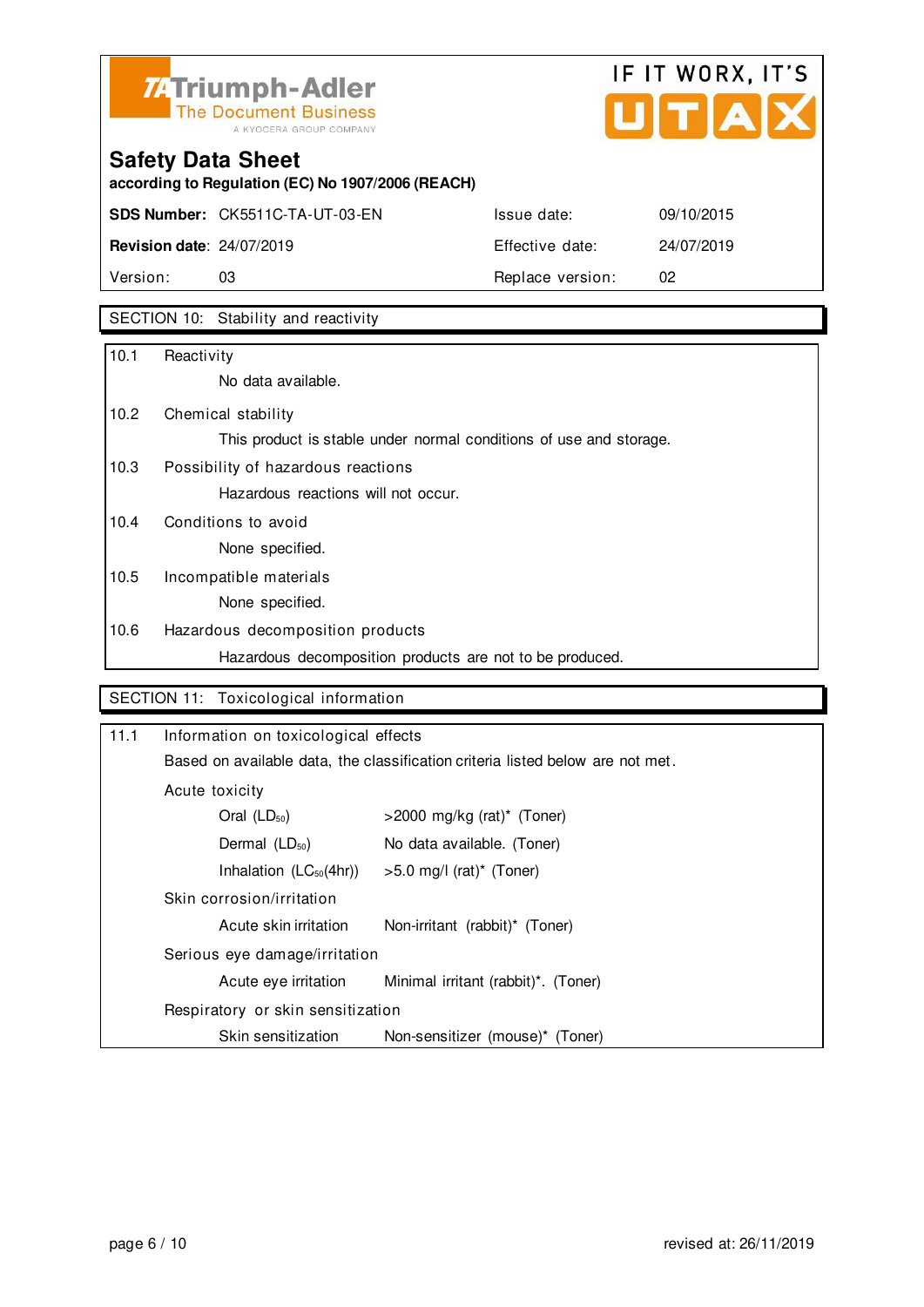



**according to Regulation (EC) No 1907/2006 (REACH)**

|                                  | <b>SDS Number: CK5511C-TA-UT-03-EN</b> | Issue date:      | 09/10/2015 |
|----------------------------------|----------------------------------------|------------------|------------|
| <b>Revision date: 24/07/2019</b> |                                        | Effective date:  | 24/07/2019 |
| Version:                         | 03                                     | Replace version: | 02         |
|                                  |                                        |                  |            |

| 11.1                                                                                                                                                                                                                                                                                                                                                                                                                                                                                                                                  | Germ cell mutagenicity                                                                                                                                                                                                                                                                                                                                                                                                                                                                                                                                                                                                                                                                                                                                                                                                                                                                                                                                                                                                                           | Ames test is negative (Toner)                                        |  |
|---------------------------------------------------------------------------------------------------------------------------------------------------------------------------------------------------------------------------------------------------------------------------------------------------------------------------------------------------------------------------------------------------------------------------------------------------------------------------------------------------------------------------------------|--------------------------------------------------------------------------------------------------------------------------------------------------------------------------------------------------------------------------------------------------------------------------------------------------------------------------------------------------------------------------------------------------------------------------------------------------------------------------------------------------------------------------------------------------------------------------------------------------------------------------------------------------------------------------------------------------------------------------------------------------------------------------------------------------------------------------------------------------------------------------------------------------------------------------------------------------------------------------------------------------------------------------------------------------|----------------------------------------------------------------------|--|
|                                                                                                                                                                                                                                                                                                                                                                                                                                                                                                                                       |                                                                                                                                                                                                                                                                                                                                                                                                                                                                                                                                                                                                                                                                                                                                                                                                                                                                                                                                                                                                                                                  | *(based on test result of similar product)                           |  |
|                                                                                                                                                                                                                                                                                                                                                                                                                                                                                                                                       | Information of ingredients:                                                                                                                                                                                                                                                                                                                                                                                                                                                                                                                                                                                                                                                                                                                                                                                                                                                                                                                                                                                                                      |                                                                      |  |
|                                                                                                                                                                                                                                                                                                                                                                                                                                                                                                                                       |                                                                                                                                                                                                                                                                                                                                                                                                                                                                                                                                                                                                                                                                                                                                                                                                                                                                                                                                                                                                                                                  | No mutagen according to MAK, TRGS905 und (EC) No 1272/2008 Annex VI. |  |
|                                                                                                                                                                                                                                                                                                                                                                                                                                                                                                                                       | Carcinogenicity<br>Information of ingredients:<br>No carcinogen or potential carcinogen (except Titanium dioxide) according to IARC,<br>Japan Association on Industrial Health, ACGIH, EPA, OSHA, NTP, MAK, California<br>Proposition 65, TRGS 905 and (EC) No 1272/2008 Annex VI.<br>The IARC re-evaluated Titanium dioxide as a Group 2B carcinogen (possibly carcinogenic to<br>humans) as the result of inhalation exposure test in rats. But, oral/skin test does not show<br>carcinogenicity (2). In the animal chronic inhalation studies for Titanium dioxide, the lung<br>tumour was observed only in rats. It is estimated that this is attributed to the overload of rat's<br>lung clearance mechanism (overload phenomenon) (3). The inhalation of excessive<br>Titanium dioxide does not occur in normal use of this product. Also, epidemiological studies to<br>date have not revealed any evidence of the relation between occupational exposure to<br>Titanium dioxide and respiratory tract diseases.<br>Reproductive toxicity |                                                                      |  |
|                                                                                                                                                                                                                                                                                                                                                                                                                                                                                                                                       |                                                                                                                                                                                                                                                                                                                                                                                                                                                                                                                                                                                                                                                                                                                                                                                                                                                                                                                                                                                                                                                  |                                                                      |  |
|                                                                                                                                                                                                                                                                                                                                                                                                                                                                                                                                       |                                                                                                                                                                                                                                                                                                                                                                                                                                                                                                                                                                                                                                                                                                                                                                                                                                                                                                                                                                                                                                                  |                                                                      |  |
|                                                                                                                                                                                                                                                                                                                                                                                                                                                                                                                                       |                                                                                                                                                                                                                                                                                                                                                                                                                                                                                                                                                                                                                                                                                                                                                                                                                                                                                                                                                                                                                                                  |                                                                      |  |
|                                                                                                                                                                                                                                                                                                                                                                                                                                                                                                                                       |                                                                                                                                                                                                                                                                                                                                                                                                                                                                                                                                                                                                                                                                                                                                                                                                                                                                                                                                                                                                                                                  |                                                                      |  |
|                                                                                                                                                                                                                                                                                                                                                                                                                                                                                                                                       | Information of ingredients:                                                                                                                                                                                                                                                                                                                                                                                                                                                                                                                                                                                                                                                                                                                                                                                                                                                                                                                                                                                                                      |                                                                      |  |
|                                                                                                                                                                                                                                                                                                                                                                                                                                                                                                                                       | No reproductive toxicant according to MAK, California Proposition 65, TRGS 905 und<br>(EC) No 1272/2008 Annex VI.                                                                                                                                                                                                                                                                                                                                                                                                                                                                                                                                                                                                                                                                                                                                                                                                                                                                                                                                |                                                                      |  |
|                                                                                                                                                                                                                                                                                                                                                                                                                                                                                                                                       | STOT-single exposure                                                                                                                                                                                                                                                                                                                                                                                                                                                                                                                                                                                                                                                                                                                                                                                                                                                                                                                                                                                                                             | No data available.                                                   |  |
|                                                                                                                                                                                                                                                                                                                                                                                                                                                                                                                                       | STOT-repeated exposure                                                                                                                                                                                                                                                                                                                                                                                                                                                                                                                                                                                                                                                                                                                                                                                                                                                                                                                                                                                                                           | No data available.                                                   |  |
|                                                                                                                                                                                                                                                                                                                                                                                                                                                                                                                                       | Aspiration hazard                                                                                                                                                                                                                                                                                                                                                                                                                                                                                                                                                                                                                                                                                                                                                                                                                                                                                                                                                                                                                                | No data available.                                                   |  |
| Chronic effects<br>In a study in rats by chronic inhalation exposure to a typical toner, a mild to moderate degree<br>of lung fibrosis was observed in 92% of the rats in the high concentration (16 mg/m <sup>3</sup> )<br>exposure group, and a minimal to mild degree of fibrosis was noted in 22% of the animal in the<br>middle (4mg/m <sup>3</sup> ) exposure group (1). However, no pulmonary change was reported in the<br>lowest (1mg/m <sup>3</sup> ) exposure group, the most relevant level to potential human exposures. |                                                                                                                                                                                                                                                                                                                                                                                                                                                                                                                                                                                                                                                                                                                                                                                                                                                                                                                                                                                                                                                  |                                                                      |  |
|                                                                                                                                                                                                                                                                                                                                                                                                                                                                                                                                       |                                                                                                                                                                                                                                                                                                                                                                                                                                                                                                                                                                                                                                                                                                                                                                                                                                                                                                                                                                                                                                                  |                                                                      |  |
|                                                                                                                                                                                                                                                                                                                                                                                                                                                                                                                                       | Other information                                                                                                                                                                                                                                                                                                                                                                                                                                                                                                                                                                                                                                                                                                                                                                                                                                                                                                                                                                                                                                | No data available.                                                   |  |
|                                                                                                                                                                                                                                                                                                                                                                                                                                                                                                                                       |                                                                                                                                                                                                                                                                                                                                                                                                                                                                                                                                                                                                                                                                                                                                                                                                                                                                                                                                                                                                                                                  |                                                                      |  |
|                                                                                                                                                                                                                                                                                                                                                                                                                                                                                                                                       |                                                                                                                                                                                                                                                                                                                                                                                                                                                                                                                                                                                                                                                                                                                                                                                                                                                                                                                                                                                                                                                  |                                                                      |  |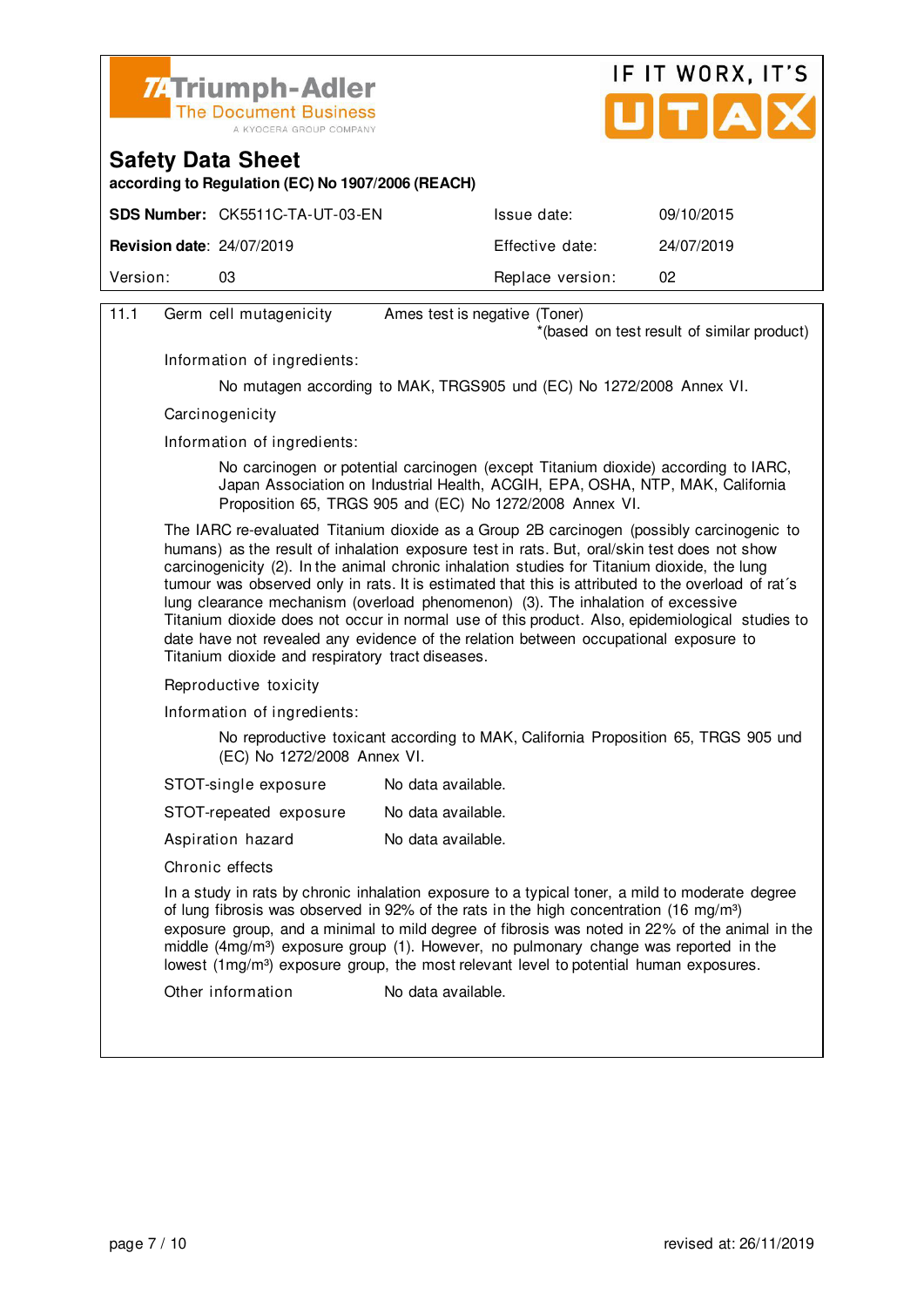

## IF IT WORX, IT'S

## **Safety Data Sheet according to Regulation (EC) No 1907/2006 (REACH) SDS Number:** CK5511C-TA-UT-03-EN Issue date: 09/10/2015 **Revision date**: 24/07/2019 Effective date: 24/07/2019

Version: 03 **Replace version:** 02

### SECTION 12: Ecological information

| 12.1 | Toxicity                             |
|------|--------------------------------------|
|      | No data available.                   |
| 12.2 | Persistence and degradability        |
|      | No data available.                   |
| 12.3 | Bio accumulative potential           |
|      | No data available.                   |
| 12.4 | Mobility in soil                     |
|      | No data available.                   |
| 12.5 | Results of PBT and vPvB assessment   |
|      | No data available.                   |
| 12.6 | Other adverse effects                |
|      | No additional information available. |

### SECTION 13: Disposal considerations

### 13.1 Waste treatment methods

 Do not attempt to incinerate the toner container or unit and the waste toner yourself. Dangerous sparks may cause burn. Any disposal practice should be done under conditions , which meet local, state and federal laws and regulations relating to waste (contact local or state environmental agency for specific rules).

### SECTION 14: Transport information

14.1 UN-number

None.

14.2 UN Proper shipping name

None.

14.3 Transport hazard class(es)

None.

14.4 Packing group

None.

### 14.5 Environmental hazards

None.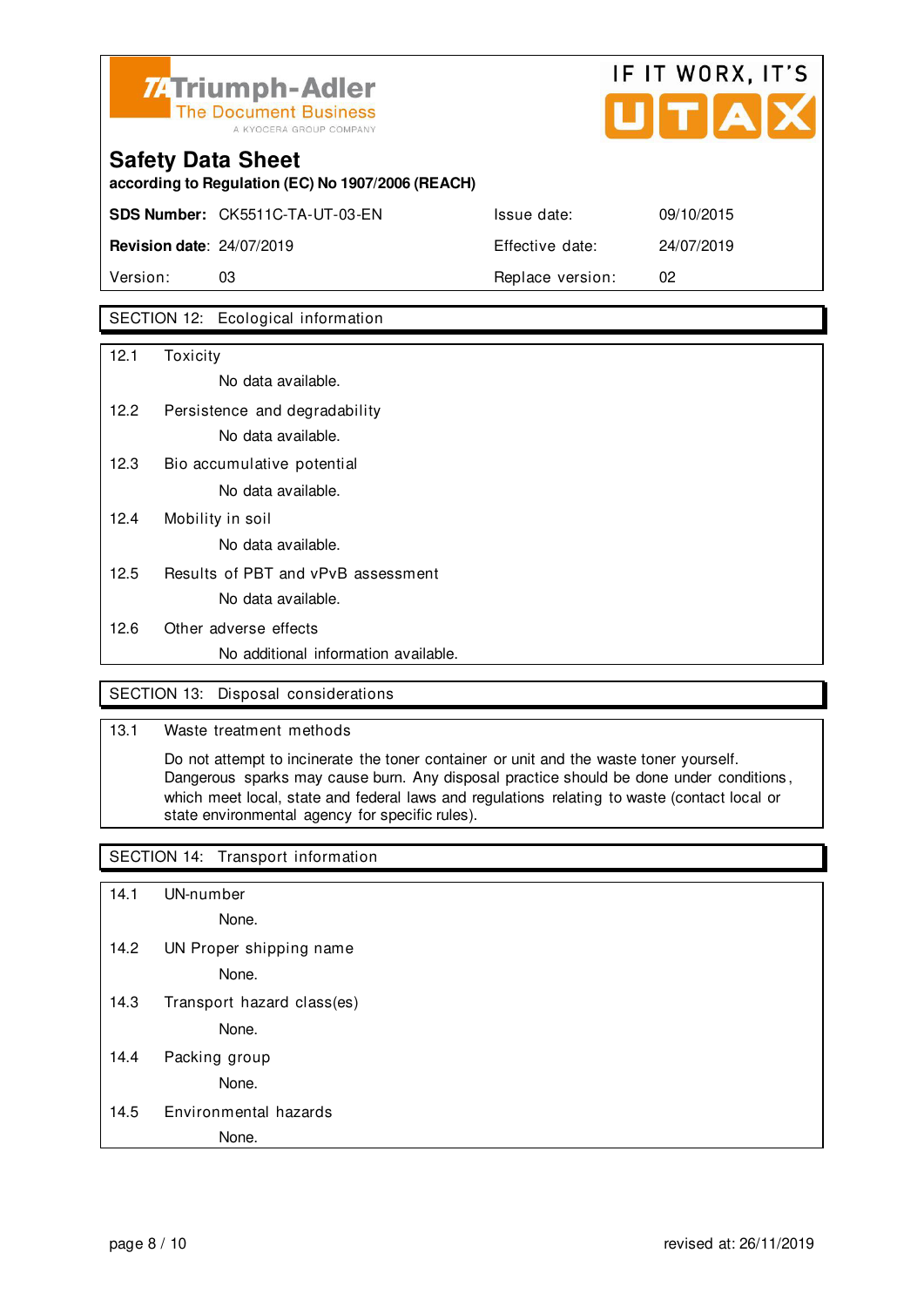



**according to Regulation (EC) No 1907/2006 (REACH)**

|                                  | <b>SDS Number: CK5511C-TA-UT-03-EN</b> | Issue date:      | 09/10/2015 |
|----------------------------------|----------------------------------------|------------------|------------|
| <b>Revision date: 24/07/2019</b> |                                        | Effective date:  | 24/07/2019 |
| Version:                         | 03                                     | Replace version: | -02        |
|                                  |                                        |                  |            |

### 14.6 Special precautions for user

No additional information available.

14.7 Transport in bulk according to Annex II of MARPOL73/78 and the IBC Code Not applicable.

SECTION 15: Regulatory information

| 15.1 | Safety, health and environmental regulations/legislation specific for the substance or<br>mixture                     |
|------|-----------------------------------------------------------------------------------------------------------------------|
|      | EU-regulations                                                                                                        |
|      | Regulation (EC) No 1005 / 2009 (on substances that deplete the ozone layer, Annex I and II):                          |
|      | Not listed.                                                                                                           |
|      | Regulation (EU) No 2019 / 1021 (on persistent organic pollutants, Annex I as amended):                                |
|      | Not listed.                                                                                                           |
|      | Regulation (EU) No 649 / 2012 (concerning the export and import of dangerous chemicals,<br>Annex I and V as amended): |
|      | Not listed.                                                                                                           |
|      | Regulation (EC) No 1907 / 2006 REACH Annex XVII as amended (Restrictions on use):                                     |
|      | Not listed.                                                                                                           |
|      | Regulation (EC) No 1907 / 2006 REACH Annex XIV as amended (Authorizations):                                           |
|      | Not listed.                                                                                                           |
|      | US-regulations                                                                                                        |
|      | All ingredients in this product comply with order under TSCA.                                                         |
|      | Canada regulations                                                                                                    |
|      | This product is not a WHMIS-controlled product, since we consider it as a<br>manufactured article.                    |
| 15.2 | <b>Chemical Safety Assessment</b>                                                                                     |
|      | No data available.                                                                                                    |
|      |                                                                                                                       |
|      |                                                                                                                       |
|      |                                                                                                                       |
|      |                                                                                                                       |
|      |                                                                                                                       |
|      |                                                                                                                       |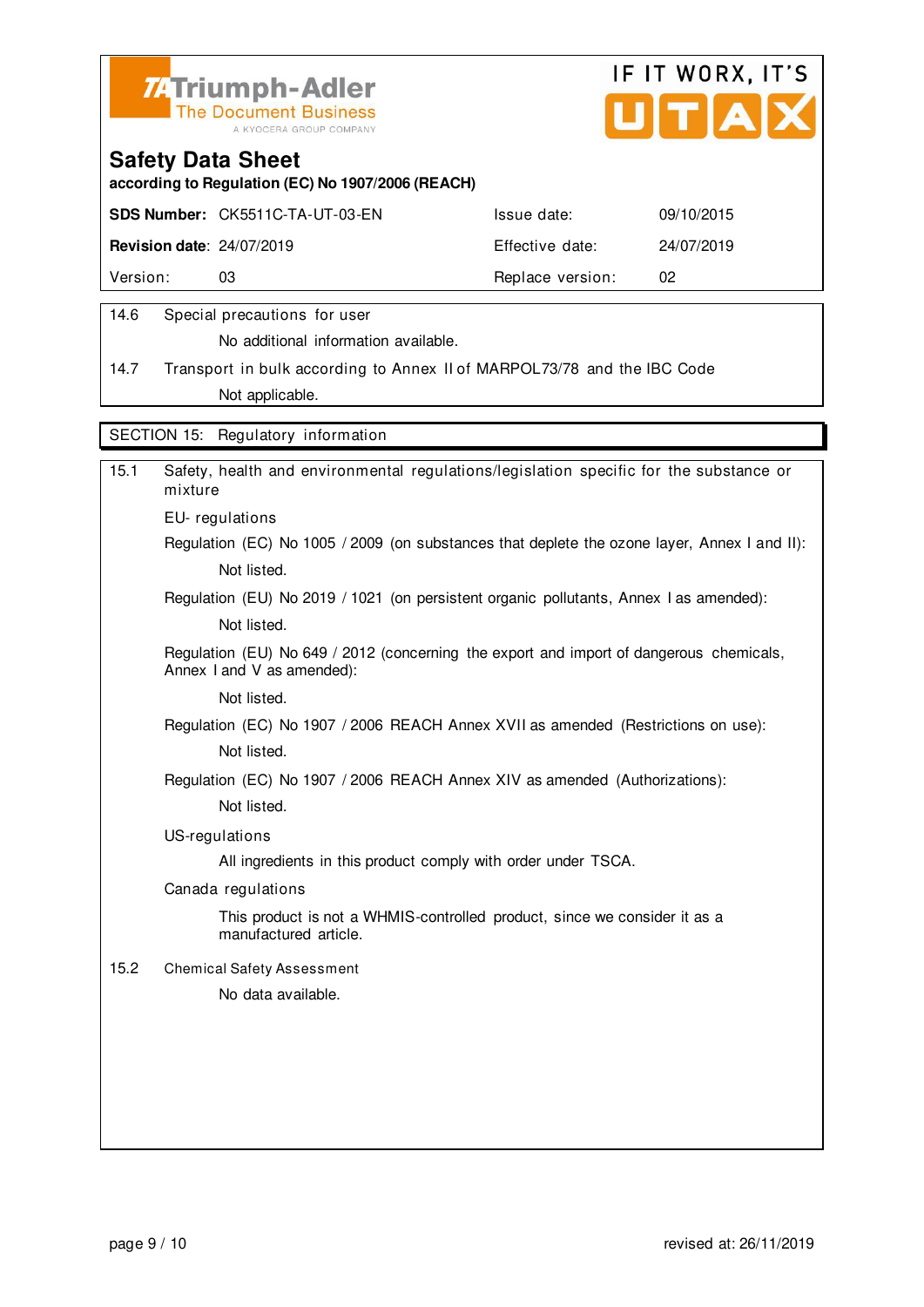

# IF IT WORX, IT'S

| Safety Data Sheet<br>according to Regulation (EC) No 1907/2006 (REACH) |                                 |                  |            |  |  |
|------------------------------------------------------------------------|---------------------------------|------------------|------------|--|--|
|                                                                        | SDS Number: CK5511C-TA-UT-03-EN | Issue date:      | 09/10/2015 |  |  |
| <b>Revision date: 24/07/2019</b>                                       |                                 | Effective date:  | 24/07/2019 |  |  |
| Version:                                                               | 03                              | Replace version: | 02         |  |  |
|                                                                        |                                 |                  |            |  |  |

SECTION 16: Other information

|                                                                                                                                           | SDSs.                                                                                                                                                                                                                                                                                                                                                                 | To the best of our knowledge, the information contained herein is accurate. However, we<br>cannot assume any liability whatsoever for the accuracy or completeness of the information<br>contained herein. The contents and format of this SDS are in accordance with Regulation<br>(EC) No 1907/2006, Annex II as amended by Regulation (EU) No 830/2015 with respect to |  |
|-------------------------------------------------------------------------------------------------------------------------------------------|-----------------------------------------------------------------------------------------------------------------------------------------------------------------------------------------------------------------------------------------------------------------------------------------------------------------------------------------------------------------------|---------------------------------------------------------------------------------------------------------------------------------------------------------------------------------------------------------------------------------------------------------------------------------------------------------------------------------------------------------------------------|--|
|                                                                                                                                           |                                                                                                                                                                                                                                                                                                                                                                       | Revision information: Format change                                                                                                                                                                                                                                                                                                                                       |  |
|                                                                                                                                           |                                                                                                                                                                                                                                                                                                                                                                       | Full text of H statements under sections 3:<br>Not applicable                                                                                                                                                                                                                                                                                                             |  |
|                                                                                                                                           |                                                                                                                                                                                                                                                                                                                                                                       | Abbreviations and acronyms                                                                                                                                                                                                                                                                                                                                                |  |
| <b>ACGIH</b><br>CAS<br><b>CLP</b><br>DFG                                                                                                  | American Conference of Governmental Industrial Hygienists (2010)<br>TLVs and BEIs<br>Threshold Limit Values for Chemical Substances and Physical Agents and Biological Exposure Indices<br><b>Chemical Abstracts Service</b><br>Regulation (EC) No 1272/2008 on classification, labelling and packaging of substances and mixtures<br>Deutsche Forschungsgemeinschaft |                                                                                                                                                                                                                                                                                                                                                                           |  |
| EPA<br><b>IARC</b>                                                                                                                        |                                                                                                                                                                                                                                                                                                                                                                       | Environmental Protection Agency (Integrated Risk Information System) (USA)<br>International Agency for Research on Cancer (IARC Monographs on the Evaluations of Carcinogenic Risks<br>to Humans)                                                                                                                                                                         |  |
| MAK<br>NTP<br><b>OSHA</b><br>PBT<br>Persistent, Bio accumulative and Toxic<br><b>PEL</b><br>Permissible Exposure Limits<br>Proposition 65 |                                                                                                                                                                                                                                                                                                                                                                       | Maximale Arbeitsplatzkonzentration der Deutschen Forschungsgesellschaft (2011)<br>National Toxicology Program (Report on Carcinogens) (USA)<br>Occupational Safety and Health Administration (29 CFR Part 1910 Subpart Z)<br>California, Safe Drinking Water and Toxic Enforcement Act of 1986                                                                            |  |
| <b>REACH</b>                                                                                                                              |                                                                                                                                                                                                                                                                                                                                                                       | Regulation (EC) No 1907/2006 concerning the Registration, Evaluation, Authorization and Restriction of<br>Chemicals                                                                                                                                                                                                                                                       |  |
| STOT<br><b>SVHC</b><br><b>TRGS 905</b><br>TSCA<br>TWA<br>UN<br>vPvB<br><b>WHMIS</b>                                                       |                                                                                                                                                                                                                                                                                                                                                                       | Specific target organ toxicity<br>Substances of Very High Concern<br>Technische Regeln für Gefahrstoffe (Deutschland)<br>Toxic Substances Control Act (USA)<br>Time Weighted Average<br><b>United Nations</b><br>very Persistent and very Bio accumulative<br>Workplace Hazardous Materials Information System (Canada)                                                   |  |
| Key literature references and sources for data                                                                                            |                                                                                                                                                                                                                                                                                                                                                                       |                                                                                                                                                                                                                                                                                                                                                                           |  |
| (1)                                                                                                                                       | Pulmonary Response to Toner upon Chronic Inhalation Exposure in Rats, H. Muhle et al., Fundamental and Applied<br>Toxicology 17.280-299 (1991) Lung Clearance and Retention of Toner, Utilizing a Tracer Technique, during Chronic<br>Inhalation Exposure in Rats, B. Bellmann, Fundamental and Applied Toxicology 17.300-313 (1991)                                  |                                                                                                                                                                                                                                                                                                                                                                           |  |
| (2)<br>(3)                                                                                                                                |                                                                                                                                                                                                                                                                                                                                                                       | IARC Monograph on the Evaluation of the Carcinogenic Risk of Chemicals to Humans, Vol. 93<br>NIOSH CURRENT INTELLIGENCE BULLETIN "Evaluation of Health Hazard and Recommendation for Occupational                                                                                                                                                                         |  |
| (4)                                                                                                                                       |                                                                                                                                                                                                                                                                                                                                                                       | Exposure to Titanium Dioxide DRAFT"<br>The contents are in accordance with Material Safety Data Sheet "CK5511C-TA-UT-03-EN"; 24/07/2019 of the<br>KYOCERA Document Solutions Inc., 1-2-28 Tamatsukuri, Chuo-ku, Osaka 540-8585, Japan.                                                                                                                                    |  |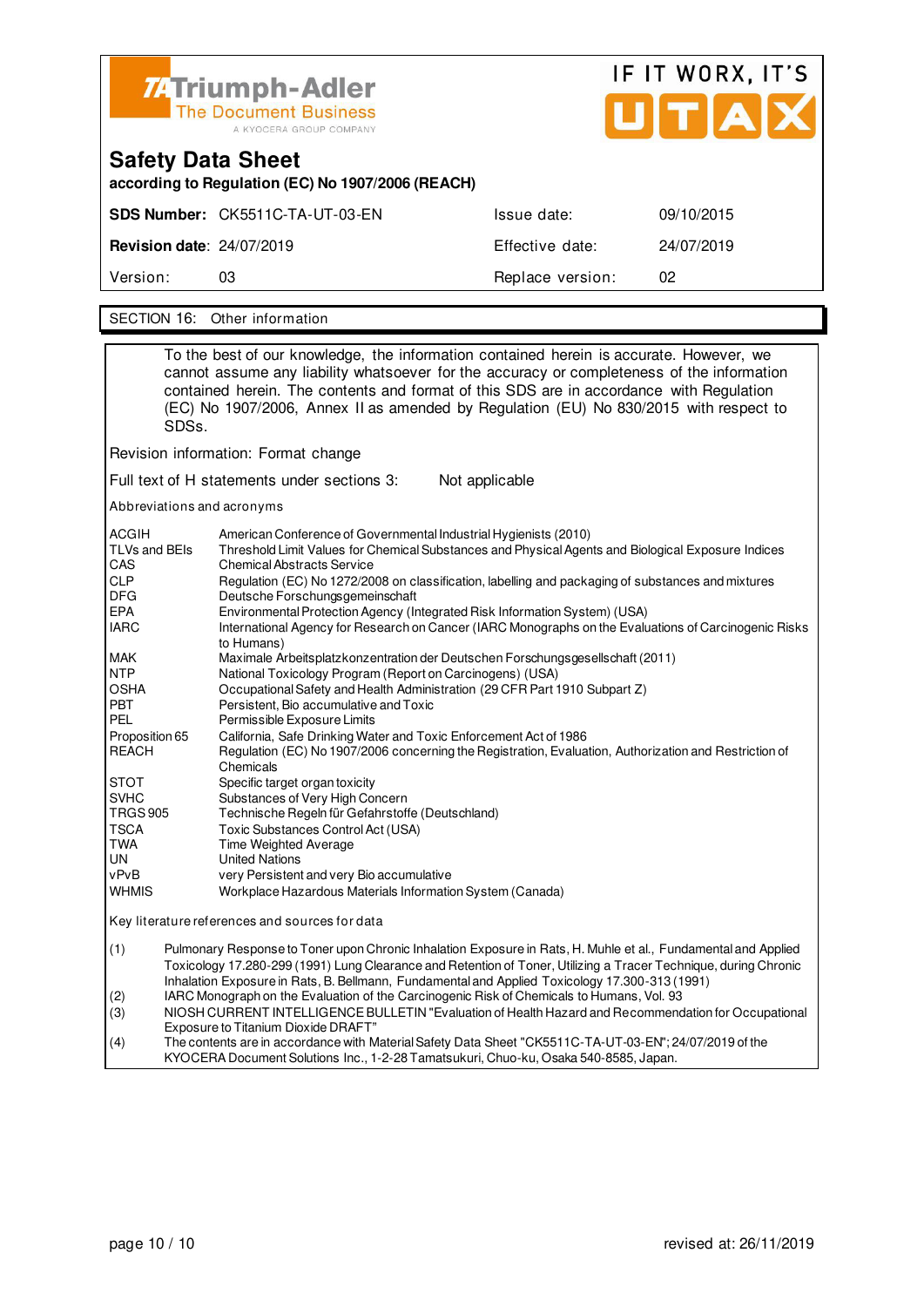



**according to Regulation (EC) No 1907/2006 (REACH)**

**SDS Number:** CK5511K-TA-UT-03-EN Issue date: 09/10/2015 **Revision date**: 24/07/2019 Effective date: 24/07/2019 Version: 03 03 Replace version: 02

**SECTION** 1: Identification of the substance/mixture and of the company/undertaking

| 1.1                                                     | Product identifier         |                                                                                               |  |
|---------------------------------------------------------|----------------------------|-----------------------------------------------------------------------------------------------|--|
|                                                         | Product name               | <b>Black Toner for</b>                                                                        |  |
|                                                         |                            | 350ci, 352ci                                                                                  |  |
|                                                         | Consumable name            | CK-5511K                                                                                      |  |
|                                                         | Product form               | Mixture                                                                                       |  |
| 1.2.                                                    |                            | Relevant identified uses of the substance or mixture and uses advised against                 |  |
|                                                         | Identified uses            | The image formation of our electrophotographic equipments.<br>Other uses are not recommended. |  |
| 1.3<br>Details of the supplier of the safety data sheet |                            |                                                                                               |  |
|                                                         | Manufacturer               | KYOCERA Document Solutions Inc.                                                               |  |
|                                                         | Address                    | 1-2-28 Tamatsukuri, Chuo-ku, Osaka 540-8585, Japan                                            |  |
|                                                         | Supplier                   | TA Triumph-Adler GmbH                                                                         |  |
|                                                         | Address                    | Ohechaussee 235<br>22848 Norderstedt<br>Germany                                               |  |
| 1.4                                                     | Emergency telephone number | +49 (0) 40 / 528490                                                                           |  |
|                                                         |                            | (This number is available only during office hours)                                           |  |

### **SECTION** 2: Hazards identification

| 2.1 | Classification of the substance or mixture                                                                            |
|-----|-----------------------------------------------------------------------------------------------------------------------|
|     | Classification according to Regulation (EC) No 1272/2008 (CLP)                                                        |
|     | Not classified as hazardous mixture.                                                                                  |
| 2.2 | Label elements                                                                                                        |
|     | Labelling according to Regulation (EC) No 1272/2008 (CLP)                                                             |
|     | Not applicable.                                                                                                       |
| 2.3 | Other hazards                                                                                                         |
|     | Assessment of PBT/vPvB                                                                                                |
|     | No data available.                                                                                                    |
|     | See section 4 and 11 for information on health effects and symptoms.<br>See section 9 for dust explosion information. |
|     |                                                                                                                       |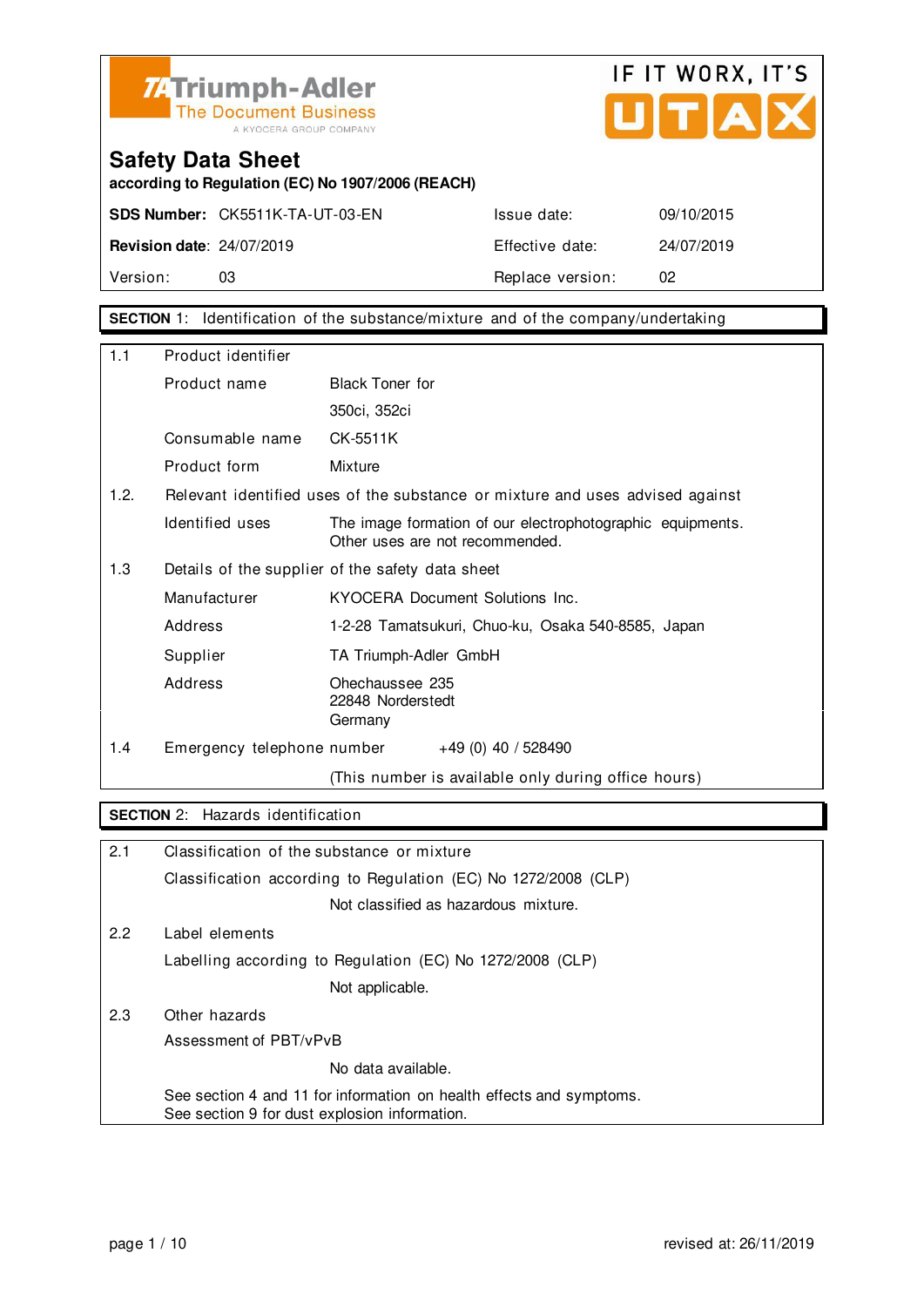

## IF IT WORX, IT'S UTAX

### **Safety Data Sheet**

**according to Regulation (EC) No 1907/2006 (REACH)**

| <b>Revision date: 24/07/2019</b><br>Effective date: | 24/07/2019 |
|-----------------------------------------------------|------------|
| Version:<br>Replace version:<br>03                  |            |

### **SECTION** 3: Composition/information on ingredients

| 3.2 | <b>Mixtures</b>                                                                                                        |                                                                      |                                              |  |  |
|-----|------------------------------------------------------------------------------------------------------------------------|----------------------------------------------------------------------|----------------------------------------------|--|--|
|     | Chemical name                                                                                                          | CAS-No                                                               | [Weight %]                                   |  |  |
|     | Polyester resin<br>Carbon Black<br>Styrene acrylate copolymer<br>Amorphous Silica<br>Titanium dioxide                  | confidential<br>1333-86-4<br>confidential<br>7631-86-9<br>13463-67-7 | 70-80<br>$5 - 10$<br>$1-5$<br>$1-5$<br>$<$ 1 |  |  |
|     | Information of ingredients<br>(1) Substance, which present a health or environmental hazard within the meaning of CLP: |                                                                      |                                              |  |  |
|     | None.                                                                                                                  |                                                                      |                                              |  |  |
|     | (2) Substance, which are assigned Community workplace exposure limits:<br>None.                                        |                                                                      |                                              |  |  |
|     |                                                                                                                        |                                                                      |                                              |  |  |
|     | (3) Substance, which are PBT or vPvB in accordance with the criteria set out in Annex XIII of<br>REACH:                |                                                                      |                                              |  |  |
|     | None.                                                                                                                  |                                                                      |                                              |  |  |
|     | (4) Substance, which are included in the list established in accordance with Article 59(1) of<br>REACH (SVHC):         |                                                                      |                                              |  |  |
|     | None.                                                                                                                  |                                                                      |                                              |  |  |
|     | See section 16 for the full text of the H statements declared above.                                                   |                                                                      |                                              |  |  |
|     | SECTION 4: First aid measures                                                                                          |                                                                      |                                              |  |  |
|     |                                                                                                                        |                                                                      |                                              |  |  |
| 4.1 | Description of first aid measures                                                                                      |                                                                      |                                              |  |  |

| Inhalation:  | Remove from exposure to fresh air and gargle with plenty of water. Consult a<br>doctor in case of such symptoms as coughing. |  |
|--------------|------------------------------------------------------------------------------------------------------------------------------|--|
|              | Skin contact: Wash with soap and water.                                                                                      |  |
| Eye contact: | Flush with water immediately and see a doctor if irritating.                                                                 |  |
| Ingestion:   | Rinse out the mouth. Drink one or two glasses of water to dilute. Seek medical<br>treatment if necessary.                    |  |
|              |                                                                                                                              |  |
|              |                                                                                                                              |  |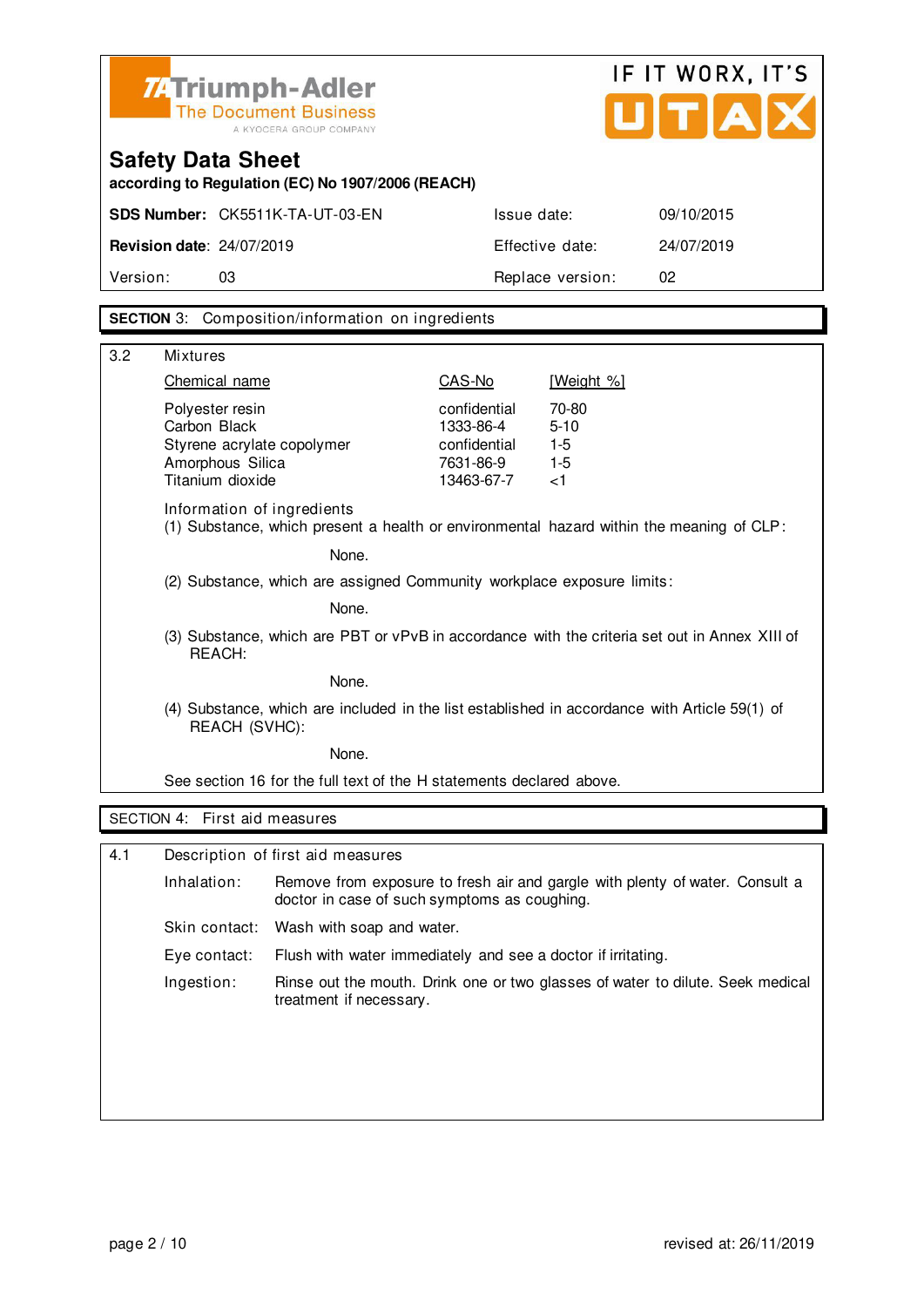



**according to Regulation (EC) No 1907/2006 (REACH)**

|                                  | <b>SDS Number: CK5511K-TA-UT-03-EN</b> | Issue date:      | 09/10/2015 |
|----------------------------------|----------------------------------------|------------------|------------|
| <b>Revision date: 24/07/2019</b> |                                        | Effective date:  | 24/07/2019 |
| Version:                         | 03                                     | Replace version: | 02         |

| 4.2 | Most important symptoms and effects, both acute and delayed                |                                                                                                                                                                        |  |
|-----|----------------------------------------------------------------------------|------------------------------------------------------------------------------------------------------------------------------------------------------------------------|--|
|     | Potential health effects and symptoms                                      |                                                                                                                                                                        |  |
|     | Inhalation:                                                                | Prolonged inhalation of excessive dusts may cause lung damage. Use of this<br>product as intended does not result in prolonged inhalation of excessive toner<br>dusts. |  |
|     | Skin contact:                                                              | Unlikely to cause skin irritation.                                                                                                                                     |  |
|     | Eve contact:                                                               | May cause transient eye irritation.                                                                                                                                    |  |
|     | Ingestion:                                                                 | Use of this product as intended does not result in ingestion.                                                                                                          |  |
| 4.3 | Indication of any immediate medical attention and special treatment needed |                                                                                                                                                                        |  |
|     |                                                                            | No additional information available.                                                                                                                                   |  |
|     |                                                                            |                                                                                                                                                                        |  |

#### SECTION 5: Firefighting measures

5.1 Extinguishing media

Suitable extinguishing media

Water spray, foam, powder, CO<sub>2</sub> or dry chemical

Unsuitable extinguishing media

None specified.

5.2 Special hazards arising from the substance or mixture

Hazardous combustion products: Carbon dioxide, Carbon monoxide

5.3 Advice for firefighters

 Pay attention not to blow away dust. Drain water off around and decrease the atmosphere temperature to extinguish the fire.

Protection equipment for firefighters

None specified.

SECTION 6: Accidental release measures

| 6.1 | Personal precautions, protective equipment and emergency procedures                                                                        |
|-----|--------------------------------------------------------------------------------------------------------------------------------------------|
|     | Avoid inhalation, ingestion, eye and skin contact in case of accidental release.<br>Avoid formation of dust. Provide adequate ventilation. |
| 6.2 | Environmental precautions                                                                                                                  |
|     | Do not allow to enter into surface water or drains.                                                                                        |
| 6.3 | Methods and material for containment and cleaning up                                                                                       |
|     | Gather the released powder not to blow away and wipe up with a wet cloth.                                                                  |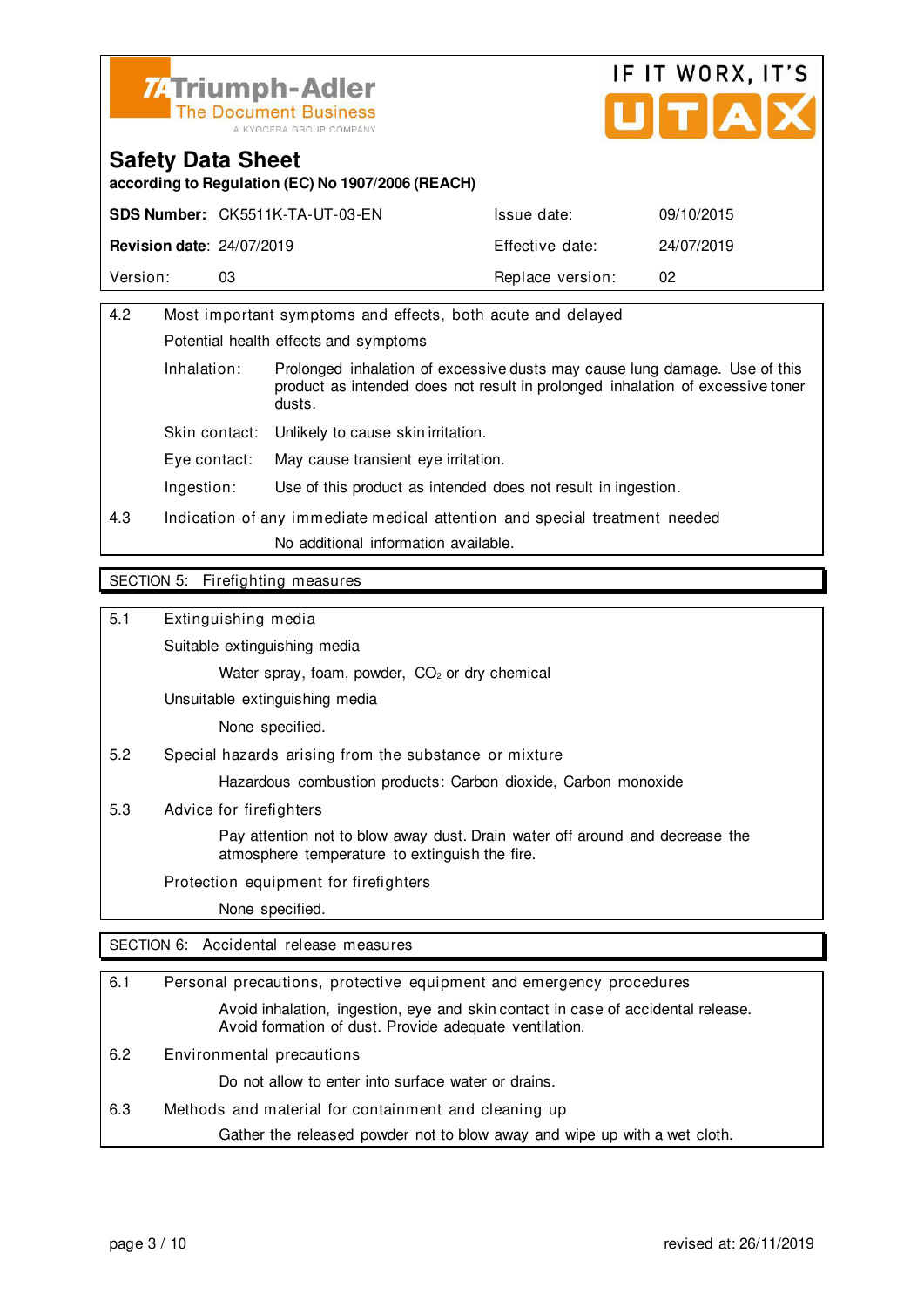



**according to Regulation (EC) No 1907/2006 (REACH)**

**SDS Number:** CK5511K-TA-UT-03-EN Issue date: 09/10/2015

**Revision date**: 24/07/2019 **Effective date:** 24/07/2019

Version: 03 **Replace version:** 02

### 6.4 Reference to other sections See section 13 for disposal information.

### SECTION 7: Handling and storage

### 7.1 Precautions for safe handling

 Do not attempt to force open or destroy the toner container or unit. See installation guide of this product.

7.2 Conditions for safe storage, including any incompatibilities

 Keep the toner container or unit tightly closed and store in a cool, dry and dark place. Keeping away from fire. Keep out of the reach of children.

7.3 Specific end use(s)

No additional information available.

### SECTION 8: Exposure controls/personal protection

### 8.1 Control parameters

US ACGIH Threshold Limit Values (TWA)

Particles: 10 mg/m<sup>3</sup> (Inhalable particles) 3 mg/m<sup>3</sup> (Respirable particles) Carbon Black: 3 mg/m³ (Inhalable fraction) Titanium dioxide: 10 mg/m³

US OSHA PEL (TWA)

Particles: 15 mg/m<sup>3</sup> (Total dust) 5 mg/m<sup>3</sup> (Respirable fraction) Carbon Black: 3.5 mg/m³ Amorphous silica: 80 mg/m $\frac{3}{2}$  Titanium dioxide: 15 mg/m $\frac{3}{2}$  (Total dust)

EU Occupational exposure limits: Directive (EC) 2000/39, (EC) 2006/15 und (EU) 2009/161

Not listed.

8.2 Exposure controls

Appropriate engineering controls

 Special ventilator is not required under normal intended use. Use in a well-ventilated area.

Personal protective equipment

 Respiratory protection, eye protection, hand protection, skin and body protection are not required under normal intended use.

Environmental exposure controls

No additional information available.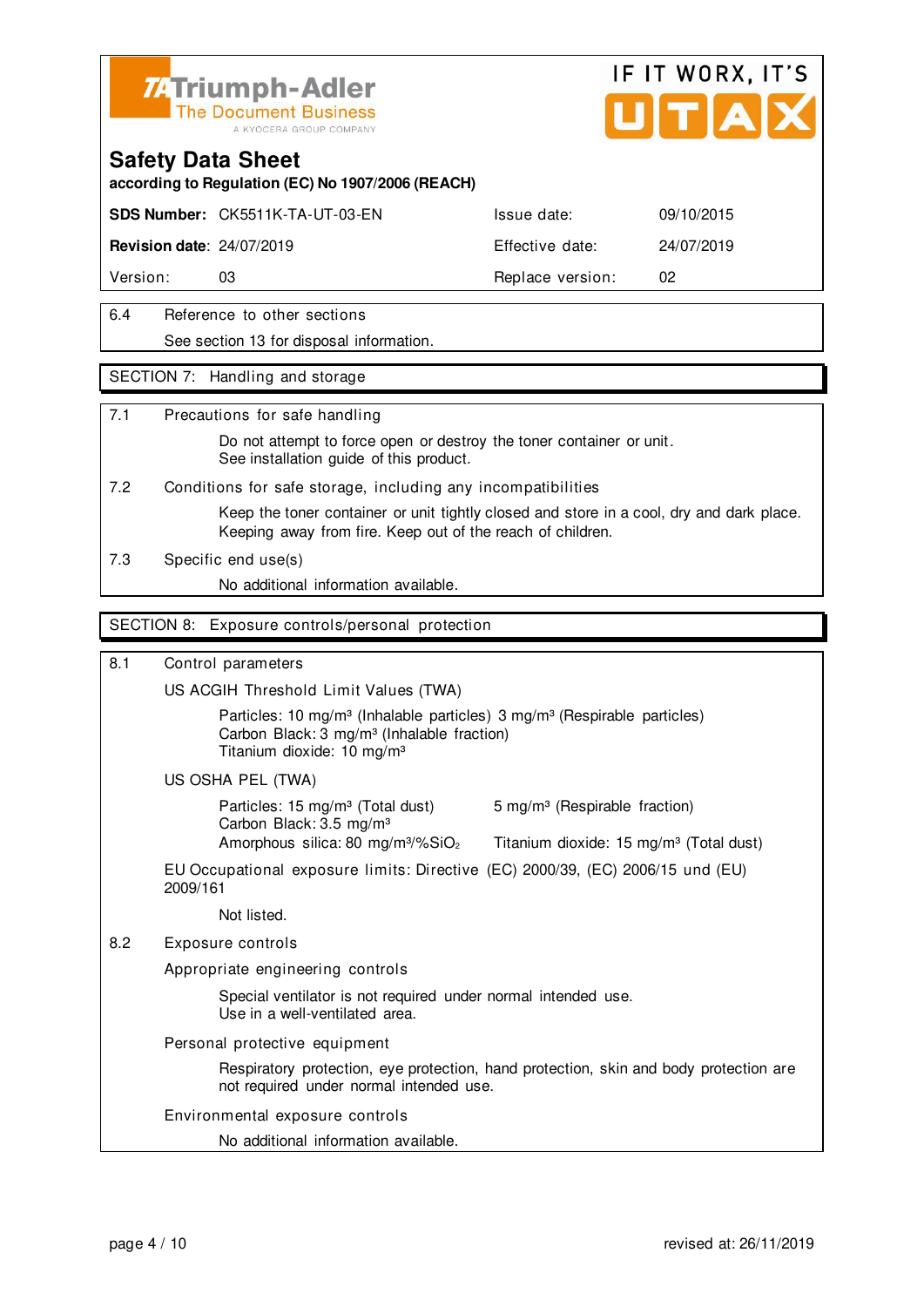



**according to Regulation (EC) No 1907/2006 (REACH)**

**SDS Number:** CK5511K-TA-UT-03-EN Issue date: 09/10/2015

**Revision date**: 24/07/2019 Effective date: 24/07/2019 Version: 03 **Replace version:** 02

### SECTION 9: Physical and chemical properties

| 9.1 | Information on basic physical and chemical properties |                            |
|-----|-------------------------------------------------------|----------------------------|
|     | Appearance                                            |                            |
|     | Physical state                                        | Solid (fine powder)        |
|     | Colour                                                | <b>Black</b>               |
|     | Odour                                                 | Odourless                  |
|     | Odour threshold                                       | No data available.         |
|     | pH                                                    | No data available.         |
|     | Melting range [°C]                                    | 100-120 (Toner)            |
|     | Boiling point [°C]                                    | No data available.         |
|     | Flash point [°C]                                      | No data available.         |
|     | Evaporation rate                                      | No data available.         |
|     | Flammability (solid, gas)                             | No data available.         |
|     | Upper flammability or explosive limit                 | No data available.         |
|     | Lower flammability or explosive limit                 | No data available.         |
|     | Vapour pressure                                       | No data available.         |
|     | Vapour density                                        | No data available.         |
|     | Relative density [g/m <sup>3</sup> ]                  | 1.2-1.4 (Toner)            |
|     | Solubility (ies)                                      | almost insoluble in water. |
|     | Partition coefficient: n-octanol/water                | No data available.         |
|     | Auto-ignition temperature [°C]                        | No data available.         |
|     | Decomposition temperature [°C]                        | No data available.         |
|     | <b>Viscosity</b>                                      | No data available.         |
|     | Explosive properties                                  | No data available.         |
|     | Oxidizing properties                                  | No data available.         |

### 9.2 Other information

 Dust explosion is improbable under normal intended use. Experimental explosiveness of toner is classified into the same rank such kind of powder as flour, dry milk and resin powder according to the pressure rising speed.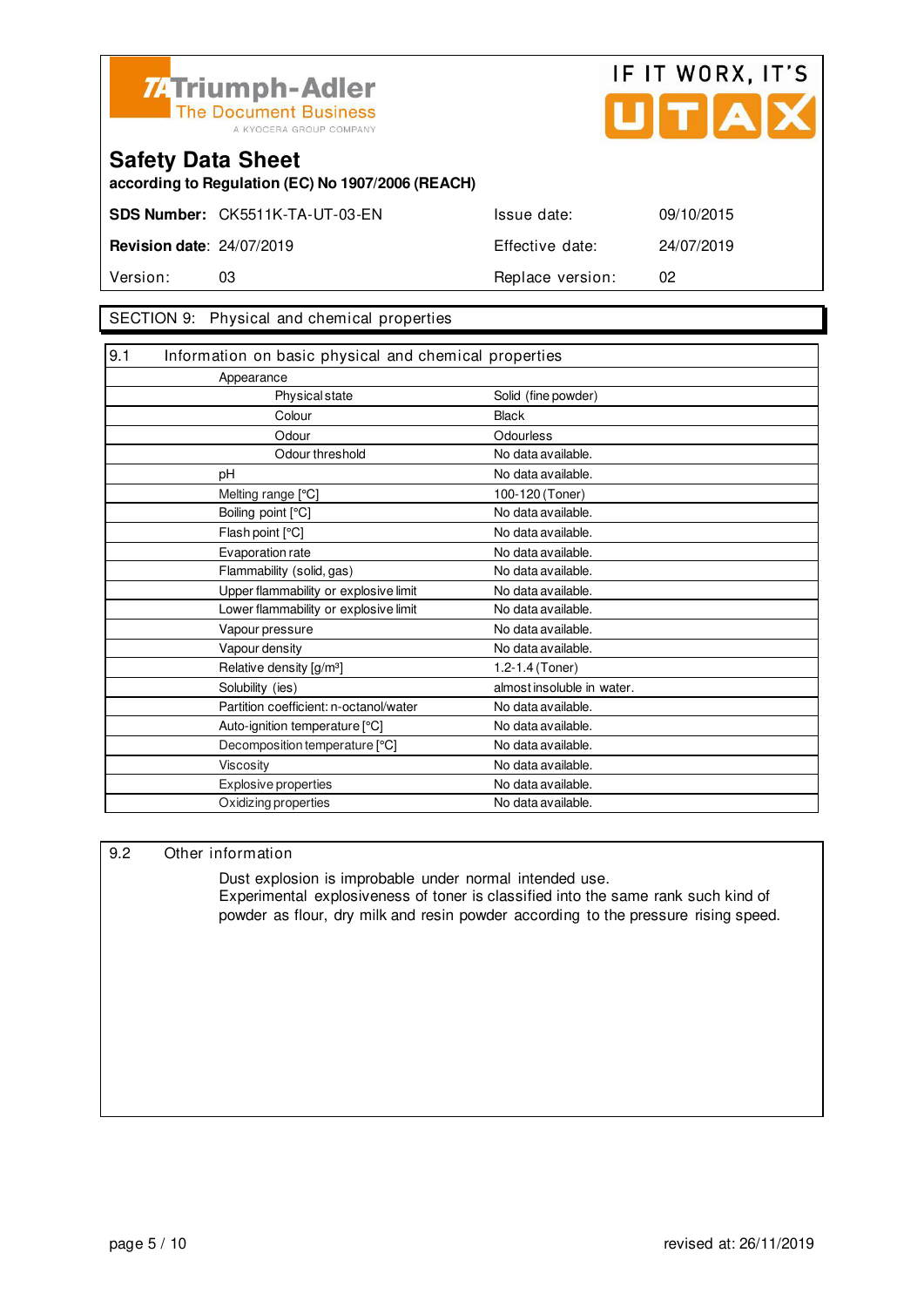

## IF IT WORX, IT'S Ů TIAI

## **Safety Data Sheet**

**according to Regulation (EC) No 1907/2006 (REACH)**

**SDS Number:** CK5511K-TA-UT-03-EN Issue date: 09/10/2015

**Revision date**: 24/07/2019 Effective date: 24/07/2019 Version: 03 03 Replace version: 02

### SECTION 10: Stability and reactivity

| 10.1 | Reactivity                                                         |
|------|--------------------------------------------------------------------|
|      | No data available.                                                 |
| 10.2 | Chemical stability                                                 |
|      | This product is stable under normal conditions of use and storage. |
| 10.3 | Possibility of hazardous reactions                                 |
|      | Hazardous reactions will not occur.                                |
| 10.4 | Conditions to avoid                                                |
|      | None specified.                                                    |
| 10.5 | Incompatible materials                                             |
|      | None specified.                                                    |
| 10.6 | Hazardous decomposition products                                   |
|      | Hazardous decomposition products are not to be produced.           |

### SECTION 11: Toxicological information

| 11.1                          | Information on toxicological effects                                           |                                        |  |
|-------------------------------|--------------------------------------------------------------------------------|----------------------------------------|--|
|                               | Based on available data, the classification criteria listed below are not met. |                                        |  |
|                               | Acute toxicity                                                                 |                                        |  |
|                               | Oral $(LD_{50})$                                                               | $>$ 2000 mg/kg (rat)* (Toner)          |  |
|                               | Dermal $(LD_{50})$                                                             | No data available. (Toner)             |  |
|                               | Inhalation $(LC_{50}(4hr))$                                                    | $>5.0$ mg/l (rat) <sup>*</sup> (Toner) |  |
|                               | Skin corrosion/irritation                                                      |                                        |  |
|                               | Acute skin irritation                                                          | Non-irritant (rabbit)* (Toner)         |  |
| Serious eye damage/irritation |                                                                                |                                        |  |
|                               | Acute eye irritation                                                           | Minimal irritant (rabbit)* (Toner)     |  |
|                               | Respiratory or skin sensitization                                              |                                        |  |
|                               | Skin sensitization                                                             | Non-sensitizer (mouse)* (Toner)        |  |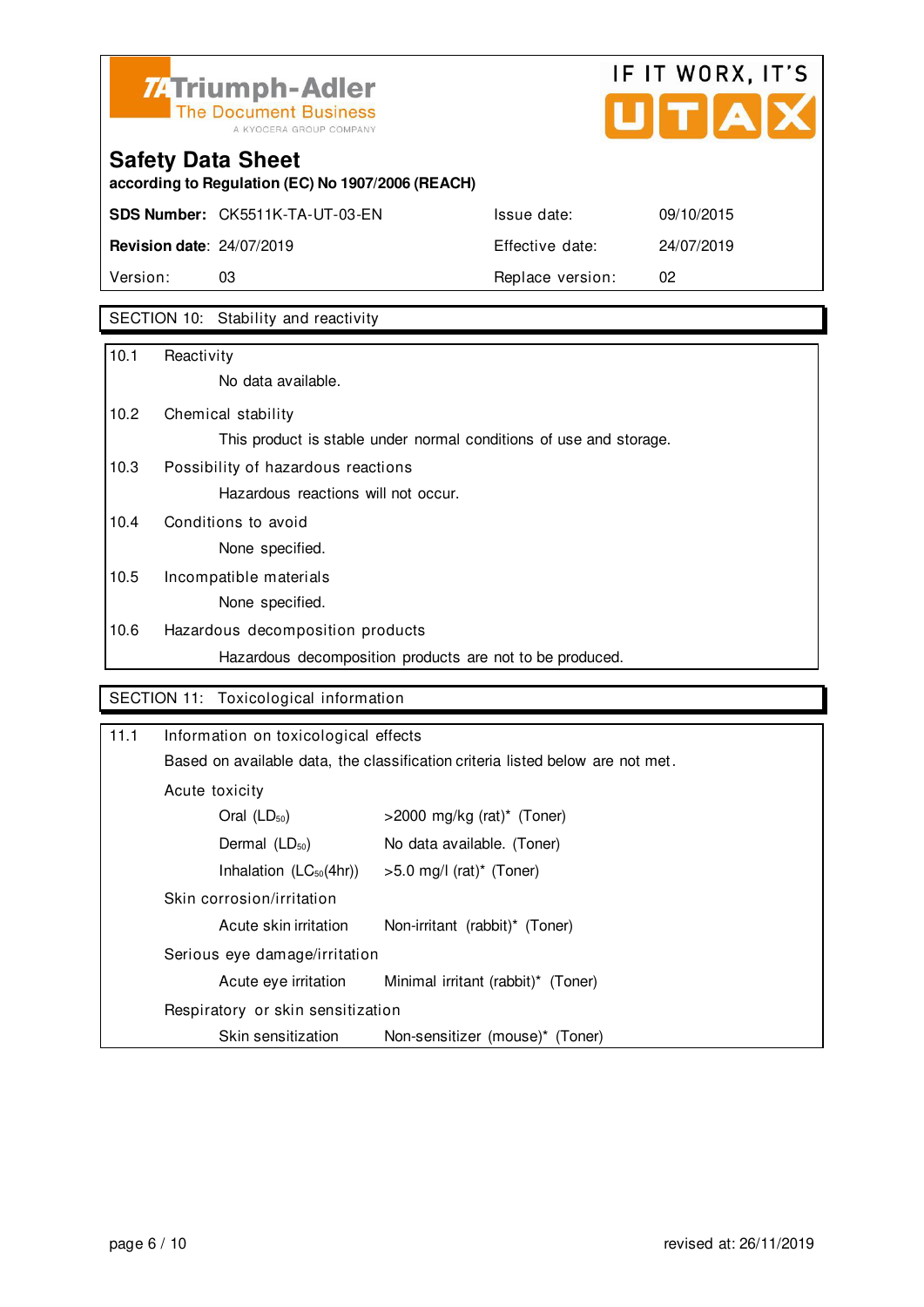



**according to Regulation (EC) No 1907/2006 (REACH)**

|                                  | <b>SDS Number: CK5511K-TA-UT-03-EN</b> | Issue date:      | 09/10/2015 |
|----------------------------------|----------------------------------------|------------------|------------|
| <b>Revision date: 24/07/2019</b> |                                        | Effective date:  | 24/07/2019 |
| Version:                         | 03                                     | Replace version: | 02         |
|                                  |                                        |                  |            |

### 11.1 Germ cell mutagenicity Ames test is negative (Toner)

\*(based on test result of similar product)

Information of ingredients:

No mutagen according to MAK, TRGS905 und (EC) No 1272/2008 Annex VI.

**Carcinogenicity** 

Information of ingredients:

 No carcinogen or potential carcinogen (except Titanium dioxide and Carbon Black) according to IARC, Japan Association on Industrial Health, ACGIH, EPA, OSHA, NTP, MAK, California Proposition 65, TRGS 905 and (EC) No 1272/2008 Annex VI.

 The IARC re-evaluated Titanium dioxide and Carbon Black as a Group 2B carcinogen (possibly carcinogenic to humans) as the result of inhalation exposure test in rats. But, oral/skin test does not show carcinogenicity (2). The evaluation of Carbon Black is based upon the development of lung tumours in rat receiving chronic inhalation exposures to free Carbon Black at level that induce particle overload of the lung. The studies performed in animal models other than rats have not demonstrated an association between Carbon Black and lung tumours. Moreover, a two years cancer bioassay using a typical toner preparation containing Carbon Black demonstrated no association between toner exposure and tumour development in rats (1). In the animal chronic inhalation studies for Titanium dioxide, the lung tumour was observed only in rats. It is estimated that this is attributed to the overload of rat´s lung clearance mechanism (overload phenomenon) (3). The inhalation of excessive Titanium dioxide does not occur in normal use of this product. Also, epidemiological studies to date have not revealed any evidence of the relation between occupational exposure to Titanium dioxide and respiratory tract diseases.

Reproductive toxicity

Information of ingredients:

 No reproductive toxicant according to MAK, California Proposition 65, TRGS 905 und (EC) No 1272/2008 Annex VI.

| STOT-single exposure                                                                                              | No data available. |
|-------------------------------------------------------------------------------------------------------------------|--------------------|
| STOT-repeated exposure                                                                                            | No data available. |
| Aspiration hazard                                                                                                 | No data available. |
| Chronic effects                                                                                                   |                    |
| In a study in rats by chronic inhalation exposure to a<br>of lung fibrosis was obsensed in 02% of the rate in the |                    |

a typical toner, a mild to moderate degree of lung fibrosis was observed in 92% of the rats in the high concentration (16 mg/m<sup>3</sup>) exposure group, and a minimal to mild degree of fibrosis was noted in 22% of the animal in the middle  $(4mg/m<sup>3</sup>)$  exposure group  $(1)$ . However, no pulmonary change was reported in the lowest  $(1 \text{mq/m}^3)$  exposure group, the most relevant level to potential human exposures.

Other information No data available.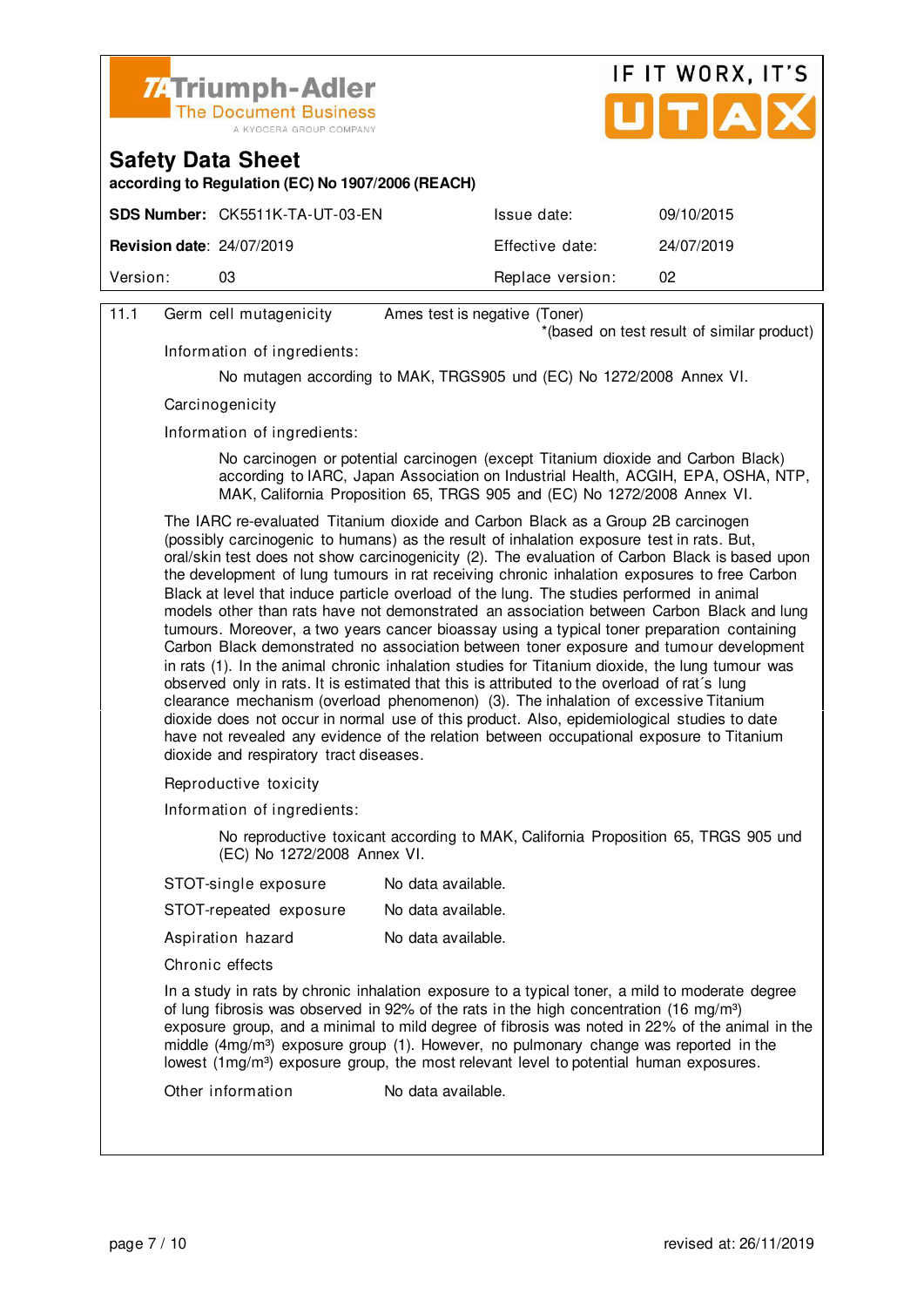

## IF IT WORX, IT'S

## **Safety Data Sheet according to Regulation (EC) No 1907/2006 (REACH) SDS Number:** CK5511K-TA-UT-03-EN Issue date: 09/10/2015 **Revision date**: 24/07/2019 Effective date: 24/07/2019

Version: 03 **Replace version:** 02

### SECTION 12: Ecological information

| 12.1 | Toxicity                             |
|------|--------------------------------------|
|      | No data available.                   |
| 12.2 | Persistence and degradability        |
|      | No data available.                   |
| 12.3 | Bio accumulative potential           |
|      | No data available.                   |
| 12.4 | Mobility in soil                     |
|      | No data available.                   |
| 12.5 | Results of PBT and vPvB assessment   |
|      | No data available.                   |
| 12.6 | Other adverse effects                |
|      | No additional information available. |

### SECTION 13: Disposal considerations

### 13.1 Waste treatment methods

 Do not attempt to incinerate the toner container or unit and the waste toner yourself. Dangerous sparks may cause burn. Any disposal practice should be done under conditions , which meet local, state and federal laws and regulations relating to waste (contact local or state environmental agency for specific rules).

### SECTION 14: Transport information

- 14.1 UN-number
	- None.
- 14.2 UN Proper shipping name

None.

14.3 Transport hazard class(es)

None.

14.4 Packing group

None.

### 14.5 Environmental hazards

None.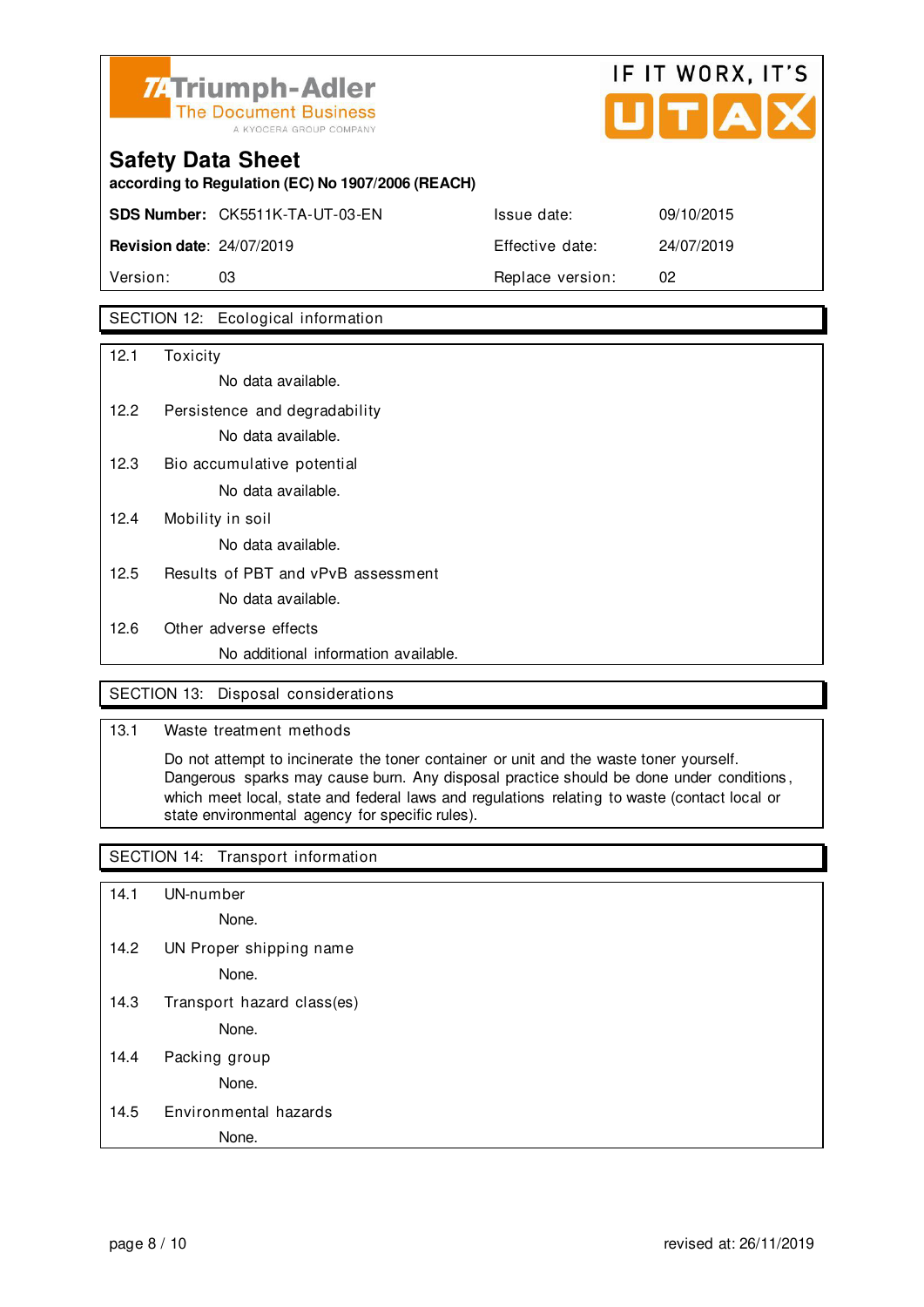



**according to Regulation (EC) No 1907/2006 (REACH)**

|                                  | SDS Number: CK5511K-TA-UT-03-EN | Issue date:      | 09/10/2015 |
|----------------------------------|---------------------------------|------------------|------------|
| <b>Revision date: 24/07/2019</b> |                                 | Effective date:  | 24/07/2019 |
| Version:                         | 03                              | Replace version: | 02         |
|                                  |                                 |                  |            |

### 14.6 Special precautions for user

No additional information available.

14.7 Transport in bulk according to Annex II of MARPOL73/78 and the IBC Code Not applicable.

SECTION 15: Regulatory information

| 15.1 | Safety, health and environmental regulations/legislation specific for the substance or<br>mixture                     |
|------|-----------------------------------------------------------------------------------------------------------------------|
|      | EU-regulations                                                                                                        |
|      | Regulation (EC) No 1005 / 2009 (on substances that deplete the ozone layer, Annex I and II):                          |
|      | Not listed.                                                                                                           |
|      | Regulation (EU) No 2019 / 1021 (on persistent organic pollutants, Annex I as amended):                                |
|      | Not listed.                                                                                                           |
|      | Regulation (EU) No 649 / 2012 (concerning the export and import of dangerous chemicals,<br>Annex I and V as amended): |
|      | Not listed.                                                                                                           |
|      | Regulation (EC) No 1907 / 2006 REACH Annex XVII as amended (Restrictions on use):                                     |
|      | Not listed.                                                                                                           |
|      | Regulation (EC) No 1907 / 2006 REACH Annex XIV as amended (Authorizations):                                           |
|      | Not listed.                                                                                                           |
|      | US-regulations                                                                                                        |
|      | All ingredients in this product comply with order under TSCA.                                                         |
|      | Canada regulations                                                                                                    |
|      | This product is not a WHMIS-controlled product, since we consider it as a<br>manufactured article.                    |
| 15.2 | <b>Chemical Safety Assessment</b>                                                                                     |
|      | No data available.                                                                                                    |
|      |                                                                                                                       |
|      |                                                                                                                       |
|      |                                                                                                                       |
|      |                                                                                                                       |
|      |                                                                                                                       |
|      |                                                                                                                       |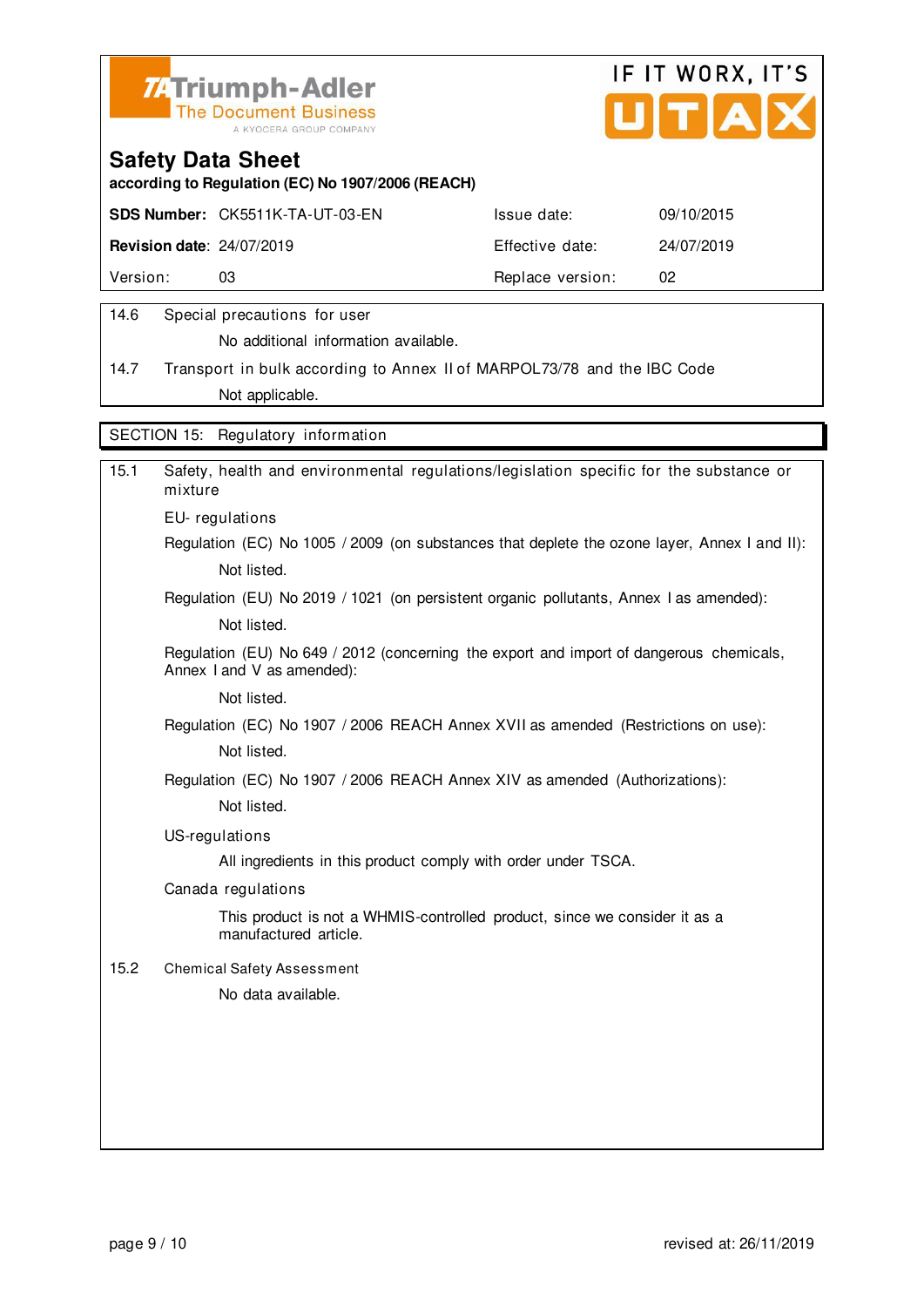

# IF IT WORX, IT'S

| Safety Data Sheet<br>according to Regulation (EC) No 1907/2006 (REACH) |                                 |                  |            |  |
|------------------------------------------------------------------------|---------------------------------|------------------|------------|--|
|                                                                        | SDS Number: CK5511K-TA-UT-03-EN | Issue date:      | 09/10/2015 |  |
| <b>Revision date: 24/07/2019</b>                                       |                                 | Effective date:  | 24/07/2019 |  |
| Version:                                                               | 03                              | Replace version: | 02         |  |
|                                                                        |                                 |                  |            |  |

SECTION 16: Other information

|                                                                                                                                                                        | SDSs.                                                                                                                                                                                                                                                                                                                                | To the best of our knowledge, the information contained herein is accurate. However, we<br>cannot assume any liability whatsoever for the accuracy or completeness of the information<br>contained herein. The contents and format of this SDS are in accordance with Regulation<br>(EC) No 1907/2006, Annex II as amended by Regulation (EU) No 830/2015 with respect to |
|------------------------------------------------------------------------------------------------------------------------------------------------------------------------|--------------------------------------------------------------------------------------------------------------------------------------------------------------------------------------------------------------------------------------------------------------------------------------------------------------------------------------|---------------------------------------------------------------------------------------------------------------------------------------------------------------------------------------------------------------------------------------------------------------------------------------------------------------------------------------------------------------------------|
|                                                                                                                                                                        |                                                                                                                                                                                                                                                                                                                                      | Revision information: Format change                                                                                                                                                                                                                                                                                                                                       |
|                                                                                                                                                                        |                                                                                                                                                                                                                                                                                                                                      | Full text of H statements under sections 3:<br>Not applicable                                                                                                                                                                                                                                                                                                             |
|                                                                                                                                                                        |                                                                                                                                                                                                                                                                                                                                      | Abbreviations and acronyms                                                                                                                                                                                                                                                                                                                                                |
| <b>ACGIH</b><br>TLVs and BEIs<br>CAS                                                                                                                                   |                                                                                                                                                                                                                                                                                                                                      | American Conference of Governmental Industrial Hygienists (2010)<br>Threshold Limit Values for Chemical Substances and Physical Agents and Biological Exposure Indices<br><b>Chemical Abstracts Service</b>                                                                                                                                                               |
| <b>CLP</b><br>DFG                                                                                                                                                      |                                                                                                                                                                                                                                                                                                                                      | Regulation (EC) No 1272/2008 on classification, labelling and packaging of substances and mixtures<br>Deutsche Forschungsgemeinschaft                                                                                                                                                                                                                                     |
| EPA<br><b>IARC</b>                                                                                                                                                     |                                                                                                                                                                                                                                                                                                                                      | Environmental Protection Agency (Integrated Risk Information System) (USA)<br>International Agency for Research on Cancer (IARC Monographs on the Evaluations of Carcinogenic Risks<br>to Humans)                                                                                                                                                                         |
| <b>MAK</b>                                                                                                                                                             |                                                                                                                                                                                                                                                                                                                                      | Maximale Arbeitsplatzkonzentration der Deutschen Forschungsgesellschaft (2011)                                                                                                                                                                                                                                                                                            |
| <b>NTP</b><br>OSHA<br>Occupational Safety and Health Administration (29 CFR Part 1910 Subpart Z)<br><b>PBT</b><br>Persistent, Bio accumulative and Toxic<br><b>PEL</b> |                                                                                                                                                                                                                                                                                                                                      | National Toxicology Program (Report on Carcinogens) (USA)<br>Permissible Exposure Limits                                                                                                                                                                                                                                                                                  |
| Proposition 65<br><b>REACH</b><br>Chemicals                                                                                                                            |                                                                                                                                                                                                                                                                                                                                      | California, Safe Drinking Water and Toxic Enforcement Act of 1986<br>Regulation (EC) No 1907/2006 concerning the Registration, Evaluation, Authorization and Restriction of                                                                                                                                                                                               |
| STOT<br><b>SVHC</b><br><b>TRGS 905</b>                                                                                                                                 |                                                                                                                                                                                                                                                                                                                                      | Specific target organ toxicity<br>Substances of Very High Concern<br>Technische Regeln für Gefahrstoffe (Deutschland)                                                                                                                                                                                                                                                     |
| <b>TSCA</b><br>TWA<br>UN                                                                                                                                               |                                                                                                                                                                                                                                                                                                                                      | Toxic Substances Control Act (USA)<br>Time Weighted Average<br><b>United Nations</b>                                                                                                                                                                                                                                                                                      |
| vPvB<br><b>WHMIS</b>                                                                                                                                                   |                                                                                                                                                                                                                                                                                                                                      | very Persistent and very Bio accumulative<br>Workplace Hazardous Materials Information System (Canada)                                                                                                                                                                                                                                                                    |
| Key literature references and sources for data                                                                                                                         |                                                                                                                                                                                                                                                                                                                                      |                                                                                                                                                                                                                                                                                                                                                                           |
| (1)                                                                                                                                                                    | Pulmonary Response to Toner upon Chronic Inhalation Exposure in Rats, H. Muhle et al., Fundamental and Applied<br>Toxicology 17.280-299 (1991) Lung Clearance and Retention of Toner, Utilizing a Tracer Technique, during Chronic<br>Inhalation Exposure in Rats, B. Bellmann, Fundamental and Applied Toxicology 17.300-313 (1991) |                                                                                                                                                                                                                                                                                                                                                                           |
| (2)<br>(3)                                                                                                                                                             |                                                                                                                                                                                                                                                                                                                                      | IARC Monograph on the Evaluation of the Carcinogenic Risk of Chemicals to Humans, Vol. 93<br>NIOSH CURRENT INTELLIGENCE BULLETIN "Evaluation of Health Hazard and Recommendation for Occupational                                                                                                                                                                         |
| (4)                                                                                                                                                                    | Exposure to Titanium Dioxide DRAFT"<br>The contents are in accordance with Material Safety Data Sheet "CK5511K-TA-UT-03-EN"; 24/07/2019 of the                                                                                                                                                                                       |                                                                                                                                                                                                                                                                                                                                                                           |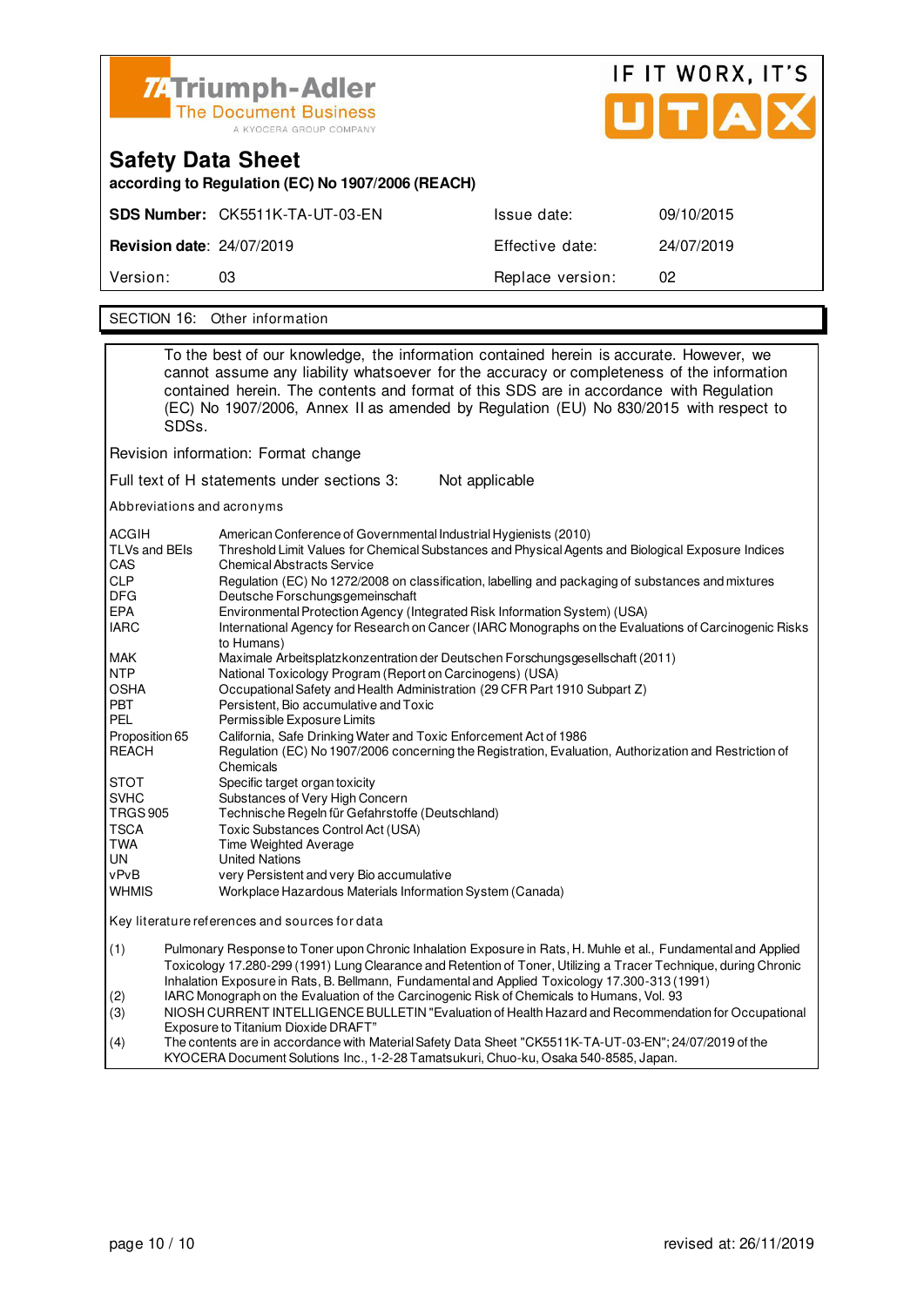



**according to Regulation (EC) No 1907/2006 (REACH)**

**SDS Number:** CK5511M\_TA-UT-03-EN Issue date: 09/10/2015

**Revision date**: 24/07/2019 Effective date: 24/07/2019 Version: 03 03 Replace version: 02

**SECTION** 1: Identification of the substance/mixture and of the company/undertaking

| 1.1  | Product identifier         |                                                                                               |  |  |
|------|----------------------------|-----------------------------------------------------------------------------------------------|--|--|
|      | Product name               | Magenta Toner for                                                                             |  |  |
|      |                            | 350ci, 352ci                                                                                  |  |  |
|      | Consumable name            | CK-5511M                                                                                      |  |  |
|      | Product form               | Mixture                                                                                       |  |  |
| 1.2. |                            | Relevant identified uses of the substance or mixture and uses advised against                 |  |  |
|      | Identified uses            | The image formation of our electrophotographic equipments.<br>Other uses are not recommended. |  |  |
| 1.3  |                            | Details of the supplier of the safety data sheet                                              |  |  |
|      | Manufacturer               | KYOCERA Document Solutions Inc.                                                               |  |  |
|      | Address                    | 1-2-28 Tamatsukuri, Chuo-ku, Osaka 540-8585, Japan                                            |  |  |
|      | Supplier                   | TA Triumph-Adler GmbH                                                                         |  |  |
|      | Address                    | Ohechaussee 235<br>22848 Norderstedt<br>Germany                                               |  |  |
| 1.4  | Emergency telephone number | $+49(0)$ 40 / 528490                                                                          |  |  |
|      |                            | (This number is available only during office hours)                                           |  |  |

### **SECTION** 2: Hazards identification

| 2.1 | Classification of the substance or mixture                                                                            |
|-----|-----------------------------------------------------------------------------------------------------------------------|
|     | Classification according to Regulation (EC) No 1272/2008 (CLP)                                                        |
|     | Not classified as hazardous mixture.                                                                                  |
| 2.2 | Label elements                                                                                                        |
|     | Labelling according to Regulation (EC) No 1272/2008 (CLP)                                                             |
|     | Not applicable.                                                                                                       |
| 2.3 | Other hazards                                                                                                         |
|     | Assessment of PBT/vPvB                                                                                                |
|     | No data available.                                                                                                    |
|     | See section 4 and 11 for information on health effects and symptoms.<br>See section 9 for dust explosion information. |
|     |                                                                                                                       |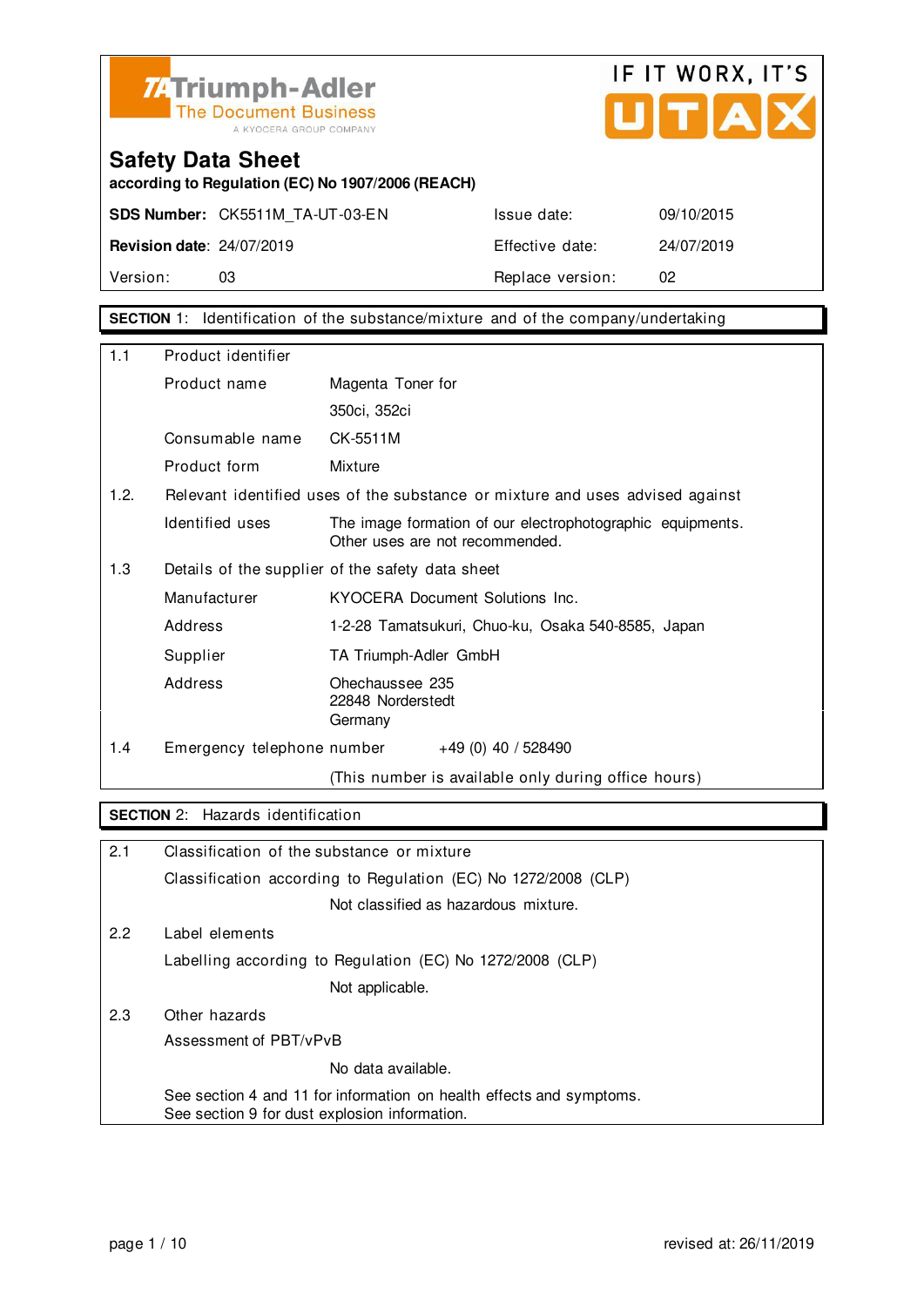| <b>74 Triumph-Adler</b>      |  |
|------------------------------|--|
| <b>The Document Business</b> |  |
| A KYOCERA GROUP COMPANY      |  |



## **Safety Data Sheet according to Regulation (EC) No 1907/2006 (REACH)**

| Version:                         |                                 | Replace version: | 02         |
|----------------------------------|---------------------------------|------------------|------------|
| <b>Revision date: 24/07/2019</b> |                                 | Effective date:  | 24/07/2019 |
|                                  | SDS Number: CK5511M TA-UT-03-EN | Issue date:      | 09/10/2015 |

### **SECTION** 3: Composition/information on ingredients

| 3.2 | <b>Mixtures</b>                                                                                                |                                                                        |                                                         |                                                                                          |  |
|-----|----------------------------------------------------------------------------------------------------------------|------------------------------------------------------------------------|---------------------------------------------------------|------------------------------------------------------------------------------------------|--|
|     | Chemical name                                                                                                  |                                                                        | CAS-No                                                  | [Weight %]                                                                               |  |
|     | Polyester resin (2 kinds)<br>Organic pigment<br>amorphous Silica<br>Titanium dioxide                           |                                                                        | confidential<br>confidential<br>7631-86-9<br>13463-67-7 | 75-85<br>$1-5$<br>$1-5$<br>< 1                                                           |  |
|     | Information of ingredients                                                                                     |                                                                        |                                                         | (1) Substance, which present a health or environmental hazard within the meaning of CLP: |  |
|     |                                                                                                                | None.                                                                  |                                                         |                                                                                          |  |
|     |                                                                                                                | (2) Substance, which are assigned Community workplace exposure limits: |                                                         |                                                                                          |  |
|     |                                                                                                                | None.                                                                  |                                                         |                                                                                          |  |
|     | (3) Substance, which are PBT or vPvB in accordance with the criteria set out in Annex XIII of<br>REACH:        |                                                                        |                                                         |                                                                                          |  |
|     |                                                                                                                | None.                                                                  |                                                         |                                                                                          |  |
|     | (4) Substance, which are included in the list established in accordance with Article 59(1) of<br>REACH (SVHC): |                                                                        |                                                         |                                                                                          |  |
|     | None.                                                                                                          |                                                                        |                                                         |                                                                                          |  |
|     |                                                                                                                | See section 16 for the full text of the H statements declared above.   |                                                         |                                                                                          |  |
|     | SECTION 4: First aid measures                                                                                  |                                                                        |                                                         |                                                                                          |  |
| 4.1 |                                                                                                                | Description of first aid measures                                      |                                                         |                                                                                          |  |
|     |                                                                                                                |                                                                        |                                                         |                                                                                          |  |
|     | Inhalation:                                                                                                    | doctor in case of such symptoms as coughing.                           |                                                         | Remove from exposure to fresh air and gargle with plenty of water. Consult a             |  |
|     | Skin contact:                                                                                                  | Wash with soap and water.                                              |                                                         |                                                                                          |  |
|     | Eye contact:                                                                                                   | Flush with water immediately and see a doctor if irritating.           |                                                         |                                                                                          |  |
|     | Ingestion:                                                                                                     | treatment if necessary.                                                |                                                         | Rinse out the mouth. Drink one or two glasses of water to dilute. Seek medical           |  |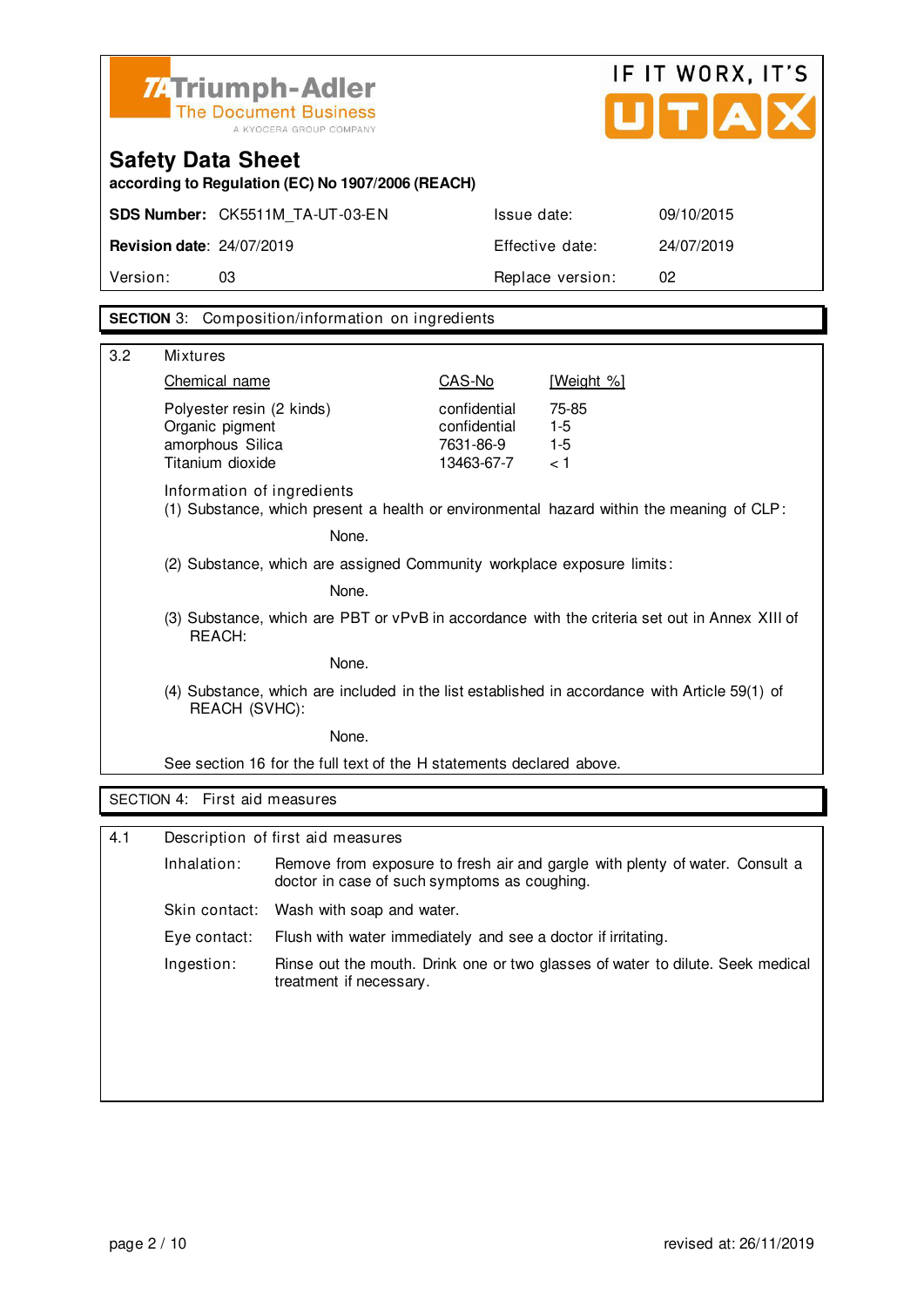



**according to Regulation (EC) No 1907/2006 (REACH)**

|                                  | <b>SDS Number: CK5511M TA-UT-03-EN</b> | Issue date:      | 09/10/2015 |
|----------------------------------|----------------------------------------|------------------|------------|
| <b>Revision date: 24/07/2019</b> |                                        | Effective date:  | 24/07/2019 |
| Version:                         | 03                                     | Replace version: | 02         |

| 4.2                   | Most important symptoms and effects, both acute and delayed                |                                                                                                                                                              |  |
|-----------------------|----------------------------------------------------------------------------|--------------------------------------------------------------------------------------------------------------------------------------------------------------|--|
|                       | Potential health effects and symptoms                                      |                                                                                                                                                              |  |
| Inhalation:<br>dusts. |                                                                            | Prolonged inhalation of excessive dusts may cause lung damage. Use of this<br>product as intended does not result in prolonged inhalation of excessive toner |  |
|                       | Skin contact:                                                              | Unlikely to cause skin irritation.                                                                                                                           |  |
|                       | Eve contact:                                                               | May cause transient eye irritation.                                                                                                                          |  |
|                       | Ingestion:                                                                 | Use of this product as intended does not result in ingestion.                                                                                                |  |
| 4.3                   | Indication of any immediate medical attention and special treatment needed |                                                                                                                                                              |  |
|                       | No additional information available.                                       |                                                                                                                                                              |  |
|                       |                                                                            |                                                                                                                                                              |  |

#### SECTION 5: Firefighting measures

5.1 Extinguishing media

Suitable extinguishing media

Water spray, foam, powder, CO<sub>2</sub> or dry chemical

Unsuitable extinguishing media

None specified.

5.2 Special hazards arising from the substance or mixture

Hazardous combustion products: Carbon dioxide, Carbon monoxide

5.3 Advice for firefighters

 Pay attention not to blow away dust. Drain water off around and decrease the atmosphere temperature to extinguish the fire.

Protection equipment for firefighters

None specified.

SECTION 6: Accidental release measures

| 6.1 | Personal precautions, protective equipment and emergency procedures                                                                        |  |  |
|-----|--------------------------------------------------------------------------------------------------------------------------------------------|--|--|
|     | Avoid inhalation, ingestion, eye and skin contact in case of accidental release.<br>Avoid formation of dust. Provide adequate ventilation. |  |  |
| 6.2 | Environmental precautions                                                                                                                  |  |  |
|     | Do not allow to enter into surface water or drains.                                                                                        |  |  |
| 6.3 | Methods and material for containment and cleaning up                                                                                       |  |  |
|     | Gather the released powder not to blow away and wipe up with a wet cloth.                                                                  |  |  |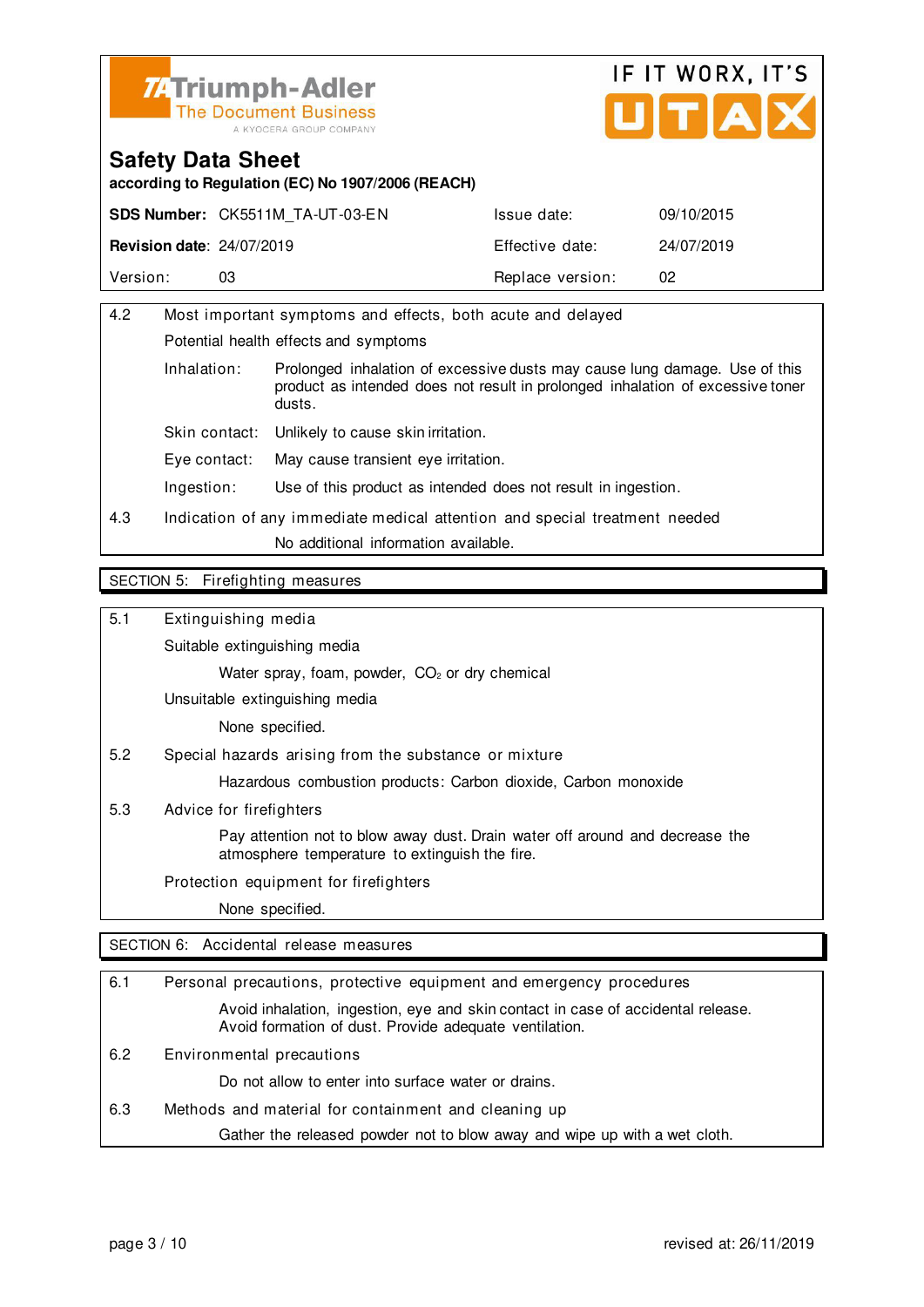

# IF IT WORX, IT'S

### **Safety Data Sheet**

**according to Regulation (EC) No 1907/2006 (REACH)**

**SDS Number:** CK5511M\_TA-UT-03-EN Issue date: 09/10/2015

**Revision date**: 24/07/2019 Effective date: 24/07/2019

Version: 03 03 Replace version: 02

### 6.4 Reference to other sections See section 13 for disposal information.

### SECTION 7: Handling and storage

### 7.1 Precautions for safe handling

 Do not attempt to force open or destroy the toner container or unit. See installation guide of this product.

7.2 Conditions for safe storage, including any incompatibilities

 Keep the toner container or unit tightly closed and store in a cool, dry and dark place. Keeping away from fire. Keep out of the reach of children.

7.3 Specific end use(s)

No additional information available.

### SECTION 8: Exposure controls/personal protection

### 8.1 Control parameters

US ACGIH Threshold Limit Values (TWA)

Particles: 10 mg/m<sup>3</sup> (Inhalable particles) 3 mg/m<sup>3</sup> (Respirable particles) Titanium dioxide: 10 mg/m³

### US OSHA PEL (TWA)

Particles: 15 mg/m<sup>3</sup> (Total dust) 5 mg/m<sup>3</sup> (Respirable fraction)

Amorphous silica: 80 mg/m $3\%$ SiO<sub>2</sub> Titanium dioxide: 15 mg/m $3$  (Total dust)

EU Occupational exposure limits: Directive (EC) 2000/39, (EC) 2006/15 und (EU) 2009/161

Not listed.

### 8.2 Exposure controls

Appropriate engineering controls

 Special ventilator is not required under normal intended use. Use in a well-ventilated area.

Personal protective equipment

 Respiratory protection, eye protection, hand protection, skin and body protection are not required under normal intended use.

### Environmental exposure controls

No additional information available.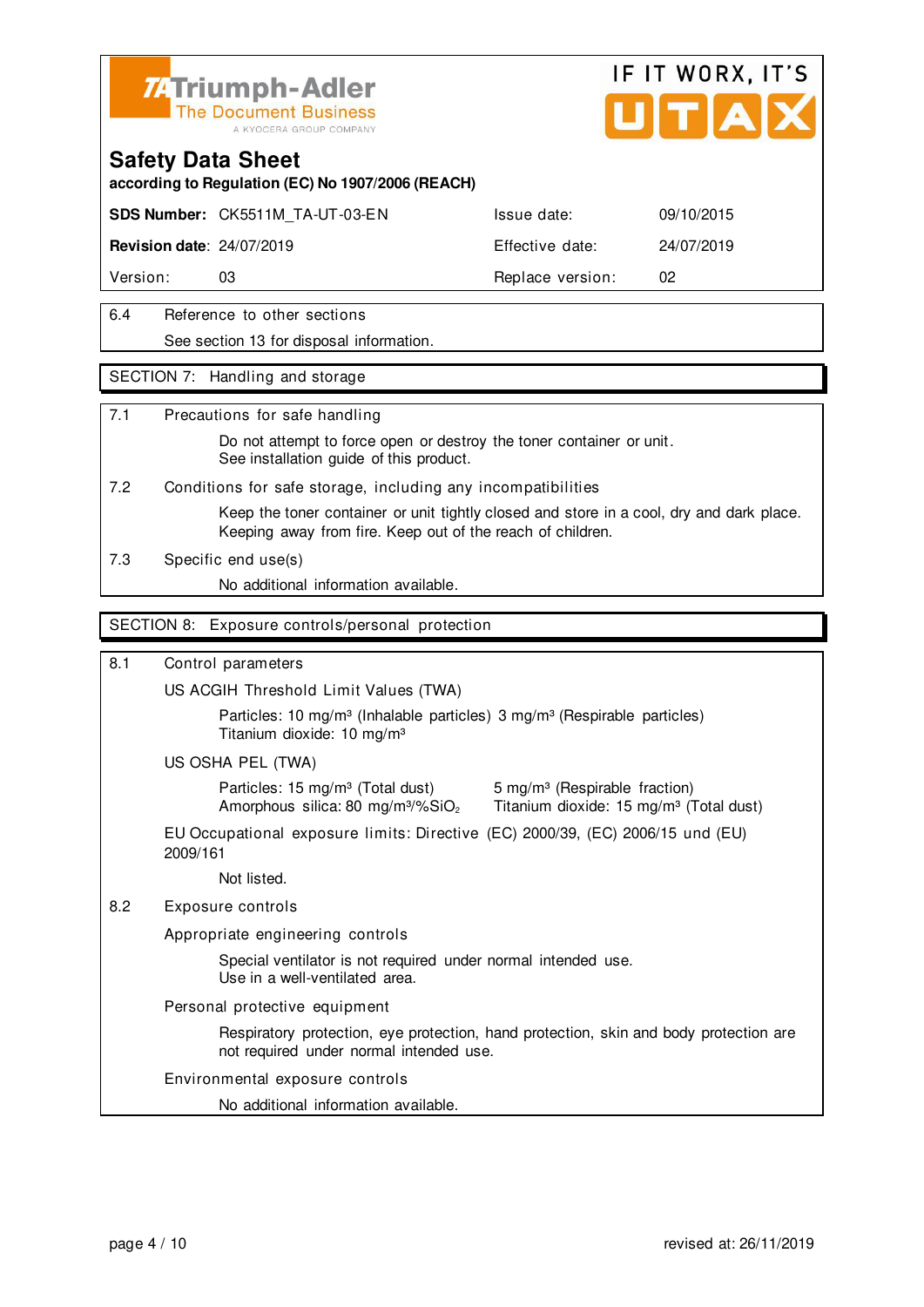



**according to Regulation (EC) No 1907/2006 (REACH)**

**SDS Number:** CK5511M\_TA-UT-03-EN Issue date: 09/10/2015

**Revision date**: 24/07/2019 Effective date: 24/07/2019 Version: 03 **Replace version:** 02

### SECTION 9: Physical and chemical properties

| 9.1<br>Information on basic physical and chemical properties |                            |
|--------------------------------------------------------------|----------------------------|
| Appearance                                                   |                            |
| <b>Physical state</b>                                        | Solid (fine powder)        |
| Colour                                                       | Magenta                    |
| Odour                                                        | Odourless                  |
| Odour threshold                                              | No data available.         |
| pH                                                           | No data available.         |
| Melting range [°C]                                           | 100-120 (Toner)            |
| Boiling point [°C]                                           | No data available.         |
| Flash point [°C]                                             | No data available.         |
| Evaporation rate                                             | No data available.         |
| Flammability (solid, gas)                                    | No data available.         |
| Upper flammability or explosive limit                        | No data available.         |
| Lower flammability or explosive limit                        | No data available.         |
| Vapour pressure                                              | No data available.         |
| Vapour density                                               | No data available.         |
| Relative density [g/m <sup>3</sup> ]                         | 1.2-1.4 (Toner)            |
| Solubility (ies)                                             | almost insoluble in water. |
| Partition coefficient: n-octanol/water                       | No data available.         |
| Auto-ignition temperature [°C]                               | No data available.         |
| Decomposition temperature [°C]                               | No data available.         |
| <b>Viscosity</b>                                             | No data available.         |
| Explosive properties                                         | No data available.         |
| Oxidizing properties                                         | No data available.         |

### 9.2 Other information

 Dust explosion is improbable under normal intended use. Experimental explosiveness of toner is classified into the same rank such kind of powder as flour, dry milk and resin powder according to the pressure rising speed.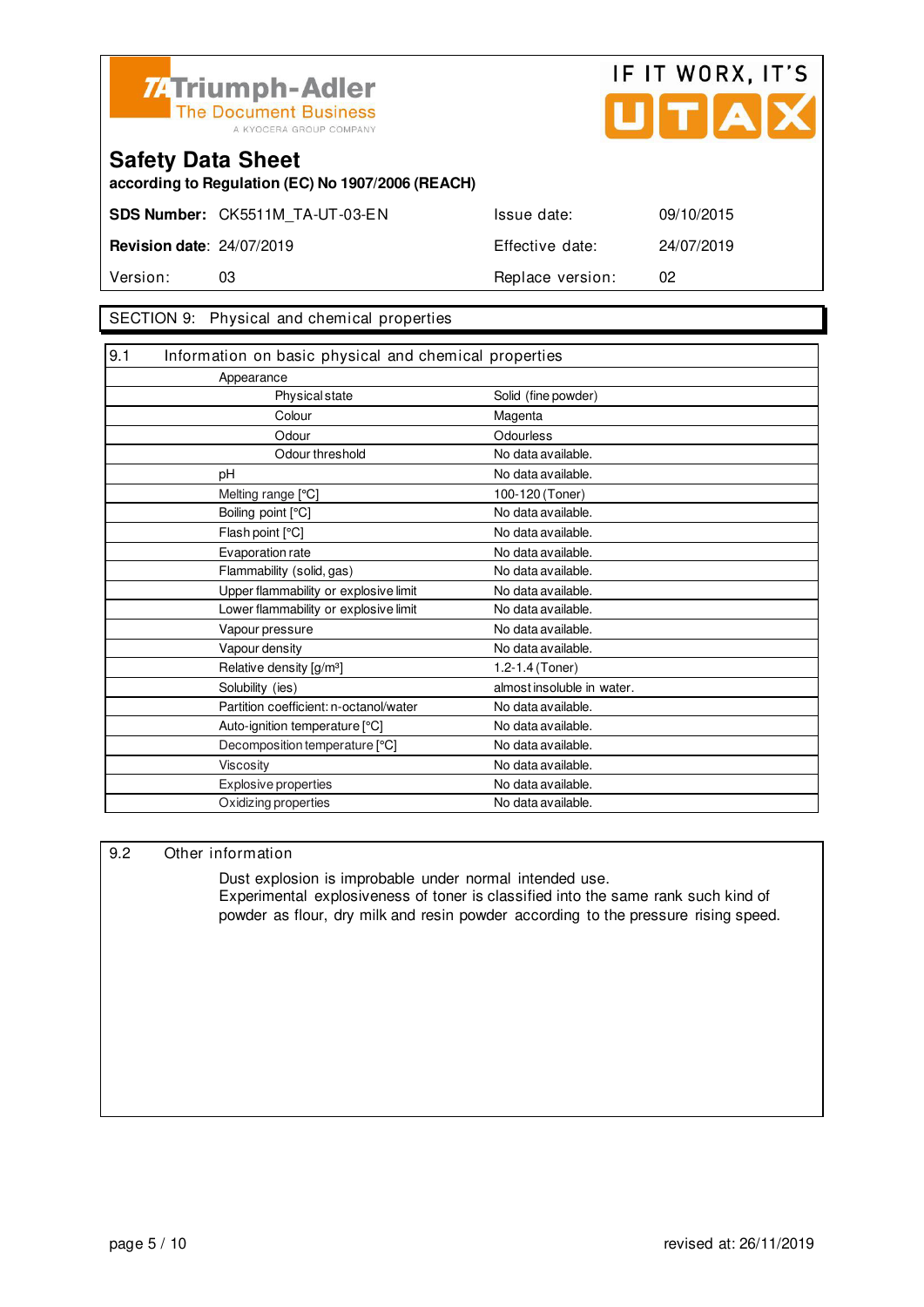

## IF IT WORX, IT'S Ů TA

## **Safety Data Sheet**

**according to Regulation (EC) No 1907/2006 (REACH)**

**SDS Number:** CK5511M\_TA-UT-03-EN Issue date: 09/10/2015

**Revision date**: 24/07/2019 Effective date: 24/07/2019 Version: 03 03 Replace version: 02

### SECTION 10: Stability and reactivity

| 10.1 | Reactivity                                                         |
|------|--------------------------------------------------------------------|
|      | No data available.                                                 |
| 10.2 | Chemical stability                                                 |
|      | This product is stable under normal conditions of use and storage. |
| 10.3 | Possibility of hazardous reactions                                 |
|      | Hazardous reactions will not occur.                                |
| 10.4 | Conditions to avoid                                                |
|      | None specified.                                                    |
| 10.5 | Incompatible materials                                             |
|      | None specified.                                                    |
| 10.6 | Hazardous decomposition products                                   |
|      | Hazardous decomposition products are not to be produced.           |

### SECTION 11: Toxicological information

| 11.1                              | Information on toxicological effects                                           |                                        |  |
|-----------------------------------|--------------------------------------------------------------------------------|----------------------------------------|--|
|                                   | Based on available data, the classification criteria listed below are not met. |                                        |  |
|                                   | Acute toxicity                                                                 |                                        |  |
|                                   | Oral $(LD_{50})$                                                               | $>$ 2000 mg/kg (rat)* (Toner)          |  |
| Dermal $(LD_{50})$                |                                                                                | No data available. (Toner)             |  |
|                                   | Inhalation $(LC_{50}(4hr))$                                                    | $>5.0$ mg/l (rat) <sup>*</sup> (Toner) |  |
|                                   | Skin corrosion/irritation                                                      |                                        |  |
|                                   | Acute skin irritation                                                          | Non-irritant (rabbit)* (Toner)         |  |
|                                   | Serious eye damage/irritation                                                  |                                        |  |
|                                   | Acute eye irritation                                                           | Minimal irritant (rabbit)*. (Toner)    |  |
| Respiratory or skin sensitization |                                                                                |                                        |  |
|                                   | Skin sensitization                                                             | Non-sensitizer (mouse)* (Toner)        |  |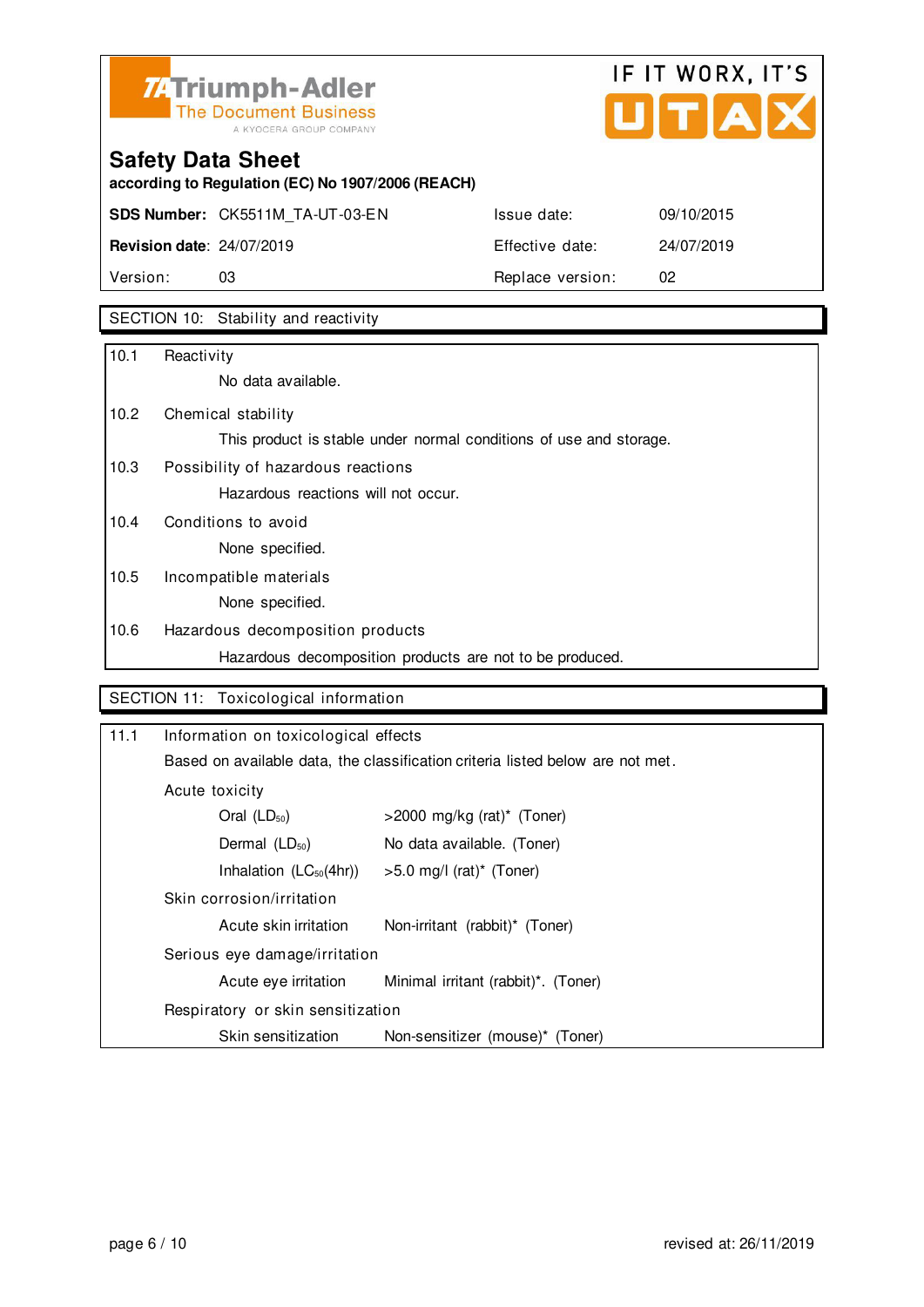



**according to Regulation (EC) No 1907/2006 (REACH)**

|                                  | <b>SDS Number: CK5511M TA-UT-03-EN</b> | Issue date:      | 09/10/2015 |
|----------------------------------|----------------------------------------|------------------|------------|
| <b>Revision date: 24/07/2019</b> |                                        | Effective date:  | 24/07/2019 |
| Version:                         | 03                                     | Replace version: | 02         |
|                                  |                                        |                  |            |

| 11.1 | Germ cell mutagenicity                                                                                                                                                                                                                                                                                                                                                                                                                                                                                                                                                                                                                                                                                                            | Ames test is negative (Toner)                                                                                                                                                                                                    |  |  |  |
|------|-----------------------------------------------------------------------------------------------------------------------------------------------------------------------------------------------------------------------------------------------------------------------------------------------------------------------------------------------------------------------------------------------------------------------------------------------------------------------------------------------------------------------------------------------------------------------------------------------------------------------------------------------------------------------------------------------------------------------------------|----------------------------------------------------------------------------------------------------------------------------------------------------------------------------------------------------------------------------------|--|--|--|
|      |                                                                                                                                                                                                                                                                                                                                                                                                                                                                                                                                                                                                                                                                                                                                   | *(based on test result of similar product)                                                                                                                                                                                       |  |  |  |
|      | Information of ingredients:                                                                                                                                                                                                                                                                                                                                                                                                                                                                                                                                                                                                                                                                                                       |                                                                                                                                                                                                                                  |  |  |  |
|      |                                                                                                                                                                                                                                                                                                                                                                                                                                                                                                                                                                                                                                                                                                                                   | No mutagen according to MAK, TRGS905 und (EC) No 1272/2008 Annex VI.                                                                                                                                                             |  |  |  |
|      | Carcinogenicity                                                                                                                                                                                                                                                                                                                                                                                                                                                                                                                                                                                                                                                                                                                   |                                                                                                                                                                                                                                  |  |  |  |
|      | Information of ingredients:                                                                                                                                                                                                                                                                                                                                                                                                                                                                                                                                                                                                                                                                                                       |                                                                                                                                                                                                                                  |  |  |  |
|      |                                                                                                                                                                                                                                                                                                                                                                                                                                                                                                                                                                                                                                                                                                                                   | No carcinogen or potential carcinogen (except Titanium dioxide) according to IARC,<br>Japan Association on Industrial Health, ACGIH, EPA, OSHA, NTP, MAK, California<br>Proposition 65, TRGS 905 and (EC) No 1272/2008 Annex VI. |  |  |  |
|      | The IARC re-evaluated Titanium dioxide as a Group 2B carcinogen (possibly carcinogenic to<br>humans) as the result of inhalation exposure test in rats. But, oral/skin test does not show<br>carcinogenicity (2). In the animal chronic inhalation studies for Titanium dioxide, the lung<br>tumour was observed only in rats. It is estimated that this is attributed to the overload of rat's<br>lung clearance mechanism (overload phenomenon) (3). The inhalation of excessive<br>Titanium dioxide does not occur in normal use of this product. Also, epidemiological studies to<br>date have not revealed any evidence of the relation between occupational exposure to<br>Titanium dioxide and respiratory tract diseases. |                                                                                                                                                                                                                                  |  |  |  |
|      | Reproductive toxicity                                                                                                                                                                                                                                                                                                                                                                                                                                                                                                                                                                                                                                                                                                             |                                                                                                                                                                                                                                  |  |  |  |
|      | Information of ingredients:                                                                                                                                                                                                                                                                                                                                                                                                                                                                                                                                                                                                                                                                                                       |                                                                                                                                                                                                                                  |  |  |  |
|      | (EC) No 1272/2008 Annex VI.                                                                                                                                                                                                                                                                                                                                                                                                                                                                                                                                                                                                                                                                                                       | No reproductive toxicant according to MAK, California Proposition 65, TRGS 905 und                                                                                                                                               |  |  |  |
|      | STOT-single exposure                                                                                                                                                                                                                                                                                                                                                                                                                                                                                                                                                                                                                                                                                                              | No data available.                                                                                                                                                                                                               |  |  |  |
|      | STOT-repeated exposure                                                                                                                                                                                                                                                                                                                                                                                                                                                                                                                                                                                                                                                                                                            | No data available.                                                                                                                                                                                                               |  |  |  |
|      | Aspiration hazard                                                                                                                                                                                                                                                                                                                                                                                                                                                                                                                                                                                                                                                                                                                 | No data available.                                                                                                                                                                                                               |  |  |  |
|      | Chronic effects                                                                                                                                                                                                                                                                                                                                                                                                                                                                                                                                                                                                                                                                                                                   |                                                                                                                                                                                                                                  |  |  |  |
|      | In a study in rats by chronic inhalation exposure to a typical toner, a mild to moderate degree<br>of lung fibrosis was observed in 92% of the rats in the high concentration (16 mg/m <sup>3</sup> )<br>exposure group, and a minimal to mild degree of fibrosis was noted in 22% of the animal in the<br>middle $(4mg/m3)$ exposure group (1). However, no pulmonary change was reported in the<br>lowest (1mg/m <sup>3</sup> ) exposure group, the most relevant level to potential human exposures.                                                                                                                                                                                                                           |                                                                                                                                                                                                                                  |  |  |  |
|      | Other information                                                                                                                                                                                                                                                                                                                                                                                                                                                                                                                                                                                                                                                                                                                 | No data available.                                                                                                                                                                                                               |  |  |  |
|      |                                                                                                                                                                                                                                                                                                                                                                                                                                                                                                                                                                                                                                                                                                                                   |                                                                                                                                                                                                                                  |  |  |  |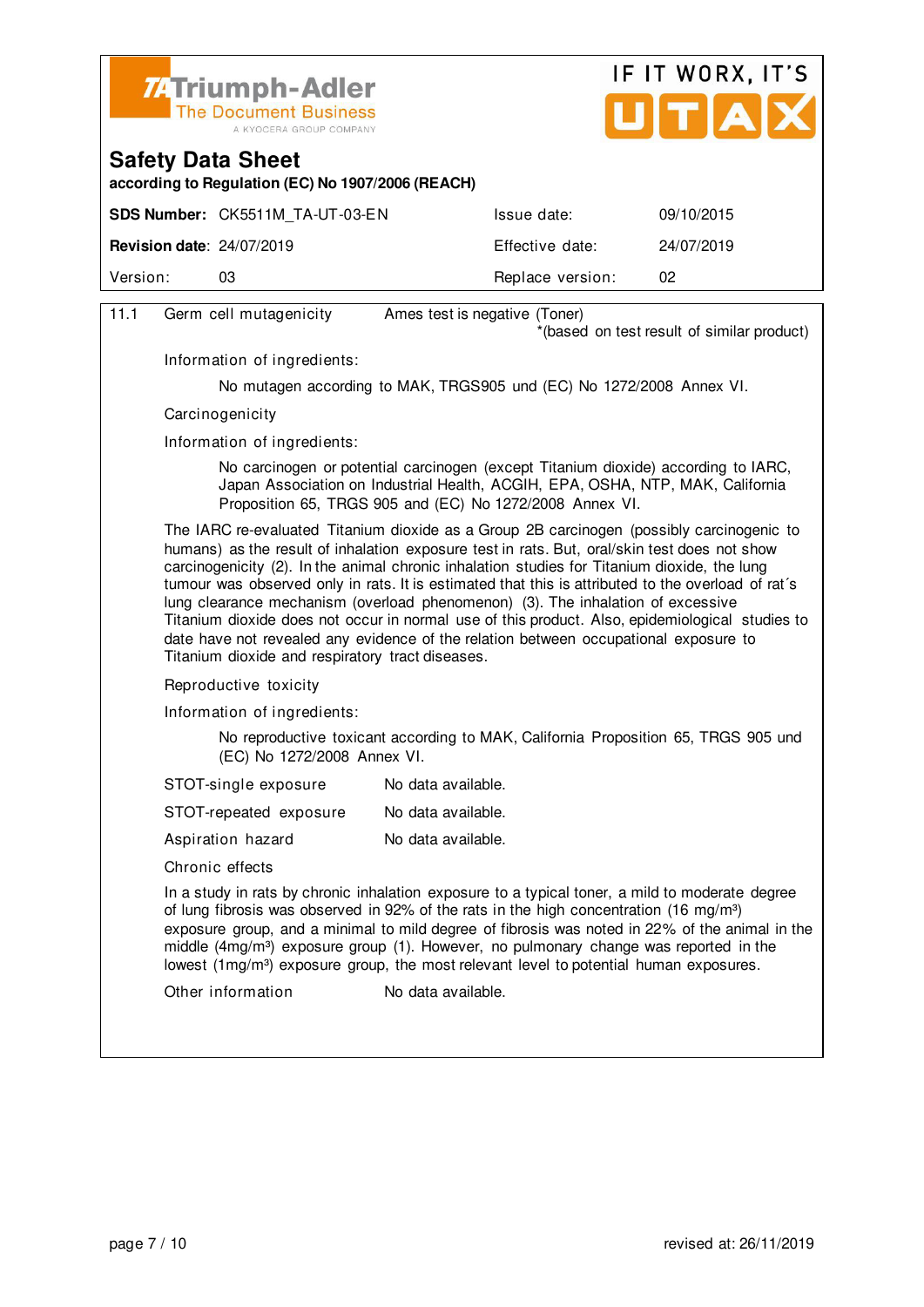

## IF IT WORX, IT'S  $LITIAIX$

## **Safety Data Sheet according to Regulation (EC) No 1907/2006 (REACH) SDS Number:** CK5511M\_TA-UT-03-EN **Revision date: 24/07/2019**

|                                  | <b>SDS Number:</b> CK5511M TA-UT-03-EN | Issue date:      | 09/10/2015 |
|----------------------------------|----------------------------------------|------------------|------------|
| <b>Revision date: 24/07/2019</b> |                                        | Effective date:  | 24/07/2019 |
| Version:                         | 03                                     | Replace version: | 02         |

### SECTION 12: Ecological information

| 12.1 | Toxicity                             |
|------|--------------------------------------|
|      | No data available.                   |
| 12.2 | Persistence and degradability        |
|      | No data available.                   |
| 12.3 | Bio accumulative potential           |
|      | No data available.                   |
| 12.4 | Mobility in soil                     |
|      | No data available.                   |
| 12.5 | Results of PBT and vPvB assessment   |
|      | No data available.                   |
| 12.6 | Other adverse effects                |
|      | No additional information available. |

### SECTION 13: Disposal considerations

### 13.1 Waste treatment methods

 Do not attempt to incinerate the toner container or unit and the waste toner yourself. Dangerous sparks may cause burn. Any disposal practice should be done under conditions , which meet local, state and federal laws and regulations relating to waste (contact local or state environmental agency for specific rules).

### SECTION 14: Transport information

14.1 UN-number

None.

14.2 UN Proper shipping name

None.

14.3 Transport hazard class(es)

None.

14.4 Packing group

None.

### 14.5 Environmental hazards

None.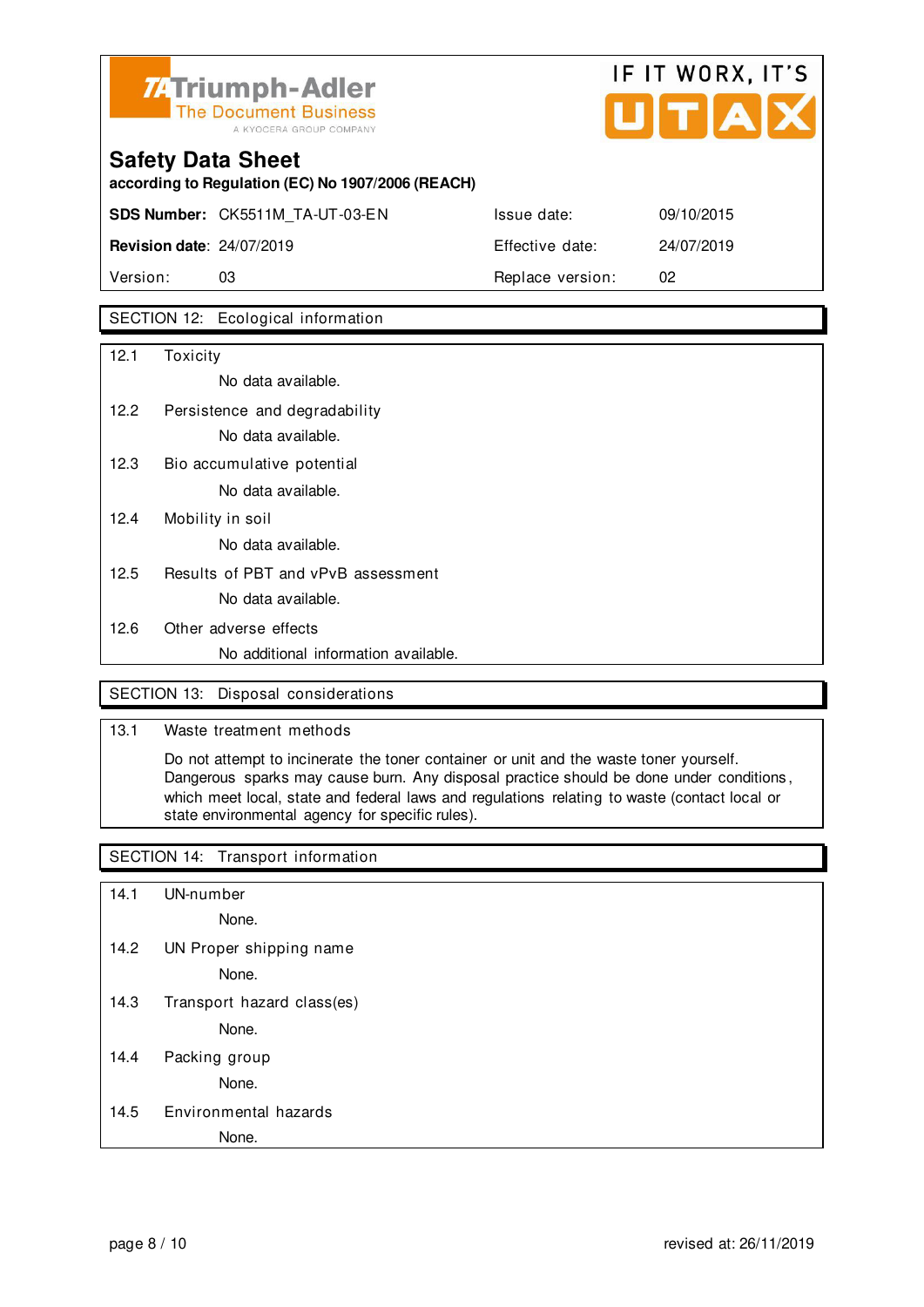



**according to Regulation (EC) No 1907/2006 (REACH)**

|                                  | <b>SDS Number: CK5511M TA-UT-03-EN</b> | Issue date:      | 09/10/2015 |
|----------------------------------|----------------------------------------|------------------|------------|
| <b>Revision date: 24/07/2019</b> |                                        | Effective date:  | 24/07/2019 |
| Version:                         | 03                                     | Replace version: | -02        |
|                                  |                                        |                  |            |

### 14.6 Special precautions for user

No additional information available.

14.7 Transport in bulk according to Annex II of MARPOL73/78 and the IBC Code Not applicable.

SECTION 15: Regulatory information

| 15.1 | Safety, health and environmental regulations/legislation specific for the substance or<br>mixture                     |
|------|-----------------------------------------------------------------------------------------------------------------------|
|      | EU-regulations                                                                                                        |
|      | Regulation (EC) No 1005 / 2009 (on substances that deplete the ozone layer, Annex I and II):                          |
|      | Not listed.                                                                                                           |
|      | Regulation (EU) No 2019 / 1021 (on persistent organic pollutants, Annex I as amended):                                |
|      | Not listed.                                                                                                           |
|      | Regulation (EU) No 649 / 2012 (concerning the export and import of dangerous chemicals,<br>Annex I and V as amended): |
|      | Not listed.                                                                                                           |
|      | Regulation (EC) No 1907 / 2006 REACH Annex XVII as amended (Restrictions on use):                                     |
|      | Not listed.                                                                                                           |
|      | Regulation (EC) No 1907 / 2006 REACH Annex XIV as amended (Authorizations):                                           |
|      | Not listed.                                                                                                           |
|      | US-regulations                                                                                                        |
|      | All ingredients in this product comply with order under TSCA.                                                         |
|      | Canada regulations                                                                                                    |
|      | This product is not a WHMIS-controlled product, since we consider it as a<br>manufactured article.                    |
| 15.2 | <b>Chemical Safety Assessment</b>                                                                                     |
|      | No data available.                                                                                                    |
|      |                                                                                                                       |
|      |                                                                                                                       |
|      |                                                                                                                       |
|      |                                                                                                                       |
|      |                                                                                                                       |
|      |                                                                                                                       |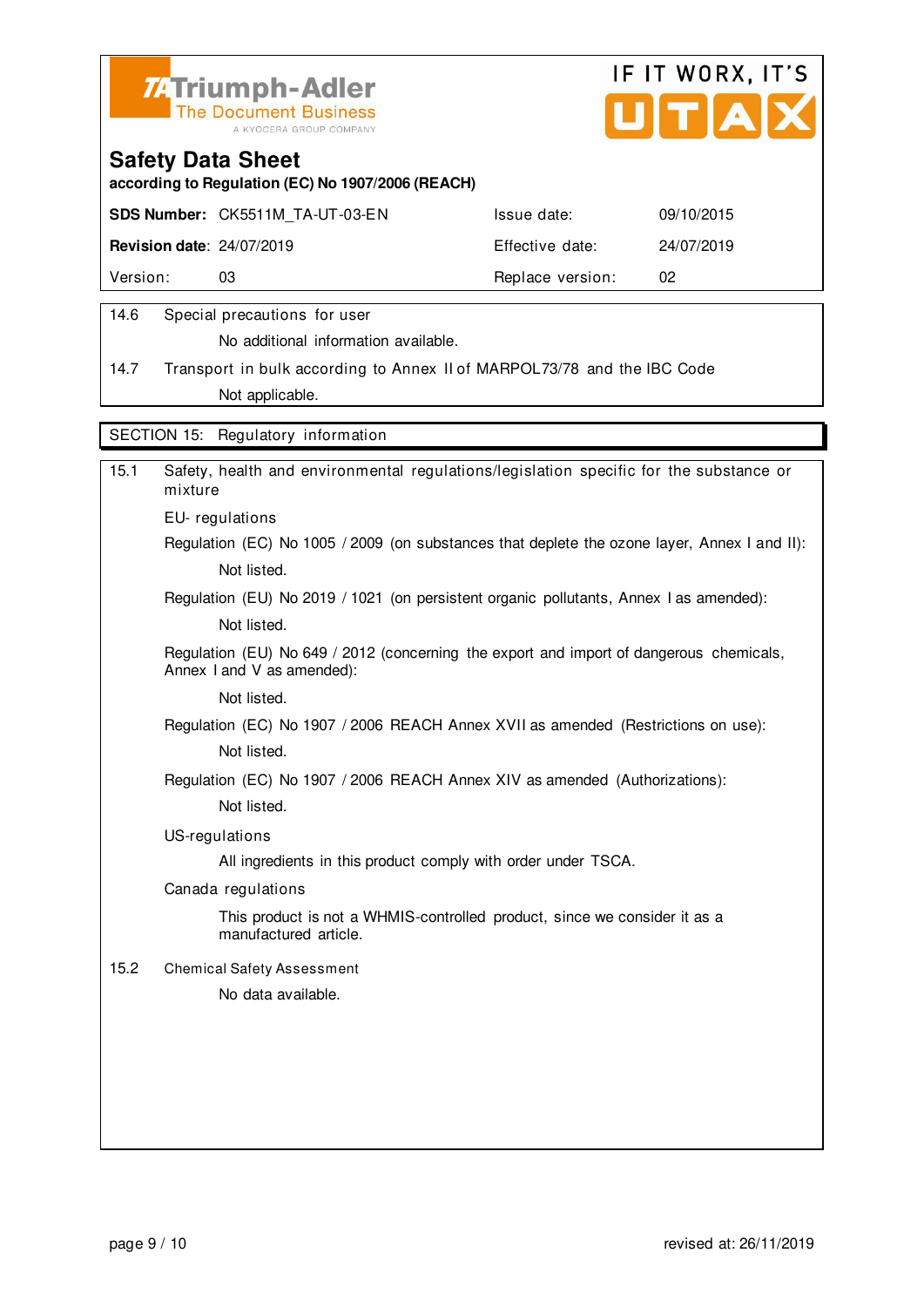

# IF IT WORX, IT'S

| <b>Safety Data Sheet</b><br>according to Regulation (EC) No 1907/2006 (REACH) |                                 |                  |            |  |  |  |
|-------------------------------------------------------------------------------|---------------------------------|------------------|------------|--|--|--|
|                                                                               | SDS Number: CK5511M TA-UT-03-EN | Issue date:      | 09/10/2015 |  |  |  |
| <b>Revision date: 24/07/2019</b>                                              |                                 | Effective date:  | 24/07/2019 |  |  |  |
| Version:                                                                      | 03                              | Replace version: | 02         |  |  |  |
|                                                                               |                                 |                  |            |  |  |  |
|                                                                               | SECTION 16: Other information   |                  |            |  |  |  |

To the best of our knowledge, the information contained herein is accurate. However, we cannot assume any liability whatsoever for the accuracy or completeness of the information contained herein. The contents and format of this SDS are in accordance with Regulation (EC) No 1907/2006, Annex II as amended by Regulation (EU) No 830/2015 with respect to SDSs. Revision information: Format change Full text of H statements under sections 3: Not applicable Abbreviations and acronyms ACGIH American Conference of Governmental Industrial Hygienists (2010)<br>TLVs and BEIs Threshold Limit Values for Chemical Substances and Physical Agen Threshold Limit Values for Chemical Substances and Physical Agents and Biological Exposure Indices CAS Chemical Abstracts Service<br>CLP Regulation (EC) No 1272/20 CLP Regulation (EC) No 1272/2008 on classification, labelling and packaging of substances and mixtures<br>DEG Deutsche Forschungsgemeinschaft DFG Deutsche Forschungsgemeinschaft<br>EPA Environmental Protection Agency (In EPA Environmental Protection Agency (Integrated Risk Information System) (USA) International Agency for Research on Cancer (IARC Monographs on the Evaluations of Carcinogenic Risks to Humans)<br>MAK Maximale A MAK Maximale Arbeitsplatzkonzentration der Deutschen Forschungsgesellschaft (2011) NTP National Toxicology Program (Report on Carcinogens) (USA) OSHA Occupational Safety and Health Administration (29 CFR Part 1910 Subpart Z) Persistent, Bio accumulative and Toxic PEL Permissible Exposure Limits Proposition 65 California, Safe Drinking Water and Toxic Enforcement Act of 1986 REACH Regulation (EC) No 1907/2006 concerning the Registration, Evaluation, Authorization and Restriction of Chemicals STOT Specific target organ toxicity<br>SVHC Substances of Very High Co Substances of Very High Concern TRGS 905 Technische Regeln für Gefahrstoffe (Deutschland) TSCA Toxic Substances Control Act (USA)<br>
TWA Time Weighted Average Time Weighted Average UN United Nations<br>
vPvB very Persistent very Persistent and very Bio accumulative WHMIS Workplace Hazardous Materials Information System (Canada) Key literature references and sources for data (1) Pulmonary Response to Toner upon Chronic Inhalation Exposure in Rats, H. Muhle et al., Fundamental and Applied Toxicology 17.280-299 (1991) Lung Clearance and Retention of Toner, Utilizing a Tracer Technique, during Chronic Inhalation Exposure in Rats, B. Bellmann, Fundamental and Applied Toxicology 17.300-313 (1991) (2) IARC Monograph on the Evaluation of the Carcinogenic Risk of Chemicals to Humans, Vol. 93 (3) NIOSH CURRENT INTELLIGENCE BULLETIN "Evaluation of Health Hazard and Recommendation for Occupational Exposure to Titanium Dioxide DRAFT<br>(4) The contents are in accordance with I

The contents are in accordance with Material Safety Data Sheet "CK5511M-TA-UT-03-EN"; 24/07/2019 of the KYOCERA Document Solutions Inc., 1-2-28 Tamatsukuri, Chuo-ku, Osaka 540-8585, Japan.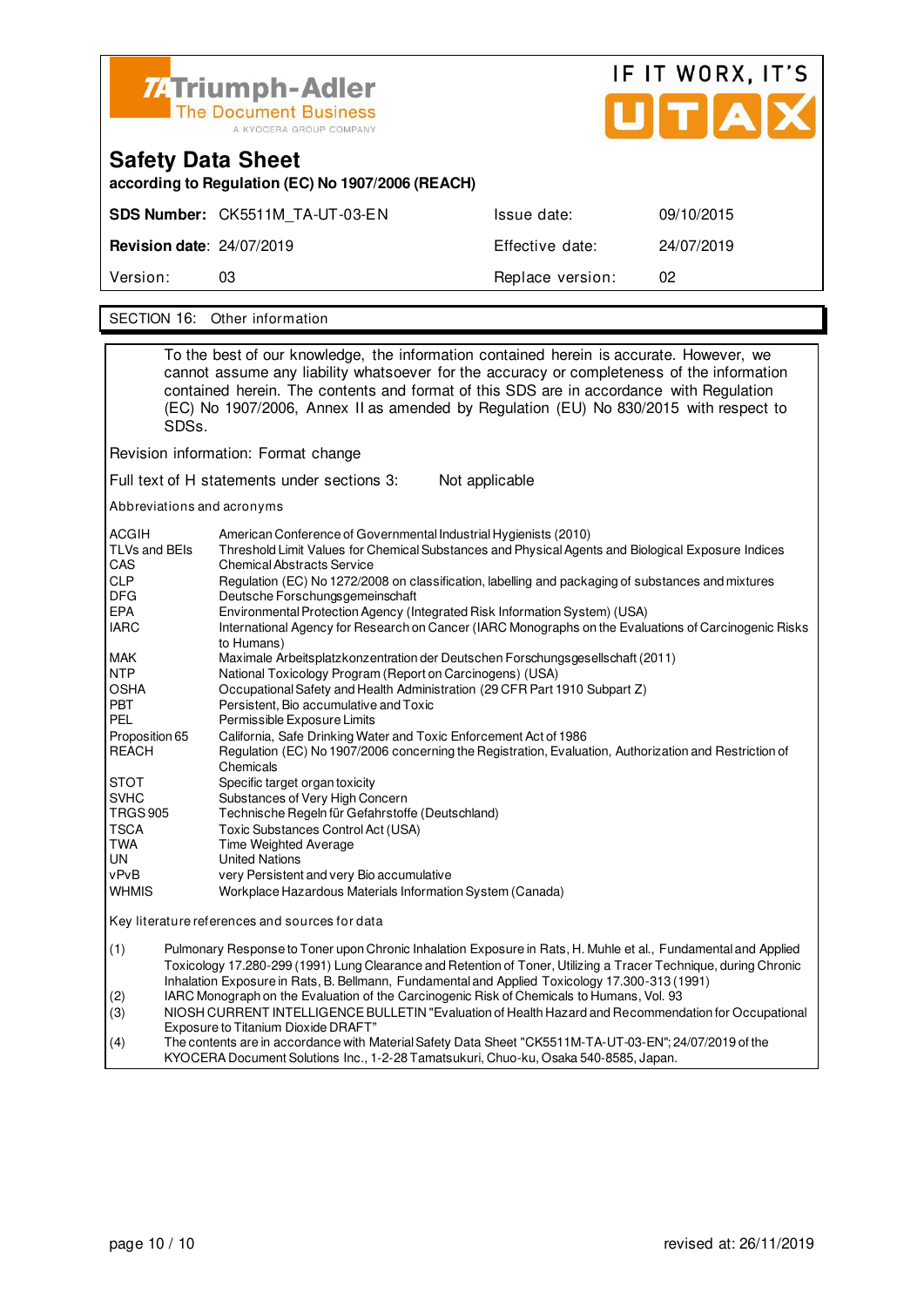



**according to Regulation (EC) No 1907/2006 (REACH)**

**SDS Number:** CK5511Y\_TA-UT-03-EN Issue date: 09/10/2015

**Revision date**: 24/07/2019 Effective date: 24/07/2019 Version: 03 03 Replace version: 02

**SECTION** 1: Identification of the substance/mixture and of the company/undertaking

| 1.1  | Product identifier                               |                                                                                               |  |  |
|------|--------------------------------------------------|-----------------------------------------------------------------------------------------------|--|--|
|      | Product name                                     | Yellow Toner for                                                                              |  |  |
|      |                                                  | 350ci, 352ci                                                                                  |  |  |
|      | Consumable name                                  | CK-5511Y                                                                                      |  |  |
|      | Product form                                     | Mixture                                                                                       |  |  |
| 1.2. |                                                  | Relevant identified uses of the substance or mixture and uses advised against                 |  |  |
|      | Identified uses                                  | The image formation of our electrophotographic equipments.<br>Other uses are not recommended. |  |  |
| 1.3  | Details of the supplier of the safety data sheet |                                                                                               |  |  |
|      | Manufacturer                                     | KYOCERA Document Solutions Inc.                                                               |  |  |
|      | Address                                          | 1-2-28 Tamatsukuri, Chuo-ku, Osaka 540-8585, Japan                                            |  |  |
|      | Supplier                                         | TA Triumph-Adler GmbH                                                                         |  |  |
|      | Address                                          | Ohechaussee 235<br>22848 Norderstedt<br>Germany                                               |  |  |
| 1.4  | Emergency telephone number                       | $+49(0)$ 40 / 528490                                                                          |  |  |
|      |                                                  | (This number is available only during office hours)                                           |  |  |

### **SECTION** 2: Hazards identification

| 2.1 | Classification of the substance or mixture                                                                            |
|-----|-----------------------------------------------------------------------------------------------------------------------|
|     | Classification according to Regulation (EC) No 1272/2008 (CLP)                                                        |
|     | Not classified as hazardous mixture.                                                                                  |
| 2.2 | Label elements                                                                                                        |
|     | Labelling according to Regulation (EC) No 1272/2008 (CLP)                                                             |
|     | Not applicable.                                                                                                       |
| 2.3 | Other hazards                                                                                                         |
|     | Assessment of PBT/vPvB                                                                                                |
|     | No data available.                                                                                                    |
|     | See section 4 and 11 for information on health effects and symptoms.<br>See section 9 for dust explosion information. |
|     |                                                                                                                       |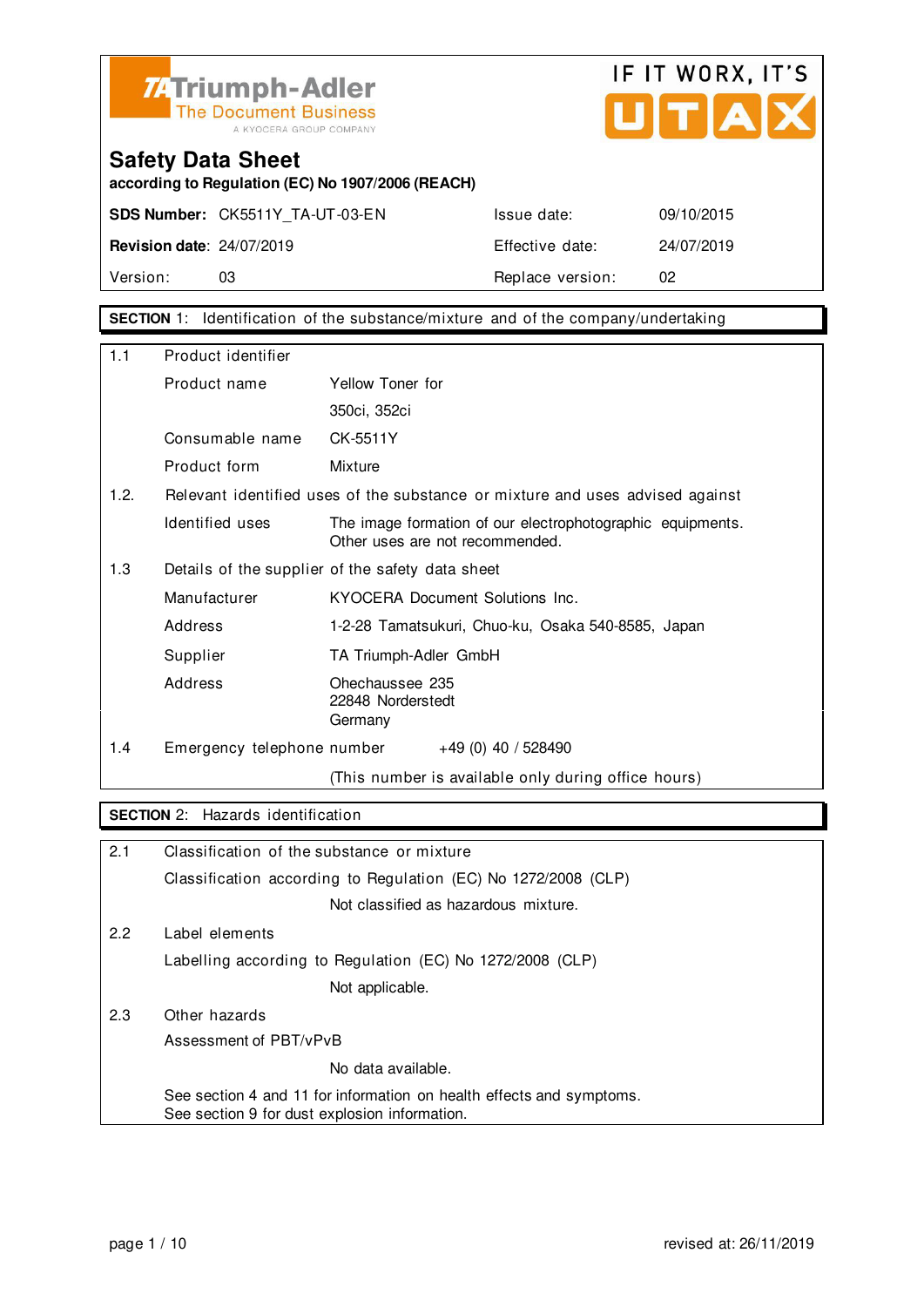| <b>74Triumph-Adler</b>       |  |
|------------------------------|--|
| <b>The Document Business</b> |  |
| A KYOCERA GROUP COMPANY      |  |



**according to Regulation (EC) No 1907/2006 (REACH)**

|                                  | <b>SDS Number: CK5511Y TA-UT-03-EN</b> | Issue date:      | 09/10/2015 |
|----------------------------------|----------------------------------------|------------------|------------|
| <b>Revision date: 24/07/2019</b> |                                        | Effective date:  | 24/07/2019 |
| Version:                         | 03                                     | Replace version: | 02         |

### **SECTION** 3: Composition/information on ingredients

| 3.2 | <b>Mixtures</b>                                                                                                |                                                                        |                                                         |                                                                                          |  |  |
|-----|----------------------------------------------------------------------------------------------------------------|------------------------------------------------------------------------|---------------------------------------------------------|------------------------------------------------------------------------------------------|--|--|
|     | Chemical name                                                                                                  |                                                                        | CAS-No                                                  | [Weight %]                                                                               |  |  |
|     | Polyester resin (2 kinds)<br>Organic pigment<br>amorphous Silica<br>Titanium dioxide                           |                                                                        | confidential<br>confidential<br>7631-86-9<br>13463-67-7 | 75-85<br>$1-5$<br>$1 - 5$<br>< 1                                                         |  |  |
|     | Information of ingredients                                                                                     |                                                                        |                                                         | (1) Substance, which present a health or environmental hazard within the meaning of CLP: |  |  |
|     |                                                                                                                | None.                                                                  |                                                         |                                                                                          |  |  |
|     |                                                                                                                | (2) Substance, which are assigned Community workplace exposure limits: |                                                         |                                                                                          |  |  |
|     |                                                                                                                | None.                                                                  |                                                         |                                                                                          |  |  |
|     | (3) Substance, which are PBT or vPvB in accordance with the criteria set out in Annex XIII of<br>REACH:        |                                                                        |                                                         |                                                                                          |  |  |
|     | None.                                                                                                          |                                                                        |                                                         |                                                                                          |  |  |
|     | (4) Substance, which are included in the list established in accordance with Article 59(1) of<br>REACH (SVHC): |                                                                        |                                                         |                                                                                          |  |  |
|     | None.                                                                                                          |                                                                        |                                                         |                                                                                          |  |  |
|     | See section 16 for the full text of the H statements declared above.                                           |                                                                        |                                                         |                                                                                          |  |  |
|     | SECTION 4: First aid measures                                                                                  |                                                                        |                                                         |                                                                                          |  |  |
|     |                                                                                                                |                                                                        |                                                         |                                                                                          |  |  |
| 4.1 |                                                                                                                | Description of first aid measures                                      |                                                         |                                                                                          |  |  |
|     | Inhalation:                                                                                                    | doctor in case of such symptoms as coughing.                           |                                                         | Remove from exposure to fresh air and gargle with plenty of water. Consult a             |  |  |
|     | Skin contact:                                                                                                  | Wash with soap and water.                                              |                                                         |                                                                                          |  |  |
|     | Eye contact:                                                                                                   | Flush with water immediately and see a doctor if irritating.           |                                                         |                                                                                          |  |  |
|     | Ingestion:                                                                                                     | treatment if necessary.                                                |                                                         | Rinse out the mouth. Drink one or two glasses of water to dilute. Seek medical           |  |  |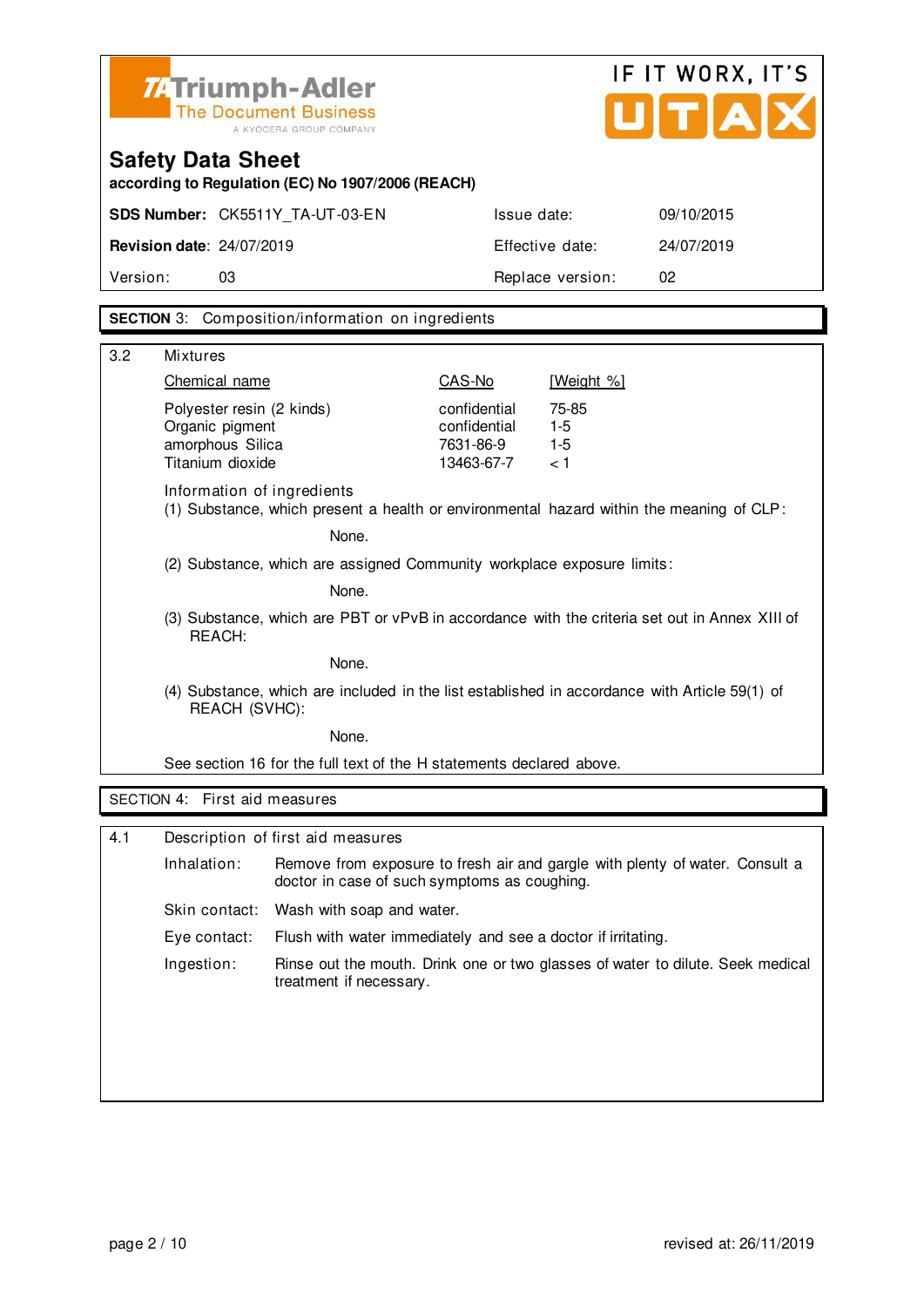



**according to Regulation (EC) No 1907/2006 (REACH)**

|                                  | <b>SDS Number: CK5511Y TA-UT-03-EN</b> | Issue date:      | 09/10/2015 |
|----------------------------------|----------------------------------------|------------------|------------|
| <b>Revision date: 24/07/2019</b> |                                        | Effective date:  | 24/07/2019 |
| Version:                         | 03                                     | Replace version: | 02         |

| 4.2                                  |                                                                            | Most important symptoms and effects, both acute and delayed                                                                                                            |  |  |
|--------------------------------------|----------------------------------------------------------------------------|------------------------------------------------------------------------------------------------------------------------------------------------------------------------|--|--|
|                                      | Potential health effects and symptoms                                      |                                                                                                                                                                        |  |  |
|                                      | Inhalation:                                                                | Prolonged inhalation of excessive dusts may cause lung damage. Use of this<br>product as intended does not result in prolonged inhalation of excessive toner<br>dusts. |  |  |
|                                      | Skin contact:                                                              | Unlikely to cause skin irritation.                                                                                                                                     |  |  |
| Eve contact:                         |                                                                            | May cause transient eye irritation.                                                                                                                                    |  |  |
|                                      | Ingestion:                                                                 | Use of this product as intended does not result in ingestion.                                                                                                          |  |  |
| 4.3                                  | Indication of any immediate medical attention and special treatment needed |                                                                                                                                                                        |  |  |
| No additional information available. |                                                                            |                                                                                                                                                                        |  |  |
|                                      |                                                                            |                                                                                                                                                                        |  |  |

#### SECTION 5: Firefighting measures

5.1 Extinguishing media

Suitable extinguishing media

Water spray, foam, powder, CO<sub>2</sub> or dry chemical

Unsuitable extinguishing media

None specified.

5.2 Special hazards arising from the substance or mixture

Hazardous combustion products: Carbon dioxide, Carbon monoxide

5.3 Advice for firefighters

 Pay attention not to blow away dust. Drain water off around and decrease the atmosphere temperature to extinguish the fire.

Protection equipment for firefighters

None specified.

SECTION 6: Accidental release measures

| 6.1 | Personal precautions, protective equipment and emergency procedures                                                                        |  |
|-----|--------------------------------------------------------------------------------------------------------------------------------------------|--|
|     | Avoid inhalation, ingestion, eye and skin contact in case of accidental release.<br>Avoid formation of dust. Provide adequate ventilation. |  |
| 6.2 | Environmental precautions                                                                                                                  |  |
|     | Do not allow to enter into surface water or drains.                                                                                        |  |
| 6.3 | Methods and material for containment and cleaning up                                                                                       |  |
|     | Gather the released powder not to blow away and wipe up with a wet cloth.                                                                  |  |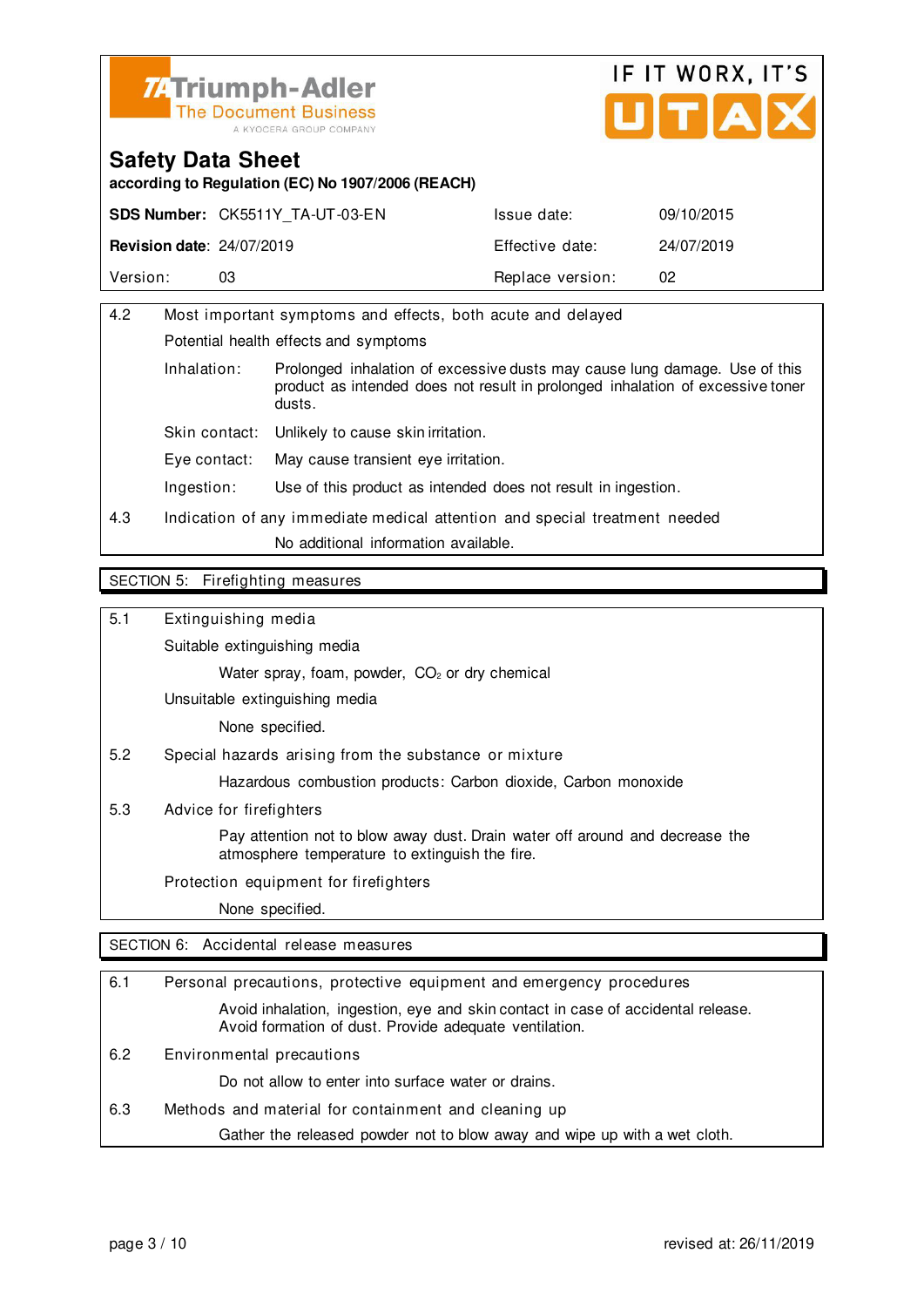

# IF IT WORX, IT'S

### **Safety Data Sheet**

**according to Regulation (EC) No 1907/2006 (REACH)**

**SDS Number:** CK5511Y\_TA-UT-03-EN Issue date: 09/10/2015

**Revision date**: 24/07/2019 Effective date: 24/07/2019

Version: 03 03 Replace version: 02

6.4 Reference to other sections See section 13 for disposal information.

### SECTION 7: Handling and storage

### 7.1 Precautions for safe handling

 Do not attempt to force open or destroy the toner container or unit. See installation guide of this product.

7.2 Conditions for safe storage, including any incompatibilities

 Keep the toner container or unit tightly closed and store in a cool, dry and dark place. Keeping away from fire. Keep out of the reach of children.

7.3 Specific end use(s)

No additional information available.

### SECTION 8: Exposure controls/personal protection

### 8.1 Control parameters

US ACGIH Threshold Limit Values (TWA)

Particles: 10 mg/m<sup>3</sup> (Inhalable particles) 3 mg/m<sup>3</sup> (Respirable particles) Titanium dioxide: 10 mg/m³

US OSHA PEL (TWA)

Particles: 15 mg/m<sup>3</sup> (Total dust) 5 mg/m<sup>3</sup> (Respirable fraction)

Amorphous silica: 80 mg/m $3\%$ SiO<sub>2</sub> Titanium dioxide: 15 mg/m $3$  (Total dust)

EU Occupational exposure limits: Directive (EC) 2000/39, (EC) 2006/15 und (EU) 2009/161

Not listed.

### 8.2 Exposure controls

Appropriate engineering controls

 Special ventilator is not required under normal intended use. Use in a well-ventilated area.

Personal protective equipment

 Respiratory protection, eye protection, hand protection, skin and body protection are not required under normal intended use.

### Environmental exposure controls

No additional information available.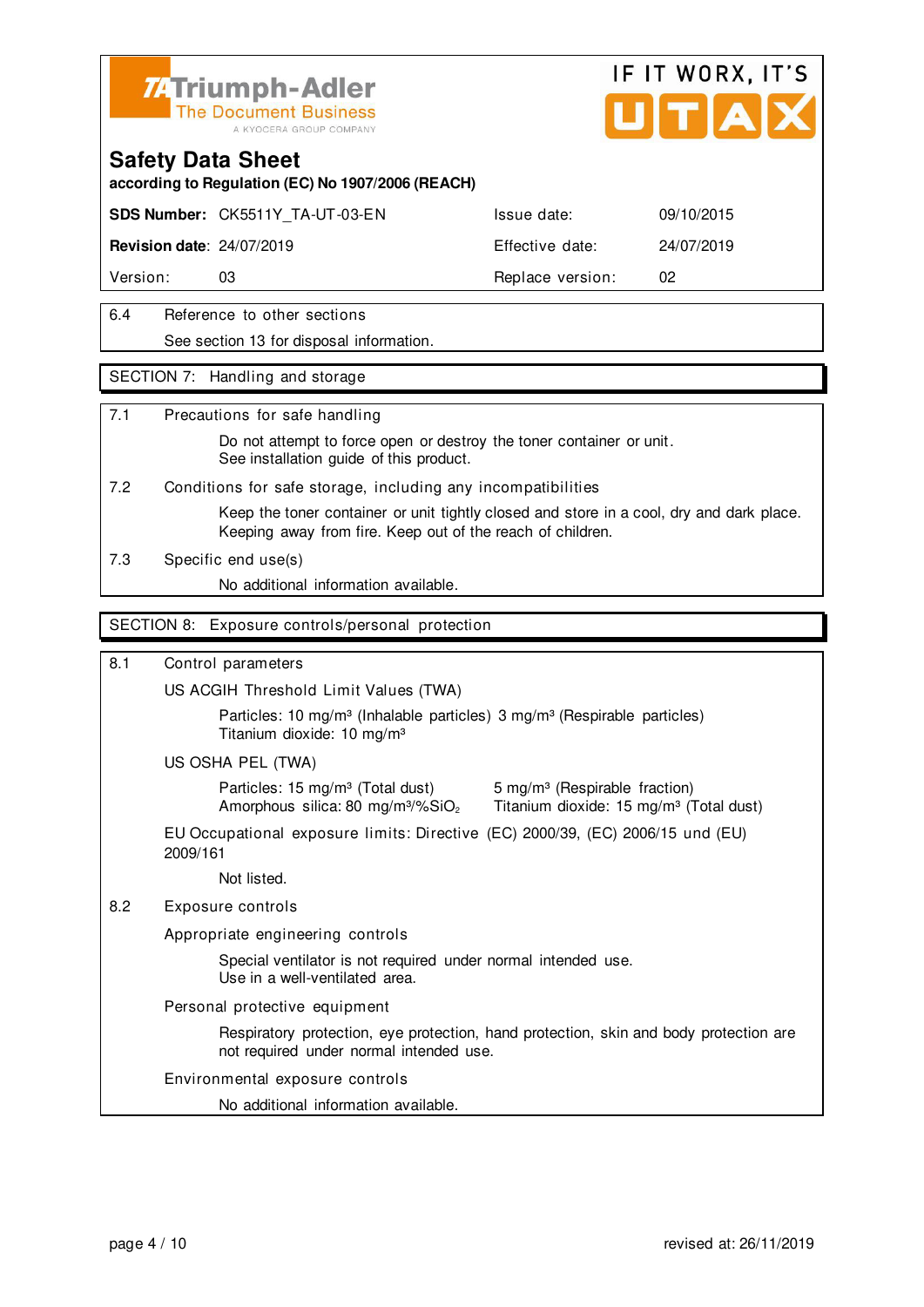



**according to Regulation (EC) No 1907/2006 (REACH)**

**SDS Number:** CK5511Y\_TA-UT-03-EN Issue date: 09/10/2015 **Revision date**: 24/07/2019 **Effective date:** 24/07/2019

Version: 03 **Replace version:** 02

SECTION 9: Physical and chemical properties

| 9.1<br>Information on basic physical and chemical properties |                            |
|--------------------------------------------------------------|----------------------------|
| Appearance                                                   |                            |
| <b>Physical state</b>                                        | Solid (fine powder)        |
| Colour                                                       | Yellow                     |
| Odour                                                        | Odourless                  |
| Odour threshold                                              | No data available.         |
| pH                                                           | No data available.         |
| Melting range [°C]                                           | 100-120 (Toner)            |
| Boiling point [°C]                                           | No data available.         |
| Flash point [°C]                                             | No data available.         |
| Evaporation rate                                             | No data available.         |
| Flammability (solid, gas)                                    | No data available.         |
| Upper flammability or explosive limit                        | No data available.         |
| Lower flammability or explosive limit                        | No data available.         |
| Vapour pressure                                              | No data available.         |
| Vapour density                                               | No data available.         |
| Relative density [g/m <sup>3</sup> ]                         | 1.2-1.4 (Toner)            |
| Solubility (ies)                                             | almost insoluble in water. |
| Partition coefficient: n-octanol/water                       | No data available.         |
| Auto-ignition temperature [°C]                               | No data available.         |
| Decomposition temperature [°C]                               | No data available.         |
| Viscosity                                                    | No data available.         |
| Explosive properties                                         | No data available.         |
| Oxidizing properties                                         | No data available.         |

### 9.2 Other information

 Dust explosion is improbable under normal intended use. Experimental explosiveness of toner is classified into the same rank such kind of powder as flour, dry milk and resin powder according to the pressure rising speed.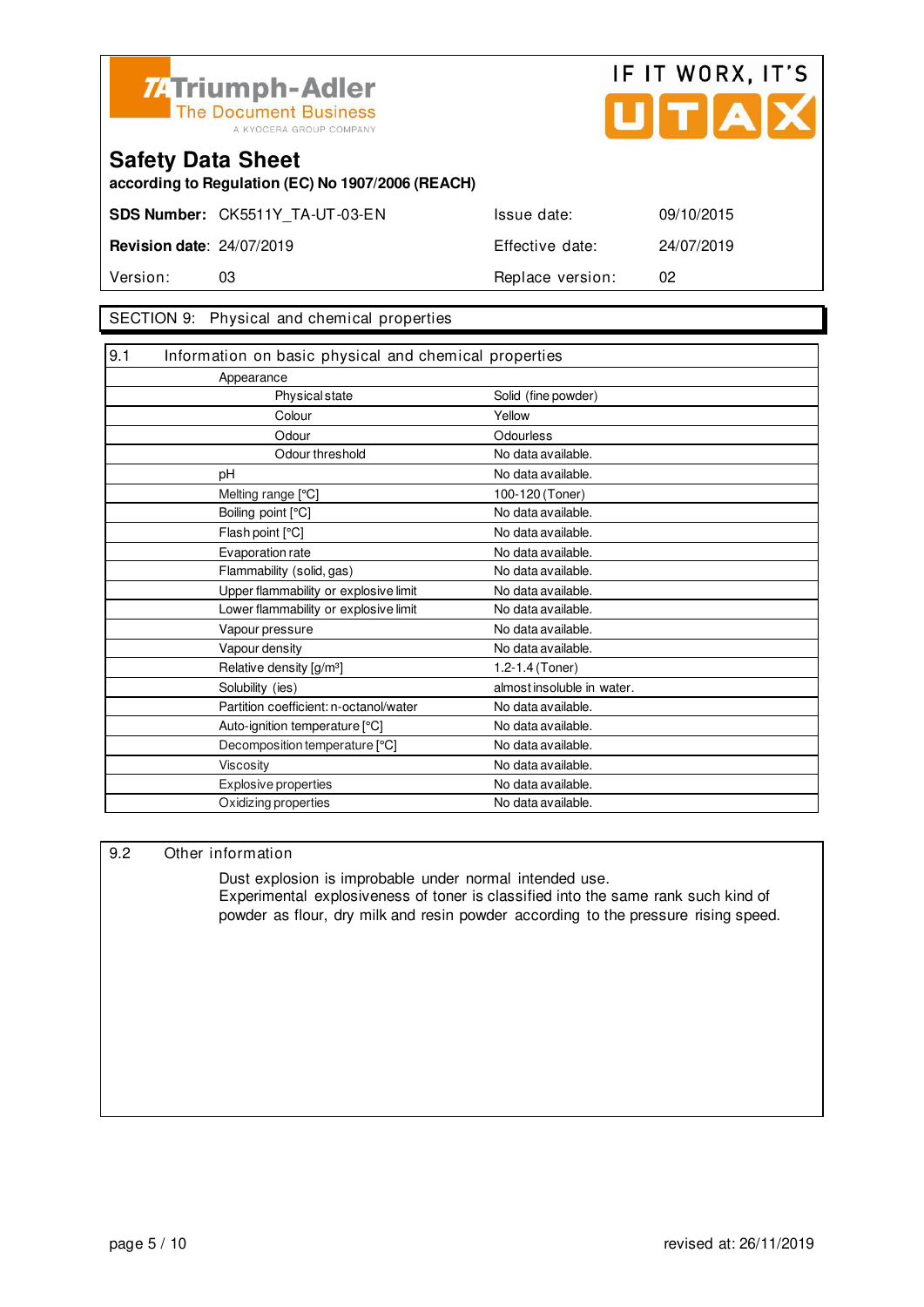

## IF IT WORX, IT'S Ů TA

## **Safety Data Sheet**

**according to Regulation (EC) No 1907/2006 (REACH)**

**SDS Number:** CK5511Y\_TA-UT-03-EN Issue date: 09/10/2015

**Revision date**: 24/07/2019 Effective date: 24/07/2019 Version: 03 03 Replace version: 02

### SECTION 10: Stability and reactivity

| 10.1              | Reactivity                                                         |
|-------------------|--------------------------------------------------------------------|
|                   | No data available.                                                 |
| 10.2 <sub>2</sub> | Chemical stability                                                 |
|                   | This product is stable under normal conditions of use and storage. |
| 10.3              | Possibility of hazardous reactions                                 |
|                   | Hazardous reactions will not occur.                                |
| 10.4              | Conditions to avoid                                                |
|                   | None specified.                                                    |
| 10.5              | Incompatible materials                                             |
|                   | None specified.                                                    |
| 10.6              | Hazardous decomposition products                                   |
|                   | Hazardous decomposition products are not to be produced.           |

### SECTION 11: Toxicological information

| 11.1 | Information on toxicological effects                                           |                                        |  |
|------|--------------------------------------------------------------------------------|----------------------------------------|--|
|      | Based on available data, the classification criteria listed below are not met. |                                        |  |
|      | Acute toxicity                                                                 |                                        |  |
|      | Oral $(LD_{50})$                                                               | $>$ 2000 mg/kg (rat)* (Toner)          |  |
|      | Dermal $(LD_{50})$                                                             | No data available. (Toner)             |  |
|      | Inhalation $(LC_{50}(4hr))$                                                    | $>5.0$ mg/l (rat) <sup>*</sup> (Toner) |  |
|      | Skin corrosion/irritation                                                      |                                        |  |
|      | Acute skin irritation                                                          | Non-irritant (rabbit)* (Toner)         |  |
|      | Serious eye damage/irritation                                                  |                                        |  |
|      | Acute eye irritation                                                           | Minimal irritant (rabbit)*. (Toner)    |  |
|      | Respiratory or skin sensitization                                              |                                        |  |
|      | Skin sensitization                                                             | Non-sensitizer (mouse)* (Toner)        |  |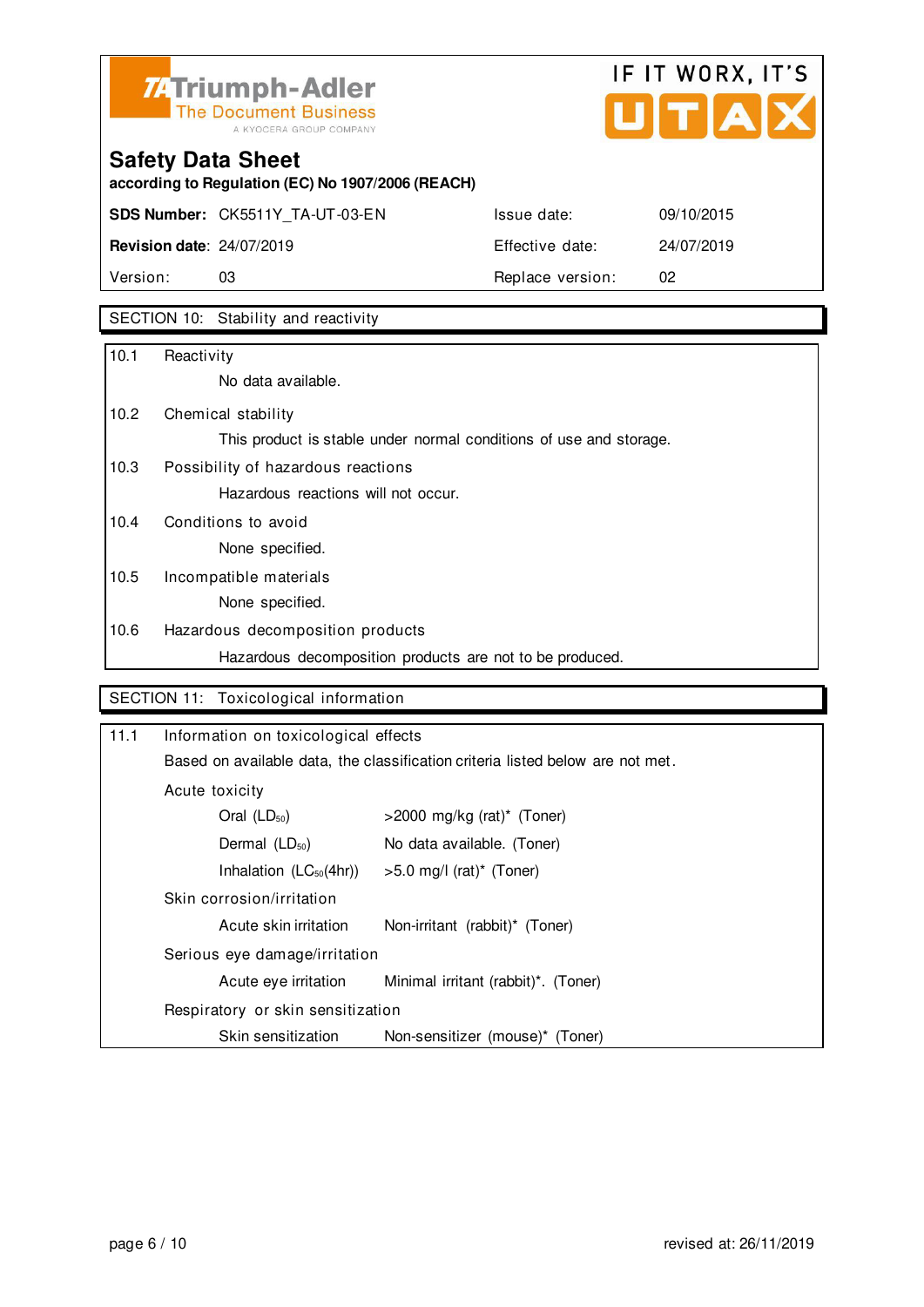



**according to Regulation (EC) No 1907/2006 (REACH)**

|                                  | <b>SDS Number: CK5511Y TA-UT-03-EN</b> | Issue date:      | 09/10/2015 |
|----------------------------------|----------------------------------------|------------------|------------|
| <b>Revision date: 24/07/2019</b> |                                        | Effective date:  | 24/07/2019 |
| Version:                         | 03                                     | Replace version: | 02         |
|                                  |                                        |                  |            |

| 11.1 | Germ cell mutagenicity                                                                                                                                                                                                                                                                                                                                                                                                                                                                                                                                                                                                                                                                                                            | Ames test is negative (Toner)                                        |  |  |
|------|-----------------------------------------------------------------------------------------------------------------------------------------------------------------------------------------------------------------------------------------------------------------------------------------------------------------------------------------------------------------------------------------------------------------------------------------------------------------------------------------------------------------------------------------------------------------------------------------------------------------------------------------------------------------------------------------------------------------------------------|----------------------------------------------------------------------|--|--|
|      |                                                                                                                                                                                                                                                                                                                                                                                                                                                                                                                                                                                                                                                                                                                                   | *(based on test result of similar product)                           |  |  |
|      | Information of ingredients:                                                                                                                                                                                                                                                                                                                                                                                                                                                                                                                                                                                                                                                                                                       |                                                                      |  |  |
|      |                                                                                                                                                                                                                                                                                                                                                                                                                                                                                                                                                                                                                                                                                                                                   | No mutagen according to MAK, TRGS905 und (EC) No 1272/2008 Annex VI. |  |  |
|      | Carcinogenicity                                                                                                                                                                                                                                                                                                                                                                                                                                                                                                                                                                                                                                                                                                                   |                                                                      |  |  |
|      | Information of ingredients:                                                                                                                                                                                                                                                                                                                                                                                                                                                                                                                                                                                                                                                                                                       |                                                                      |  |  |
|      | No carcinogen or potential carcinogen (except Titanium dioxide) according to IARC,<br>Japan Association on Industrial Health, ACGIH, EPA, OSHA, NTP, MAK, California<br>Proposition 65, TRGS 905 and (EC) No 1272/2008 Annex VI.                                                                                                                                                                                                                                                                                                                                                                                                                                                                                                  |                                                                      |  |  |
|      | The IARC re-evaluated Titanium dioxide as a Group 2B carcinogen (possibly carcinogenic to<br>humans) as the result of inhalation exposure test in rats. But, oral/skin test does not show<br>carcinogenicity (2). In the animal chronic inhalation studies for Titanium dioxide, the lung<br>tumour was observed only in rats. It is estimated that this is attributed to the overload of rat's<br>lung clearance mechanism (overload phenomenon) (3). The inhalation of excessive<br>Titanium dioxide does not occur in normal use of this product. Also, epidemiological studies to<br>date have not revealed any evidence of the relation between occupational exposure to<br>Titanium dioxide and respiratory tract diseases. |                                                                      |  |  |
|      | Reproductive toxicity                                                                                                                                                                                                                                                                                                                                                                                                                                                                                                                                                                                                                                                                                                             |                                                                      |  |  |
|      | Information of ingredients:                                                                                                                                                                                                                                                                                                                                                                                                                                                                                                                                                                                                                                                                                                       |                                                                      |  |  |
|      | No reproductive toxicant according to MAK, California Proposition 65, TRGS 905 und<br>(EC) No 1272/2008 Annex VI.                                                                                                                                                                                                                                                                                                                                                                                                                                                                                                                                                                                                                 |                                                                      |  |  |
|      | STOT-single exposure                                                                                                                                                                                                                                                                                                                                                                                                                                                                                                                                                                                                                                                                                                              | No data available.                                                   |  |  |
|      | STOT-repeated exposure                                                                                                                                                                                                                                                                                                                                                                                                                                                                                                                                                                                                                                                                                                            | No data available.                                                   |  |  |
|      | Aspiration hazard                                                                                                                                                                                                                                                                                                                                                                                                                                                                                                                                                                                                                                                                                                                 | No data available.                                                   |  |  |
|      | Chronic effects                                                                                                                                                                                                                                                                                                                                                                                                                                                                                                                                                                                                                                                                                                                   |                                                                      |  |  |
|      | In a study in rats by chronic inhalation exposure to a typical toner, a mild to moderate degree<br>of lung fibrosis was observed in 92% of the rats in the high concentration (16 mg/m <sup>3</sup> )<br>exposure group, and a minimal to mild degree of fibrosis was noted in 22% of the animal in the<br>middle (4mg/m <sup>3</sup> ) exposure group (1). However, no pulmonary change was reported in the<br>lowest (1mg/m <sup>3</sup> ) exposure group, the most relevant level to potential human exposures.                                                                                                                                                                                                                |                                                                      |  |  |
|      | Other information                                                                                                                                                                                                                                                                                                                                                                                                                                                                                                                                                                                                                                                                                                                 | No data available.                                                   |  |  |
|      |                                                                                                                                                                                                                                                                                                                                                                                                                                                                                                                                                                                                                                                                                                                                   |                                                                      |  |  |
|      |                                                                                                                                                                                                                                                                                                                                                                                                                                                                                                                                                                                                                                                                                                                                   |                                                                      |  |  |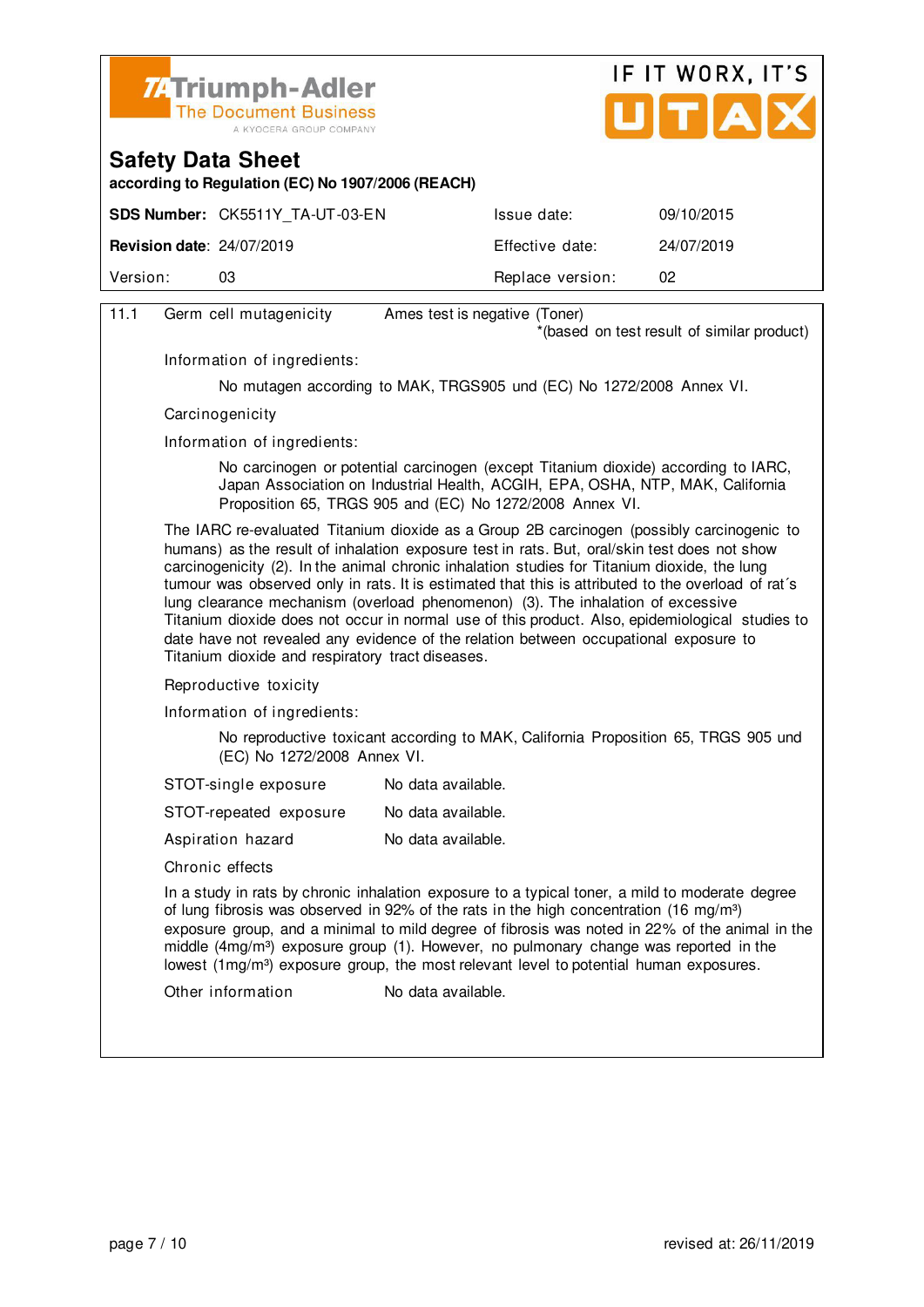

## IF IT WORX, IT'S  $LITIAIX$

## **Safety Data Sheet according to Regulation (EC) No 1907/2006 (REACH) SDS Number:** CK5511Y\_TA-UT-03-EN **Revision date: 24/07/2019**

|                                  | <b>SDS Number: CK5511Y TA-UT-03-EN</b> | Issue date:      | 09/10/2015 |
|----------------------------------|----------------------------------------|------------------|------------|
| <b>Revision date: 24/07/2019</b> |                                        | Effective date:  | 24/07/2019 |
| Version:                         | 03                                     | Replace version: | 02         |

### SECTION 12: Ecological information

| 12.1 | Toxicity                             |
|------|--------------------------------------|
|      | No data available.                   |
| 12.2 | Persistence and degradability        |
|      | No data available.                   |
| 12.3 | Bio accumulative potential           |
|      | No data available.                   |
| 12.4 | Mobility in soil                     |
|      | No data available.                   |
| 12.5 | Results of PBT and vPvB assessment   |
|      | No data available.                   |
| 12.6 | Other adverse effects                |
|      | No additional information available. |

### SECTION 13: Disposal considerations

### 13.1 Waste treatment methods

 Do not attempt to incinerate the toner container or unit and the waste toner yourself. Dangerous sparks may cause burn. Any disposal practice should be done under conditions , which meet local, state and federal laws and regulations relating to waste (contact local or state environmental agency for specific rules).

### SECTION 14: Transport information

- 14.1 UN-number
	- None.
- 14.2 UN Proper shipping name

None.

14.3 Transport hazard class(es)

None.

14.4 Packing group

None.

14.5 Environmental hazards

None.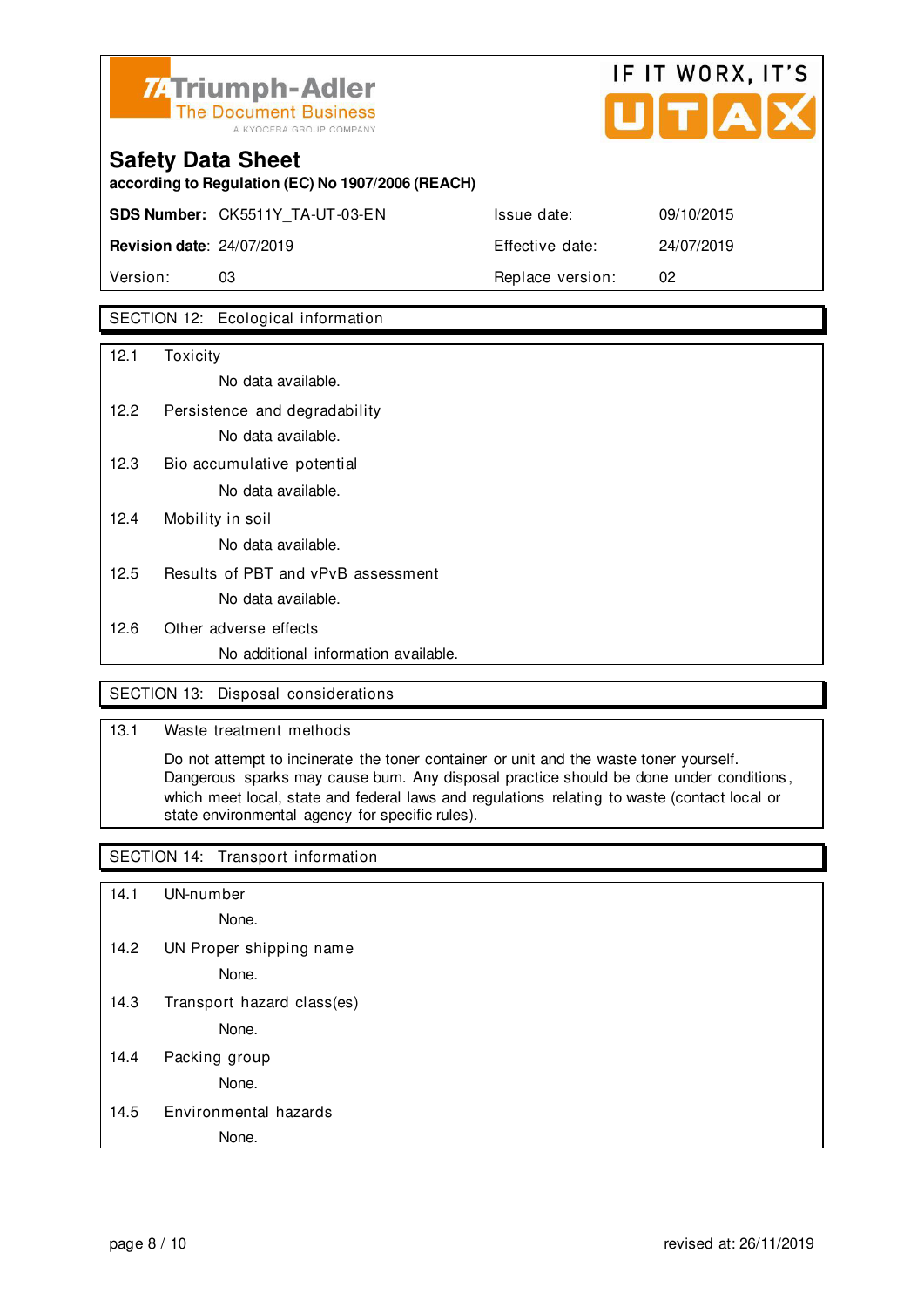



**according to Regulation (EC) No 1907/2006 (REACH)**

|                                  | <b>SDS Number: CK5511Y TA-UT-03-EN</b> | Issue date:      | 09/10/2015 |
|----------------------------------|----------------------------------------|------------------|------------|
| <b>Revision date: 24/07/2019</b> |                                        | Effective date:  | 24/07/2019 |
| Version:                         | 03                                     | Replace version: | -02        |
|                                  |                                        |                  |            |

### 14.6 Special precautions for user

No additional information available.

14.7 Transport in bulk according to Annex II of MARPOL73/78 and the IBC Code Not applicable.

SECTION 15: Regulatory information

| 15.1 | Safety, health and environmental regulations/legislation specific for the substance or<br>mixture                     |
|------|-----------------------------------------------------------------------------------------------------------------------|
|      | EU-regulations                                                                                                        |
|      | Regulation (EC) No 1005 / 2009 (on substances that deplete the ozone layer, Annex I and II):                          |
|      | Not listed.                                                                                                           |
|      | Regulation (EU) No 2019 / 1021 (on persistent organic pollutants, Annex I as amended):                                |
|      | Not listed.                                                                                                           |
|      | Regulation (EU) No 649 / 2012 (concerning the export and import of dangerous chemicals,<br>Annex I and V as amended): |
|      | Not listed.                                                                                                           |
|      | Regulation (EC) No 1907 / 2006 REACH Annex XVII as amended (Restrictions on use):                                     |
|      | Not listed.                                                                                                           |
|      | Regulation (EC) No 1907 / 2006 REACH Annex XIV as amended (Authorizations):                                           |
|      | Not listed.                                                                                                           |
|      | US-regulations                                                                                                        |
|      | All ingredients in this product comply with order under TSCA.                                                         |
|      | Canada regulations                                                                                                    |
|      | This product is not a WHMIS-controlled product, since we consider it as a<br>manufactured article.                    |
| 15.2 | <b>Chemical Safety Assessment</b>                                                                                     |
|      | No data available.                                                                                                    |
|      |                                                                                                                       |
|      |                                                                                                                       |
|      |                                                                                                                       |
|      |                                                                                                                       |
|      |                                                                                                                       |
|      |                                                                                                                       |